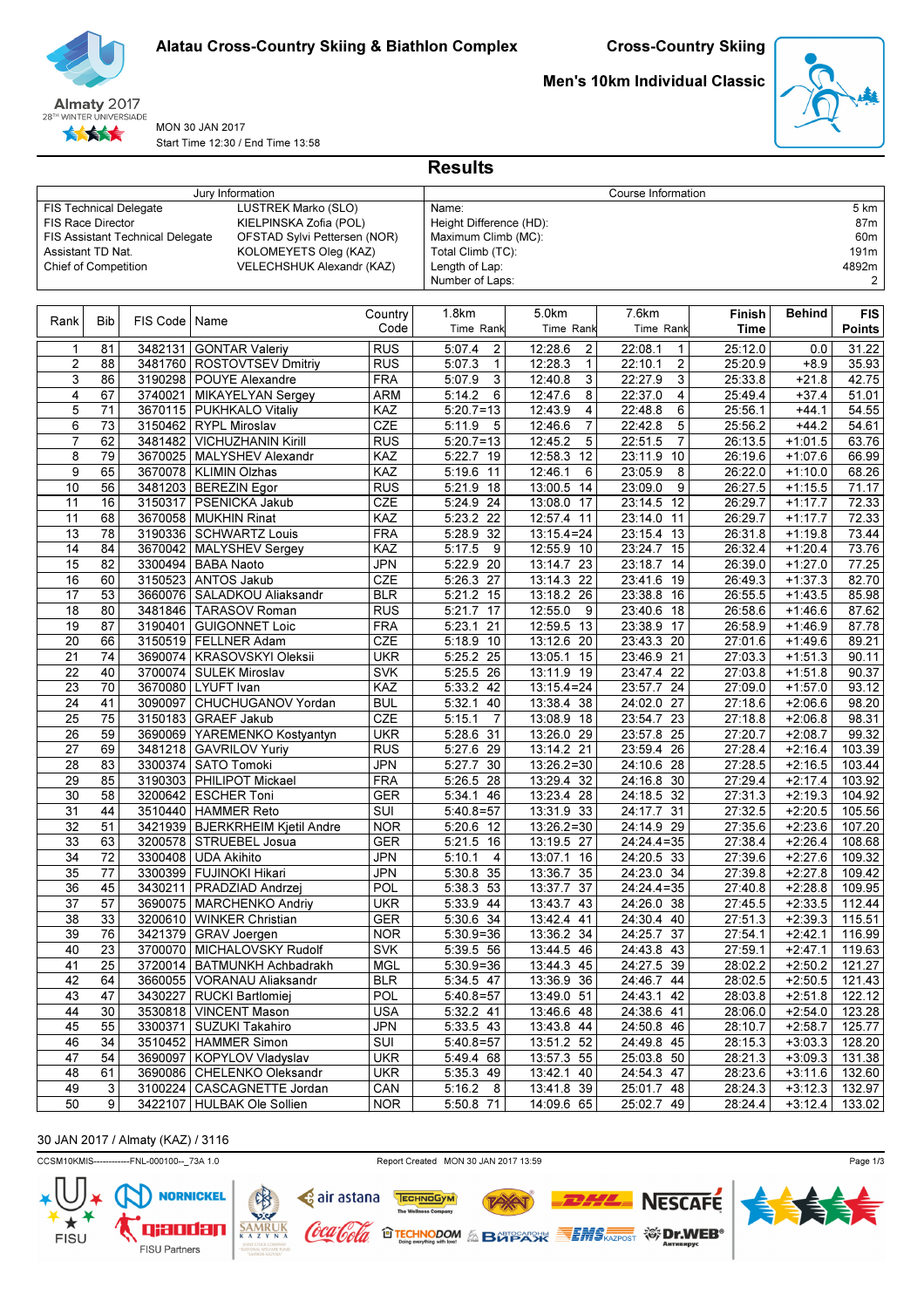

MON 30 JAN 2017 Start Time 12:30 / End Time 13:58 Men's 10km Individual Classic



| Rank                  | <b>Bib</b>      | FIS Code | Name                         | Country    | 1.8km        | 5.0km         | 7.6km         | Finish  | <b>Behind</b> | <b>FIS</b>    |
|-----------------------|-----------------|----------|------------------------------|------------|--------------|---------------|---------------|---------|---------------|---------------|
|                       |                 |          |                              | Code       | Time Rank    | Time Rank     | Time Rank     | Time    |               | <b>Points</b> |
| 51                    | 49              | 3780027  | <b>JAKELIUNAS Lukas</b>      | LTU        | 5:44.1 62    | 13:59.9 58    | 25:08.5 54    | 28:29.9 | $+3:17.9$     | 135.93        |
| 52                    | 52              | 3520046  | DURSUN Hamza                 | <b>TUR</b> | $5:31.4$ 39  | 13:45.0 47    | 25:04.5 52    | 28:30.5 | $+3:18.5$     | 136.25        |
| 53                    | 42              | 3100302  | THOMPSON Conor               | CAN        | 5:52.6 75    | 14:12.4 67    | 25:10.3 55    | 28:33.2 | $+3:21.2$     | 137.68        |
| 53                    | 46              | 3690096  | <b>LITVIN Vladyslav</b>      | <b>UKR</b> | 5:44.5 63    | 13:56.9 54    | 25:13.6 57    | 28:33.2 | $+3:21.2$     | 137.68        |
| 55                    | 50              | 3660083  | YAKIMENKA Dzmitry            | <b>BLR</b> | $5:35.0$ 48  | 13:48.9 50    | 25:06.3 53    | 28:36.0 | $+3:24.0$     | 139.16        |
| 56                    | 19              | 3200444  | <b>WEISHAEUPL Andreas</b>    | <b>GER</b> | 5:51.8<br>72 | 13:57.8 56    | 25:14.8 58    | 28:36.3 | $+3:24.3$     | 139.32        |
| 57                    | 35              | 3100290  | <b>POMEROY Carrington</b>    | CAN        | 5:29.7 33    | 13:43.5 42    | 25:03.9 51    | 28:36.9 | $+3:24.9$     | 139.63        |
| 58                    | $\overline{22}$ | 3100313  | DUMAS William                | CAN        | 5:38.7<br>54 | 13:59.0 57    | 25:16.3 59    | 28:41.3 | $+3:29.3$     | 141.96        |
| 59                    | 18              | 3100411  | SHIELDS Gavin                | CAN        | $5:37.8$ 52  | 14:00.3 59    | 25:19.9 62    | 28:42.1 | $+3:30.1$     | 142.38        |
| 60                    | 28              | 3200355  | ALRAUN Fabian                | <b>GER</b> | $5:37.4$ 51  | 14:06.3 63    | 25:16.6 60    | 28:42.3 | $+3:30.3$     | 142.49        |
| 61                    | 14              | 3430219  | <b>BRIL Dawid</b>            | <b>POL</b> | $5:34.0$ 45  | 14:01.9 60    | 25:28.0 65    | 28:47.5 | $+3:35.5$     | 145.24        |
| 62                    | 6               | 3120104  | NIE Han                      | <b>CHN</b> | $5:52.3$ 74  | 14:21.2 72    | 25:12.1<br>56 | 28:48.9 | $+3:36.9$     | 145.98        |
| 63                    | 39              | 3200692  | <b>FRIEDRICH Christian</b>   | <b>GER</b> | 5:43.1<br>61 | 13:51.4<br>53 | 25:21.8 63    | 28:50.2 | $+3:38.2$     | 146.67        |
| 64                    | 29              | 3040107  | <b>MONTGOMERY Nick</b>       | <b>AUS</b> | $5:38.8$ 55  | 14:04.9 62    | 25:17.4 61    | 28:55.4 | $+3:43.4$     | 149.42        |
| 65                    | $\overline{24}$ | 3510486  | NICOLLIER Philippe           | SUI        | $5:24.0$ 23  | 14:14.3 68    | 25:30.2 66    | 28:55.5 | $+3:43.5$     | 149.47        |
| 66                    | 48              | 3660107  | CHYCHYKAU Aleh               | <b>BLR</b> | 5:31.0<br>38 | 13:47.8 49    | 25:31.5 67    | 28:58.3 | $+3:46.3$     | 150.96        |
| 67                    | 13              | 3290374  | <b>BECCHIS Emanuele</b>      | <b>ITA</b> | 5:52.1<br>73 | 14:09.1<br>64 | 25:42.8 70    | 28:59.3 | $+3:47.3$     | 151.48        |
| 68                    | 43              | 3520061  | <b>AYCICEK Omer</b>          | <b>TUR</b> | 5:53.8<br>77 | 14:02.9 61    | 25:27.5 64    | 29:00.5 | $+3:48.5$     | 152.12        |
| 69                    | $\overline{26}$ | 3422117  | RISETH Jonas                 | <b>NOR</b> | 5:44.7 64    | 14:15.5 70    | 25:38.8 68    | 29:13.5 | $+4:01.5$     | 159.00        |
| 70                    | 20              | 3320152  | CHO Young-chan               | <b>KOR</b> | 5:49.2 67    | 14:33.0<br>75 | 25:39.7 69    | 29:17.0 | $+4:05.0$     | 160.85        |
| 71                    | 36              | 3430264  | <b>ANTOLEC Kacper</b>        | <b>POL</b> | 5:42.2 60    | 14:14.7 69    | 25:59.2 73    | 29:24.3 | $+4:12.3$     | 164.71        |
| 72                    | 8               | 3290543  | <b>CARLET Alessandro</b>     | <b>ITA</b> | 6:04.4<br>79 | 14:39.2 77    | 25:59.1 72    | 29:25.1 | $+4:13.1$     | 165.14        |
| 73                    | 21              | 3530798  | <b>TIMMONS Will</b>          | <b>USA</b> | 5:49.0 66    | 14:15.9 71    | 25:50.3 71    | 29:30.1 | $+4:18.1$     | 167.78        |
| 74                    | 11              | 3720013  | <b>BAASANSUREN Amarsanaa</b> | <b>MGL</b> | 5:49.6 69    | 14:34.8 76    | 26:02.5 74    | 29:40.5 | $+4:28.5$     | 173.28        |
| 75                    | 37              | 3320139  | LEE Geon-yong                | <b>KOR</b> | $5:52.9$ 76  | 14:32.3 74    | 26:31.7 76    | 29:51.3 | $+4:39.3$     | 179.00        |
| 76                    | $\overline{2}$  | 3421548  | <b>BANG PEDERSEN Bendik</b>  | <b>NOR</b> | 5:36.8 50    | 14:11.6 66    | 26:24.6 75    | 29:57.6 | $+4:45.6$     | 182.33        |
| 77                    | $\overline{38}$ | 3100297  | <b>MORIN Alexis</b>          | CAN        | $6:08.9$ 82  | 14:26.1<br>73 | 26:44.6 78    | 29:59.5 | $+4:47.5$     | 183.34        |
| 78                    | 4               | 3120072  | DU Yunpengfei                | <b>CHN</b> | $5:46.5$ 65  | 14:57.1<br>79 | 26:37.7 77    | 30:11.5 | $+4:59.5$     | 189.69        |
| 79                    | 15              | 3720017  | <b>URTNASAN Batjargal</b>    | <b>MGL</b> | 5:50.7<br>70 | 15:05.6 81    | 26:45.7<br>79 | 30:22.5 | $+5:10.5$     | 195.51        |
| 80                    | 17              | 3530794  | WISWELL Sam                  | <b>USA</b> | 6:11.9 83    | 15:24.4 83    | 27:02.3 80    | 30:44.4 | $+5:32.4$     | 207.09        |
| 81                    | 32              | 3320176  | HONG Yeon-Ki                 | <b>KOR</b> | 6:18.8 84    | 15:04.2 80    | 27:10.9 81    | 30:45.3 | $+5:33.3$     | 207.57        |
| 82                    | 12              | 3530914  | HOLLMAN Mitchell             | <b>USA</b> | $6:08.8$ 81  | 15:29.2 84    | 27:36.8 83    | 31:03.2 | $+5:51.2$     | 217.04        |
| 83                    | 27              | 3320144  | LEE Ho-jin                   | <b>KOR</b> | 5:55.2 78    | 14:54.1<br>78 | 27:19.7 82    | 31:10.1 | $+5:58.1$     | 220.69        |
| 84                    | $\mathbf{1}$    | 3530921  | <b>GEISEN Kevin</b>          | <b>USA</b> | $6:19.3$ 85  | 15:29.6 85    | 28:16.6 84    | 31:53.4 | $+6:41.4$     | 243.60        |
| 85                    | 5               | 3530927  | MOORE Cameron                | <b>USA</b> | 6:21.9 86    | 15:54.1<br>86 | 28:43.7 85    | 32:22.1 | $+7:10.1$     | 258.79        |
| 86                    | 10              | 3560111  | <b>STANEK Nejc</b>           | <b>SLO</b> | $6:33.4$ 87  | 16:27.3 87    | 30:36.0 86    | 34:26.6 | $+9:14.6$     | 324.66        |
| $\overline{87}$       | $\overline{7}$  |          | 3770020 ZHARKYMBAEV Tariel   | <b>KGZ</b> | 7:08.0 88    | 17:11.0 88    | 31:05.4 87    | 35:09.0 | $+9:57.0$     | 347.09        |
|                       |                 |          |                              |            |              |               |               |         |               |               |
| <b>Did Not Finish</b> |                 |          |                              |            |              |               |               |         |               |               |
|                       | 31              |          | 3320147 LEE Jae-bong         | <b>KOR</b> | 6:05.5 80    | 15:08.0 82    |               |         |               |               |

**Results** 

30 JAN 2017 / Almaty (KAZ) / 3116

FISU

**NORNICKEL** 

qjaodan

FISU Partners

 $SAMR$ 



**72X** 

TECHNOGYM

air astana

'loola

(oca

Page 2/3

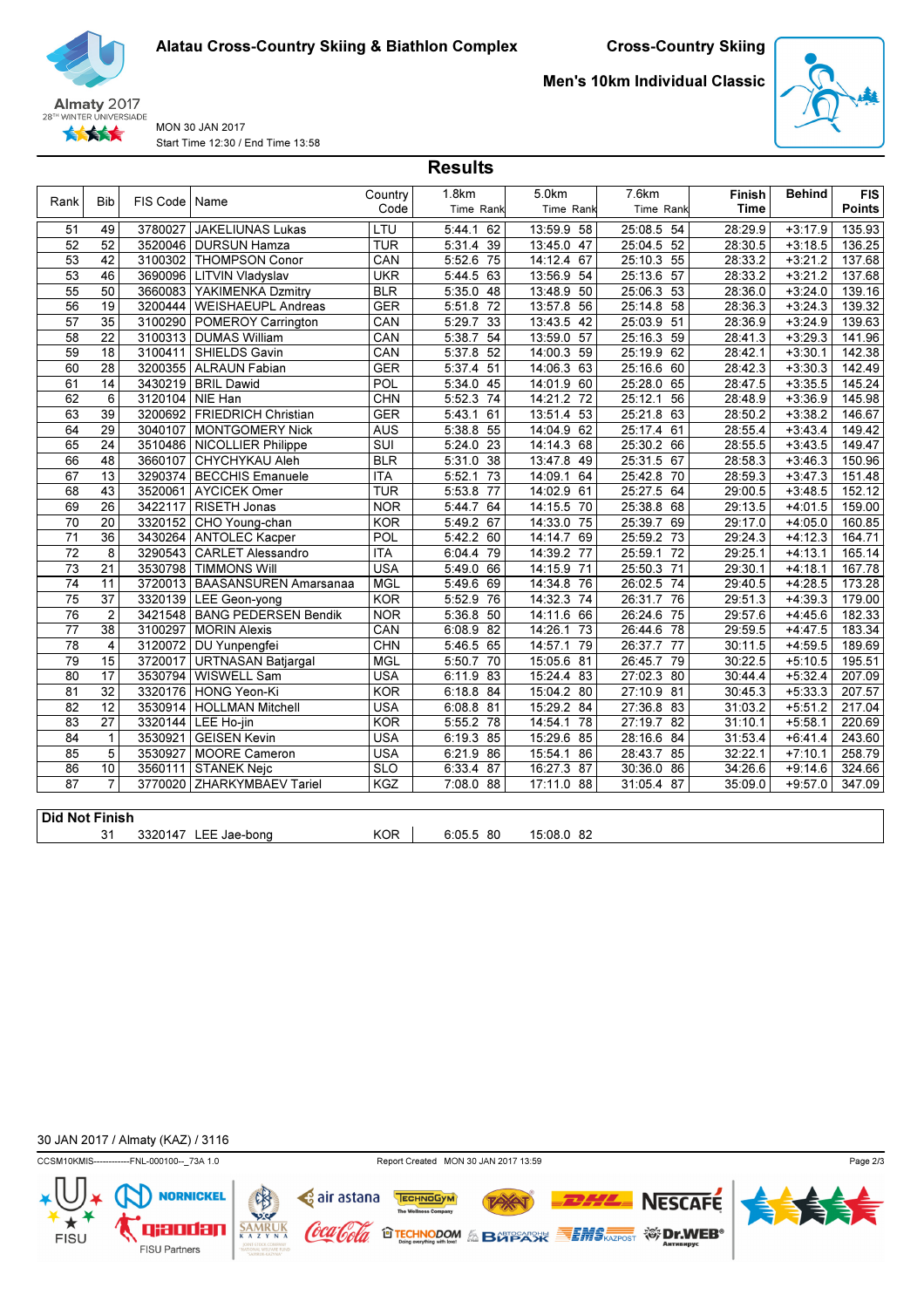

# Men's 10km Individual Classic



MON 30 JAN 2017 Start Time 12:30 / End Time 13:58

| <b>Results</b> |                                                      |                 |                  |                |                                        |            |            |            |  |  |  |  |
|----------------|------------------------------------------------------|-----------------|------------------|----------------|----------------------------------------|------------|------------|------------|--|--|--|--|
| Weather        | <b>Snow Condition</b>                                |                 | Temperatures     |                | Competitors / Countries                |            |            |            |  |  |  |  |
|                |                                                      | Air             | Snow             | <b>Entries</b> | Ranked                                 | <b>DNS</b> | <b>DNF</b> | <b>DSQ</b> |  |  |  |  |
| Sky Clear      | Packed                                               | $1,0^{\circ}$ C | $-2,0^{\circ}$ C | 88/25          | 87/25                                  | 0/0        | 1/1        | 0/0        |  |  |  |  |
|                | <b>FIS Technical Delegate</b><br>LUSTREK Marko (SLO) |                 |                  |                | Race Secretary<br>NEVZOROVA Anna (KAZ) |            |            |            |  |  |  |  |

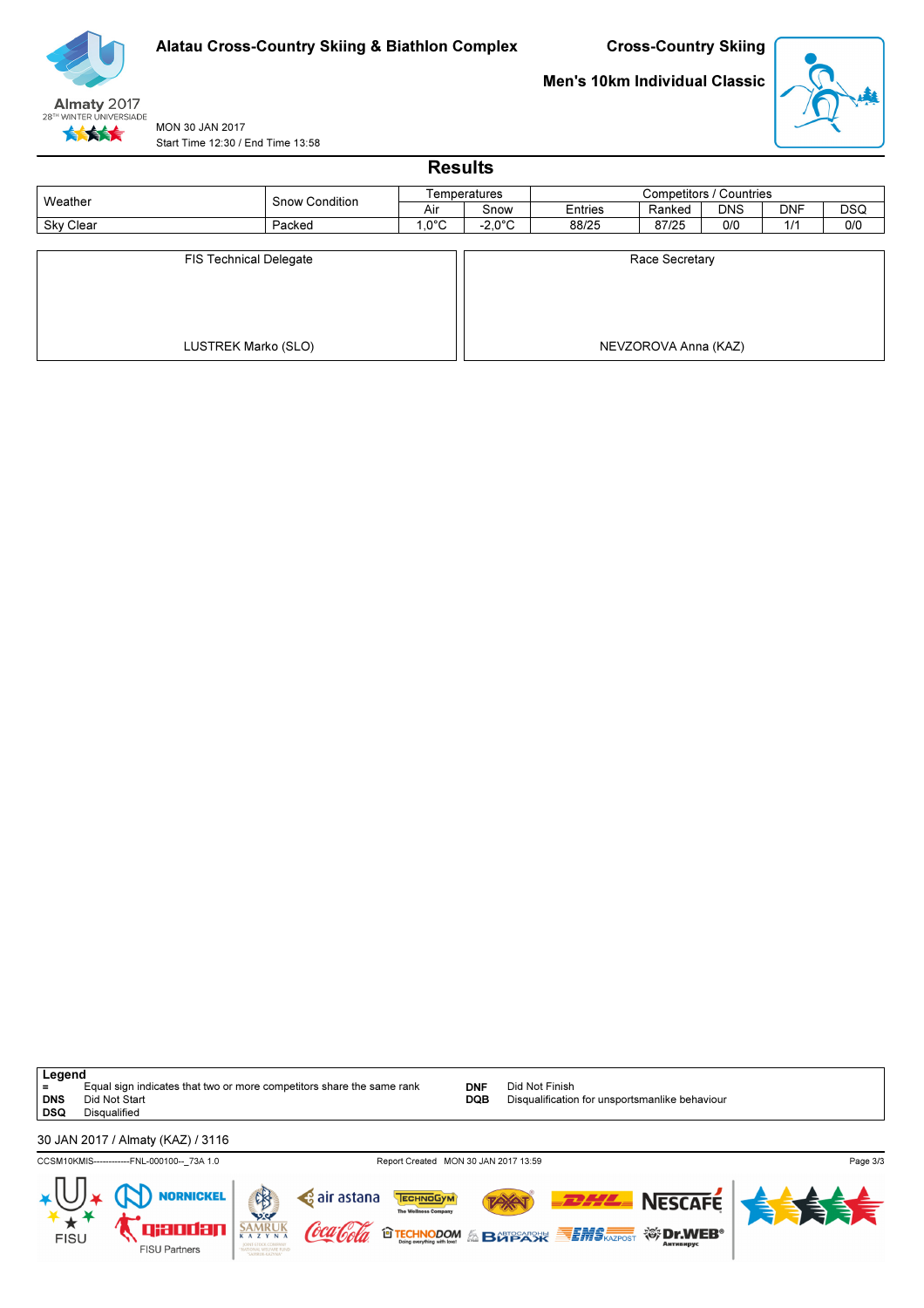



MON 30 JAN 2017 Start Time 11:00 / End Time 12:04 Ladies' 5km Individual Classic



|                               |                  |                                         | Jury Information<br>Course Information       |            |                                   |            |                 |                    |               |                  |  |
|-------------------------------|------------------|-----------------------------------------|----------------------------------------------|------------|-----------------------------------|------------|-----------------|--------------------|---------------|------------------|--|
| <b>FIS Technical Delegate</b> |                  |                                         | LUSTREK Marko (SLO)                          |            | Name:                             |            |                 |                    |               | 5 km             |  |
| <b>FIS Race Director</b>      |                  |                                         | KIELPINSKA Zofia (POL)                       |            | Height Difference (HD):           |            |                 |                    |               | 87m              |  |
|                               |                  | <b>FIS Assistant Technical Delegate</b> | OFSTAD Sylvi Pettersen (NOR)                 |            | Maximum Climb (MC):               |            |                 |                    |               | 60m              |  |
| Assistant TD Nat.             |                  |                                         | KOLOMEYETS Oleg (KAZ)                        |            | Total Climb (TC):                 |            |                 |                    |               | 191m             |  |
| Chief of Competition          |                  |                                         | VELECHSHUK Alexandr (KAZ)                    |            | Length of Lap:                    |            |                 |                    |               | 4892m            |  |
|                               |                  |                                         |                                              |            | Number of Laps:                   |            |                 |                    |               | 1                |  |
|                               |                  |                                         |                                              |            |                                   |            |                 |                    |               |                  |  |
|                               |                  |                                         |                                              | Country    | 1.8km                             | 2.6km      |                 | Finish             | <b>Behind</b> | <b>FIS</b>       |  |
| Rank                          | <b>Bib</b>       | FIS Code                                | Name                                         |            | Code<br>Time Rank                 | Time Rank  |                 | Time               |               | <b>Points</b>    |  |
|                               |                  |                                         |                                              |            |                                   |            |                 |                    |               |                  |  |
| 1                             | 56               | 3486003                                 | <b>VASILIEVA Lilia</b>                       | RUS        | 5:56.4<br>3                       | 10:47.6    | 1               | 14:08.6            | 0.0           | 48.11            |  |
| $\overline{2}$                | 64               |                                         | 3485849 NECHAEVSKAYA Anna                    | <b>RUS</b> | $\overline{\mathbf{c}}$<br>5:55.9 | 10:47.8    | $\overline{c}$  | 14:21.9            | $+13.3$       | 60.65            |  |
| 3                             | 59               |                                         | 3675035 SHEVCHENKO Anna                      | KAZ        | $\mathbf{1}$<br>5:50.8            | 10:51.1    | 3               | 14:23.8            | $+15.2$       | 62.44            |  |
| 4                             | 62               |                                         | 3435098   MARCISZ Ewelina                    | <b>POL</b> | 4<br>5:57.6                       | 10:59.2    | 4               | 14:34.7            | $+26.1$       | 72.72            |  |
| 5                             | 54               | 3485701                                 | MALEVANNAIA Ksenia                           | <b>RUS</b> | 9<br>6:10.0                       | 11:15.3    | 7               | 14:42.2            | $+33.6$       | 79.79            |  |
| 6                             | 53               | 3435040                                 | <b>GALEWICZ Martyna</b>                      | POL        | 5<br>6:00.6                       | 11:10.0    | 6               | 14:45.1            | $+36.5$       | 82.52            |  |
| 7                             | 61               | 3485841                                 | DAVYDENKOVA Maria                            | <b>RUS</b> | 8<br>6:03.3                       | 11:01.4    | 5               | 14:47.4            | $+38.8$       | 84.69            |  |
| 8                             | 60               | 3486077                                 | REPNITSYNA Olga                              | <b>RUS</b> | 6<br>6:00.7                       | 11:18.6    | 8               | 14:59.7            | $+51.1$       | 96.28            |  |
| 9                             | 51               |                                         | 3195205   BENTZ Coralie                      | <b>FRA</b> | 6:19.9<br>14                      | 11:29.0    | 9               | 15:00.6            | $+52.0$       | 97.13            |  |
| 10                            | 49               | 3675049                                 | <b>BYKOVA Irina</b>                          | KAZ        | 6:24.8<br>16                      | 11:31.9    | 11              | 15:07.4            | $+58.8$       | 103.54           |  |
| 11                            | 57               | 3665106                                 | <b>MAYNGARDT Anastasia</b>                   | <b>BLR</b> |                                   |            |                 | 15:10.0            | $+1:01.4$     | 105.99           |  |
| 12                            | 52               |                                         | 3675036 MANDRIKA Olga                        | KAZ        | 6:14.3<br>10                      | 11:30.2    | 10              | 15:11.2            | $+1:02.6$     | 107.12           |  |
| 13                            | 55               | 3675029                                 | <b>STOYAN Anna</b>                           | KAZ        | 6:29.2<br>19                      | 11:50.4    | 16              | 15:15.5            | $+1:06.9$     | 111.18           |  |
| 14                            | 58               | 3195192                                 | <b>CHOPARD LALLIER Celine</b>                | <b>FRA</b> | 6:16.8<br>11                      | 11:42.6    | 13              | 15:16.2            | $+1:07.6$     | 111.84           |  |
| 15                            | 47               | 3485487                                 | <b>GLAVATSKIKH Oxana</b>                     | <b>RUS</b> |                                   |            |                 | 15:16.8            | $+1:08.2$     | 112.40           |  |
| 16                            | 43               | 3195182                                 | <b>DAMIANI Lea</b>                           | <b>FRA</b> | 6:18.0<br>13                      | 11:45.2    | 14              | 15:19.1            | $+1:10.5$     | 114.57           |  |
| 17                            | 46               |                                         | 3665059 LUKONINA Ina                         | <b>BLR</b> | $\overline{7}$<br>6:01.3          | 11:48.3    | 15              | 15:21.9            | $+1:13.3$     | 117.21           |  |
| 18                            | 41               | 3675041                                 | SHURYGA Angelina                             | KAZ        | 6:25.5<br>17                      | 11:51.9    | 17              | 15:23.9            | $+1:15.3$     | 119.10           |  |
| 19                            | 48               |                                         | 3305193 TAKIZAWA Kozue                       | <b>JPN</b> | 18<br>6:26.0                      | 11:42.0    | 12              | 15:24.6            | $+1:16.0$     | 119.76           |  |
| 20                            | 45               |                                         |                                              | SUI        | $\overline{22}$                   | 12:03.7    | $\overline{19}$ | 15:39.0            |               | 133.33           |  |
|                               |                  |                                         | 3515253 ABDERHALDEN Jogscha                  |            | 6:34.0                            |            |                 |                    | $+1:30.4$     |                  |  |
| 21                            | 38               | 3665097                                 | ROSHCHYNSKAYA Maryia                         | <b>BLR</b> | 6:37.2<br>$\overline{24}$         | 12:00.7    | 18              | 15:42.5            | $+1:33.9$     | 136.63           |  |
| 22                            | 63               |                                         | 3195113   BUILLET Marion                     | <b>FRA</b> | 6:21.2<br>15                      | 12:10.8    | 20              | 15:51.9            | $+1:43.3$     | 145.49           |  |
| 23                            | 32               |                                         | 3535612 SULSER Elise                         | <b>USA</b> | 26<br>6:42.5                      | 12:21.3    | 23              | 16:07.0            | $+1:58.4$     | 159.73           |  |
| 24                            | 30               |                                         | 3105244   PICHARD-JOLICOEUR Christel         | CAN        | 6:36.7<br>23                      | 12:19.1    | 21              | 16:11.1            | $+2:02.5$     | 163.59           |  |
| 25                            | 44               |                                         | 3675090 TARASSOVA Anzhelika                  | KAZ        | $\overline{12}$<br>6:17.8         | 12:27.3    | $\overline{24}$ | 16:16.0            | $+2:07.4$     | 168.21           |  |
| 26                            | 27               | 3725008                                 | CHINBAT Otgontsetseg                         | <b>MGL</b> | 27<br>6:43.4                      | 12:19.6    | 22              | 16:18.3            | $+2:09.7$     | 170.38           |  |
| 27                            | 36               | 3695059                                 | TARASENKO Yulia                              | <b>UKR</b> | 6:53.3<br>32                      | 12:36.4    | 26              | 16:22.4            | $+2:13.8$     | 174.25           |  |
| 28                            | 17               | 3295336                                 | CONFORTOLA Consuelo                          | <b>ITA</b> | 6:50.9<br>30                      | 12:45.7    | 27              | 16:27.1            | $+2:18.5$     | 178.68           |  |
| 29                            | 42               | 3305194                                 | TANAKA Yukari                                | <b>JPN</b> | 6:32.6<br>21                      | 12:32.0    | $\overline{25}$ | 16:36.7            | $+2:28.1$     | 187.73           |  |
| 30                            | $\overline{25}$  | 3695069                                 | SOLOVEI Iryna                                | <b>UKR</b> | 36<br>7:04.2                      | 12:52.5    | $\overline{28}$ | 16:41.9            | $+2:33.3$     | 192.63           |  |
| 31                            | 29               | 3705049                                 | SMERCIAKOVA Aneta                            | <b>SVK</b> | $\overline{37}$<br>7:07.0         | 12:56.2    | 29              | 16:46.3            | $+2:37.7$     | 196.78           |  |
| 32                            | $\overline{21}$  | 3705042                                 | SEGECOVA Eva                                 | <b>SVK</b> | 6:45.4<br>29                      | 12:56.7    | 31              | 16:48.8            | $+2:40.2$     | 199.14           |  |
| $\overline{33}$               | 5                | 3295297                                 | COMPAGNONI Jael                              | <b>ITA</b> | 6:58.9<br>34                      | 12:58.8    | 33              | 16:51.0            | $+2:42.4$     | 201.21           |  |
| 34                            | 34               | 3695066                                 | NASYKO Mariya                                | <b>UKR</b> | 35<br>7:02.9                      | 12:56.5    | 30              | 16:51.9            | $+2:43.3$     | 202.06           |  |
| 35                            | 26               | 3695091                                 | SIHETI Oksana                                | <b>UKR</b> | 38<br>7:07.4                      | 12:58.5    | 32              | 16:54.0            | $+2:45.4$     | 204.04           |  |
| 36                            | 39               |                                         | 3665065   BUKINICH Maryna                    | <b>BLR</b> | 6:51.3 31                         | 13:06.9 36 |                 | 16:56.9            | $+2:48.3$     | 206.77           |  |
| 37                            | 4                | 3125068   LI Lei                        |                                              | <b>CHN</b> | 6:42.2 25                         | 13:06.3 34 |                 | 16:57.0            | $+2:48.4$     | 206.87           |  |
| 38                            | 40               |                                         | 3695052 OLEKH Viktoriya                      | <b>UKR</b> | $6:29.3$ 20                       | 13:08.7 37 |                 | 16:59.2            | $+2:50.6$     | 208.94           |  |
| 39                            | 50               |                                         | 3155288   KLEMENTOVA Andrea                  | CZE        | 7:13.6 43                         | 13:13.3 38 |                 | 17:01.2            | $+2:52.6$     | 210.83           |  |
| 40                            | 24               |                                         | 3105206 CAMICIOLI Emma                       | CAN        | 7:12.7 42                         | 13:15.0 39 |                 | 17:11.2            | $+3:02.6$     | 220.25           |  |
| 41                            | 18               |                                         | 3725014   ARIUNSANAA Enkhtuul                | <b>MGL</b> | 7:09.1<br>39                      | 13:06.5 35 |                 | 17:11.7            | $+3:03.1$     | 220.72           |  |
| 42                            | 35               |                                         | 3785032   KAZNACENKO Marija                  | LTU        | 7:16.9 44                         | 13:22.3 41 |                 | 17:13.0            | $+3:04.4$     | 221.95           |  |
| 43                            | $\boldsymbol{2}$ |                                         | 3105255   DICKEY Shelby                      | CAN        | 6:56.5 33                         | 13:19.3 40 |                 | 17:20.9            | $+3:12.3$     | 229.40           |  |
| 44                            | 33               |                                         | 3525035   KARADEMIR Yonca                    | <b>TUR</b> | $7:19.2$ 45                       | 13:27.4 43 |                 | 17:29.6            | $+3:21.0$     | 237.60           |  |
| 45                            | 14               |                                         | 3435163   STOKFISZ Katarzyna                 | POL        |                                   | 13:26.0 42 |                 | 17:30.8            | $+3:22.2$     |                  |  |
| 46                            | $\mathbf{1}$     |                                         |                                              |            | 7:11.3 41                         | 13:48.9 45 |                 |                    |               | 238.73           |  |
|                               | 16               |                                         | 3125092 ZHAO Yuan<br>3105187 VANDERZWET Kyla | <b>CHN</b> | 7:24.2 46<br>$7:37.1$ 51          | 14:00.3 47 |                 | 17:47.6<br>17:50.1 | $+3:39.0$     | 254.57<br>256.92 |  |
| 47<br>48                      |                  |                                         |                                              | CAN        |                                   |            |                 |                    | $+3:41.5$     |                  |  |
|                               | 11               |                                         | 3535691   KENT Meghan                        | <b>USA</b> | 7:25.1<br>47                      | 13:48.7 44 |                 | 17:59.7            | $+3:51.1$     | 265.97           |  |
| 49                            | 9                |                                         | 3535651   THOMAS Yara                        | <b>USA</b> | 7:39.9<br>52                      | 14:14.5 49 |                 | 18:09.7            | $+4:01.1$     | 275.40           |  |
| $\overline{50}$               | 6                |                                         | 3535722   MALMQUIST Emma                     | <b>USA</b> | 7:30.0 48                         | 14:18.6 52 |                 | 18:27.0            | $+4:18.4$     | 291.71           |  |

Results

# 30 JAN 2017 / Almaty (KAZ) / 3117



TAY

**OTECHNODOM & BOTPACK SEMS AZPOST WIDERS** 

TECHNOGYM

air astana

'loola

<u>(oca</u>

 $SAMRU$ </u>



**NESCAFE**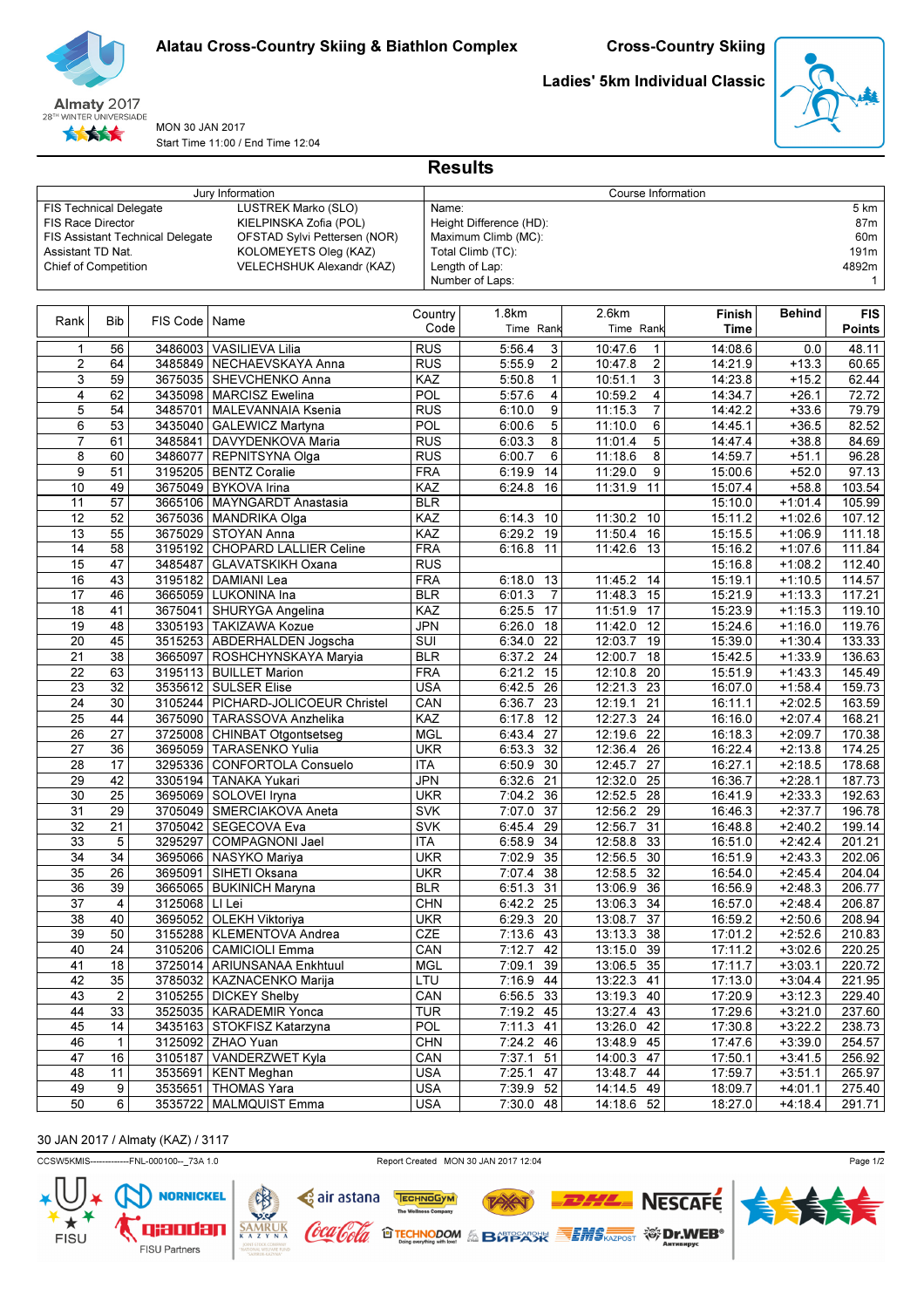



MON 30 JAN 2017 Start Time 11:00 / End Time 12:04 Ladies' 5km Individual Classic



|                       |                 |          |                               |                               | <b>Results</b>   |                    |    |                    |                      |                              |               |                             |
|-----------------------|-----------------|----------|-------------------------------|-------------------------------|------------------|--------------------|----|--------------------|----------------------|------------------------------|---------------|-----------------------------|
| Rank                  | <b>Bib</b>      | FIS Code | Name                          |                               | Country<br>Code  | 1.8km<br>Time Rank |    | 2.6km<br>Time Rank |                      | <b>Finish</b><br><b>Time</b> | <b>Behind</b> | <b>FIS</b><br><b>Points</b> |
| 51                    | 31              |          | 3315021   ILIC Anja           |                               | <b>SRB</b>       | 7:42.8             | 53 | 14:15.9            | 50                   | 18:30.1                      | $+4:21.5$     | 294.63                      |
| 52                    | 8               |          |                               | 3725013   BAT-OCHIR Delgermaa | <b>MGL</b>       | 7:30.9             | 49 | 14:10.9            | 48                   | 18:31.5                      | $+4:22.9$     | 295.95                      |
| 53                    | 37              |          | 3325042 LEE Ji-yun            |                               | <b>KOR</b>       | 7:49.8             | 56 | 14:16.8            | 51                   | 18:33.0                      | $+4:24.4$     | 297.37                      |
| 54                    | 22              |          | 3325056 BAE Min-ju            |                               | <b>KOR</b>       | 7:47.9             | 55 | 14:36.1            | 53                   | 18:48.6                      | $+4:40.0$     | 312.07                      |
| 55                    | 13              |          | 3435146   CZUSZ Magdalena     |                               | <b>POL</b>       | 7:09.2             | 40 | 13:58.5            | 46                   | 18:51.2                      | $+4:42.6$     | 314.53                      |
| 56                    | 15              | 3085006  | <b>MOURA Bruna</b>            |                               | <b>BRA</b>       | 7:47.1             | 54 | 14:37.8            | 54                   | 18:52.1                      | $+4:43.5$     | 315.37                      |
| 57                    | $\overline{19}$ | 3325058  | KIM Eun-ji                    |                               | <b>KOR</b>       | 7:55.8             | 58 | 14:47.5            | 56                   | 19:01.0                      | $+4:52.4$     | 323.76                      |
| 58                    | 10              |          | 3695089   MAZUR Daryna        |                               | <b>UKR</b>       | 7:34.3             | 50 | 14:37.9            | 55                   | 19:17.6                      | $+5:09.0$     | 339.41                      |
| 59                    | 20              |          | 3325060 KIM Bo-ra             |                               | <b>KOR</b>       | 7:59.6             | 59 | 15:02.2            | 57                   | 19:21.8                      | $+5:13.2$     | 343.37                      |
| 60                    | 12              | 3535537  | JECH Sierra                   |                               | <b>USA</b>       | 7:55.4             | 57 | 15:11.3            | 58                   | 19:31.3                      | $+5:22.7$     | 352.33                      |
| 61                    | 3               |          | 3535724   FOSTER Sierra       |                               | <b>USA</b>       | 8:24.9             | 60 | 15:51.7            | 59                   | 20:18.8                      | $+6:10.2$     | 397.11                      |
| 62                    | $\overline{7}$  |          |                               | 3775011   ABDYKADYROVA Kunduz | KGZ              | 9:53.3             | 61 | 17:53.1            | 60                   | 22:44.1                      | $+8:35.5$     | 534.09                      |
| <b>Did Not Finish</b> | 28              |          |                               | 3105205 THEBERGE Andree-Anne  | CAN              | 6:45.2 28          |    | 33:32.0 61         |                      |                              |               |                             |
| <b>Did Not Start</b>  | 23              |          | 3325051 YOO Dan-bi            |                               | <b>KOR</b>       |                    |    |                    |                      |                              |               |                             |
|                       |                 |          |                               |                               |                  | Temperatures       |    |                    |                      | Competitors / Countries      |               |                             |
| Weather               |                 |          |                               | <b>Snow Condition</b>         | Air              | Snow               |    | Entries            | Ranked               | <b>DNS</b>                   | <b>DNF</b>    | <b>DSQ</b>                  |
| Sky Clear             |                 |          |                               | Packed                        | $-2.0^{\circ}$ C | $-3.0^{\circ}$ C   |    | 64/21              | 62/21                | 1/1                          | 1/1           | 0/0                         |
|                       |                 |          | <b>FIS Technical Delegate</b> |                               |                  |                    |    |                    | Race Secretary       |                              |               |                             |
|                       |                 |          | LUSTREK Marko (SLO)           |                               |                  |                    |    |                    | NEVZOROVA Anna (KAZ) |                              |               |                             |

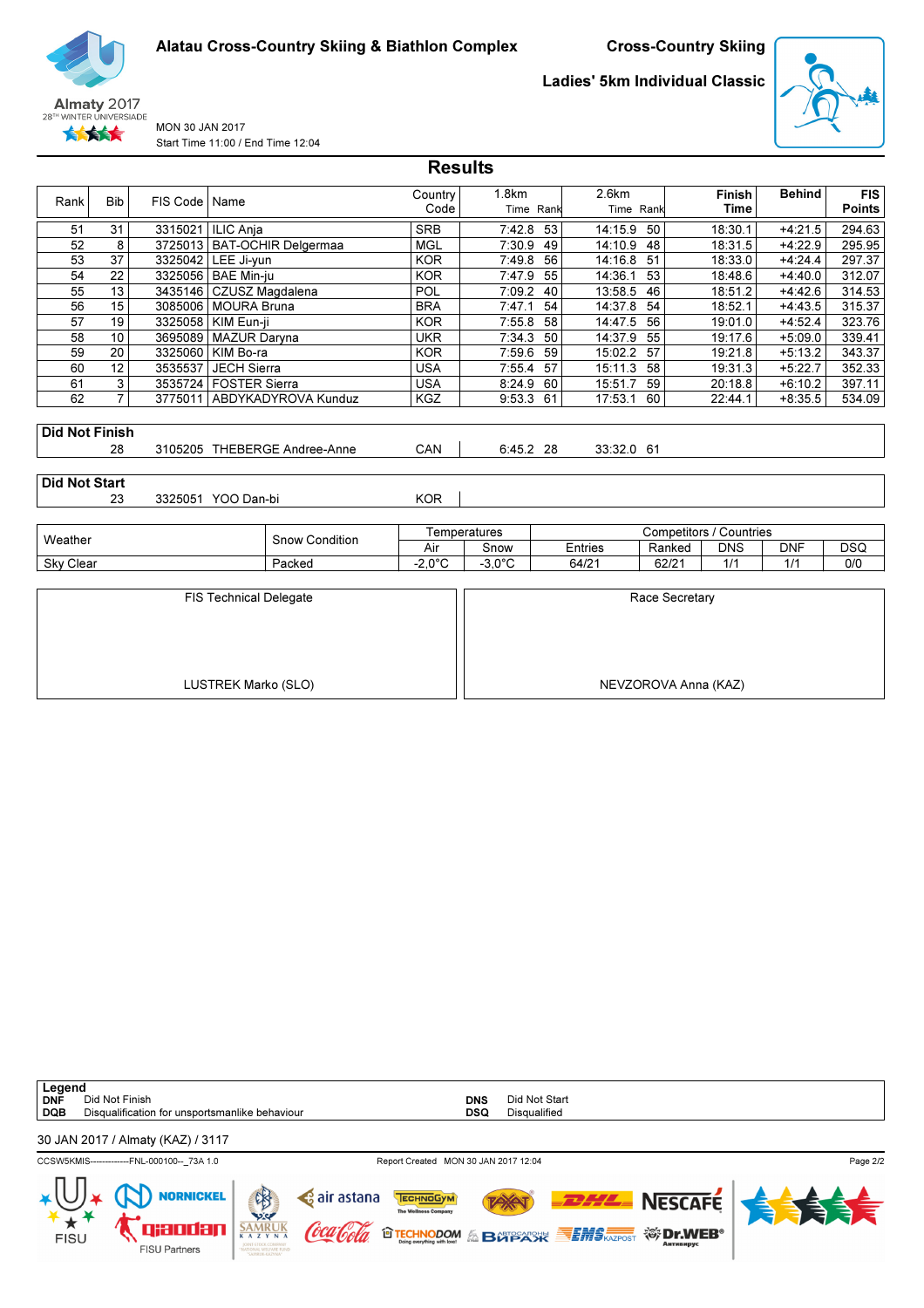

林妹

Alatau Cross-Country Skiing & Biathlon Complex

Men's 10km Pursuit Free



TUE 31 JAN 2017 Start Time 13:00 / End Time 14:17

|                                                                                                        |                       |                                         |                                                                                                                                            | <b>Result</b>                                                                                                     |                     |          |                      |                         |                    |                                                |
|--------------------------------------------------------------------------------------------------------|-----------------------|-----------------------------------------|--------------------------------------------------------------------------------------------------------------------------------------------|-------------------------------------------------------------------------------------------------------------------|---------------------|----------|----------------------|-------------------------|--------------------|------------------------------------------------|
|                                                                                                        |                       |                                         | Jury Information                                                                                                                           |                                                                                                                   |                     |          | Course Information   |                         |                    |                                                |
| <b>FIS Technical Delegate</b><br><b>FIS Race Director</b><br>Assistant TD Nat.<br>Chief of Competition |                       | <b>FIS Assistant Technical Delegate</b> | <b>LUSTREK Marko (SLO)</b><br>KIELPINSKA Zofia (POL)<br>OFSTAD Svlvi Pettersen (NOR)<br>KOLOMEYETS Oleg (KAZ)<br>VELECHSHUK Alexandr (KAZ) | Name:<br>Height Difference (HD):<br>Maximum Climb (MC):<br>Total Climb (TC):<br>Length of Lap:<br>Number of Laps: |                     |          |                      |                         |                    | 5.0 km red<br>87m<br>60m<br>382m<br>4892m<br>2 |
| Rank                                                                                                   | <b>Bib</b>            | FIS Code                                | Name                                                                                                                                       | Country<br>Code                                                                                                   | Prolog<br>Time Rank |          | Pursuit<br>Time Rank |                         | Finish<br>Time     | <b>Behind</b>                                  |
| 1                                                                                                      | 2                     |                                         | 3481760 ROSTOVTSEV Dmitriy                                                                                                                 | <b>RUS</b>                                                                                                        | 25:20               | 2        | 26:04.5              | $\mathbf{1}$            | 26:12.5            | 0.0                                            |
| $\overline{2}$                                                                                         | 1                     |                                         | 3482131 GONTAR Valeriy                                                                                                                     | <b>RUS</b>                                                                                                        | 25:12               | 1        | 26:27.2              | 4                       | 26:27.2            | $+14.7$                                        |
| 3                                                                                                      | 4                     |                                         | 3740021 MIKAYELYAN Sergey                                                                                                                  | <b>ARM</b>                                                                                                        | 25:49               | 4        | 26:27.5              | 5                       | 27:04.5            | $+52.0$                                        |
| 4                                                                                                      | 5                     |                                         | 3670115   PUKHKALO Vitaliy                                                                                                                 | KAZ                                                                                                               | 25:56               | 5        | 26:32.6              | 6                       | 27:16.6            | $+1:04.1$                                      |
| 5                                                                                                      | 3                     |                                         | 3190298 POUYE Alexandre                                                                                                                    | <b>FRA</b>                                                                                                        | 25:33               | 3        | 27:06.5              | 14                      | 27:27.5            | $+1:15.0$                                      |
| 6                                                                                                      | 15                    |                                         | 3300494   BABA Naoto                                                                                                                       | <b>JPN</b>                                                                                                        | 26:39               | 15       | 26:07.4              | $\overline{\mathbf{c}}$ | 27:34.4            | $+1:21.9$                                      |
| $\overline{7}$<br>8                                                                                    | 12<br>14              |                                         | 3670058 MUKHIN Rinat                                                                                                                       | KAZ<br>KAZ                                                                                                        | 26:29<br>26:32      | 12<br>14 | 26:17.8<br>26:36.2   | 3<br>$\overline{7}$     | 27:34.8<br>27:56.2 | $+1:22.3$<br>$+1:43.7$                         |
| 9                                                                                                      | 7                     | 3481482                                 | 3670042   MALYSHEV Sergey<br><b>VICHUZHANIN Kirill</b>                                                                                     | <b>RUS</b>                                                                                                        | 26:13               | 7        | 26:56.8              | 12                      | 27:57.8            | $+1:45.3$                                      |
| 10                                                                                                     | 9                     |                                         | 3670078   KLIMIN Olzhas                                                                                                                    | KAZ                                                                                                               | 26:22               | 9        | 26:48.6              | 10                      | 27:58.6            | $+1:46.1$                                      |
| 11                                                                                                     | 6                     |                                         | 3150462 RYPL Miroslav                                                                                                                      | CZE                                                                                                               | 25:56               | 6        | 27:26.3              | 19                      | 28:10.3            | $+1:57.8$                                      |
| 12                                                                                                     | 10                    |                                         | 3481203 BEREZIN Egor                                                                                                                       | RUS                                                                                                               | 26:27               | 10       | 27:01.9              | $\overline{13}$         | 28:16.9            | $+2:04.4$                                      |
| 13                                                                                                     | 13                    |                                         | 3190336   SCHWARTZ Louis                                                                                                                   | <b>FRA</b>                                                                                                        | 26:31               | 13       | 27:11.0              | 15                      | 28:30.0            | $+2:17.5$                                      |
| 14                                                                                                     | 19                    |                                         | 3190401 GUIGONNET Loic                                                                                                                     | <b>FRA</b>                                                                                                        | 26:58               | 19       | 26:45.3              | 9                       | 28:31.3            | $+2:18.8$                                      |
| 15                                                                                                     | $\overline{25}$       | 3150183                                 | <b>GRAEF Jakub</b>                                                                                                                         | CZE                                                                                                               | 27:18               | 25       | 26:40.1              | $\bf 8$                 | 28:46.1            | $+2:33.6$                                      |
| 16                                                                                                     | 17                    | 3660076                                 | SALADKOU Aliaksandr                                                                                                                        | <b>BLR</b>                                                                                                        | 26:55               | 17       | 27:20.9              | 17                      | 29:03.9            | $+2:51.4$                                      |
| 17                                                                                                     | 18                    | 3481846                                 | <b>TARASOV Roman</b>                                                                                                                       | RUS                                                                                                               | 26:58               | 18       | 27:18.0              | 16                      | 29:04.0            | $+2:51.5$                                      |
| 18                                                                                                     | 29                    |                                         | 3190303 PHILIPOT Mickael                                                                                                                   | <b>FRA</b>                                                                                                        | 27:29               | 29       | 26:53.9              | 11                      | 29:10.9            | $+2:58.4$                                      |
| 19                                                                                                     | 8                     |                                         | 3670025   MALYSHEV Alexandr                                                                                                                | KAZ                                                                                                               | 26:19               | 8        | 28:22.9              | 30                      | 29:29.9            | $+3:17.4$                                      |
| 20                                                                                                     | 30                    |                                         | 3200642   ESCHER Toni                                                                                                                      | <b>GER</b>                                                                                                        | 27:31               | 30       | 27:24.9              | 18                      | 29:43.9            | $+3:31.4$                                      |
| 21                                                                                                     | 28                    | 3300374                                 | <b>SATO Tomoki</b>                                                                                                                         | <b>JPN</b>                                                                                                        | 27:28               | 28       | 27:33.0              | 20                      | 29:49.0            | $+3:36.5$                                      |
| 22                                                                                                     | 23                    |                                         | 3670080 LYUFT Ivan                                                                                                                         | KAZ                                                                                                               | 27:09               | 23       | 27:53.0              | $\overline{23}$         | 29:50.0            | $+3:37.5$                                      |
| 23                                                                                                     | 21                    |                                         | 3690074   KRASOVSKYI Oleksii                                                                                                               | <b>UKR</b>                                                                                                        | 27:03               | 21       | 28:00.4              | 24                      | 29:51.4            | $+3:38.9$                                      |
| 24                                                                                                     | 11                    | 3150317                                 | <b>PSENICKA Jakub</b>                                                                                                                      | <b>CZE</b>                                                                                                        | 26:29               | 11       | 28:43.1              | 39                      | 30:00.1            | $+3:47.6$                                      |
| 25                                                                                                     | 33                    |                                         | 3200578 STRUEBEL Josua                                                                                                                     | <b>GER</b>                                                                                                        | 27:38               | 33       | 27:35.9              | 21                      | 30:01.9            | $+3:49.4$                                      |
| 26                                                                                                     | 35                    |                                         | 3300399   FUJINOKI Hikari                                                                                                                  | <b>JPN</b>                                                                                                        | 27:39               | 35       | 27:51.6              | 22                      | 30:18.6            | $+4:06.1$                                      |
| 27                                                                                                     | 26                    | 3690069                                 | YAREMENKO Kostyantyn<br><b>SULEK Miroslav</b>                                                                                              | <b>UKR</b>                                                                                                        | 27:20               | 26       | 28:16.1              | 28                      | 30:24.1            | $+4:11.6$                                      |
| 28<br>29                                                                                               | $\overline{22}$<br>16 | 3700074                                 | 3150523 ANTOS Jakub                                                                                                                        | <b>SVK</b><br>CZE                                                                                                 | 27:03<br>26:49      | 22<br>16 | 28:51.9<br>29:10.5   | 44<br>48                | 30:42.9<br>30:47.5 | $+4:30.4$<br>$+4:35.0$                         |
| 30                                                                                                     | 32                    |                                         | 3421939 BJERKRHEIM Kjetil Andre                                                                                                            | <b>NOR</b>                                                                                                        | 27:35               | 32       | 28:32.5              | 36                      | 30:55.5            | $+4:43.0$                                      |
| 31                                                                                                     | 37                    | 3690075                                 | MARCHENKO Andriy                                                                                                                           | <b>UKR</b>                                                                                                        | 27:45               | 37       | 28:28.0              | 32                      | 31:01.0            | $+4:48.5$                                      |
| 32                                                                                                     | 27                    | 3481218                                 | <b>GAVRILOV Yuriy</b>                                                                                                                      | RUS                                                                                                               | 27:28               | 27       | 28:46.5              | 41                      | 31:02.5            | $+4:50.0$                                      |
| 33                                                                                                     | 34                    |                                         | 3300408 UDA Akihito                                                                                                                        | <b>JPN</b>                                                                                                        | 27:39               | 34       | 28:36.8              | 37                      | 31:03.8            | $+4:51.3$                                      |
| 34                                                                                                     | 36                    |                                         | 3430211   PRADZIAD Andrzej                                                                                                                 | <b>POL</b>                                                                                                        | 27:40 36            |          | 28:52.1 45           |                         | 31:20.1            | $+5:07.6$                                      |
| 35                                                                                                     | 38                    |                                         | 3200610 WINKER Christian                                                                                                                   | <b>GER</b>                                                                                                        | 27:51               | 38       | 28:47.6 42           |                         | 31:26.6            | $+5:14.1$                                      |
| 36                                                                                                     | 39                    |                                         | 3421379 GRAV Joergen                                                                                                                       | <b>NOR</b>                                                                                                        | 27:54               | 39       | 28:44.9 40           |                         | 31:26.9            | $+5:14.4$                                      |
| 37                                                                                                     | 45                    |                                         | 3300371 SUZUKI Takahiro                                                                                                                    | <b>JPN</b>                                                                                                        | 28:10 45            |          | 28:31.9 35           |                         | 31:29.9            | $+5:17.4$                                      |
| 38                                                                                                     | 56                    |                                         | 3200444   WEISHAEUPL Andreas                                                                                                               | <b>GER</b>                                                                                                        | 28:36 56            |          | 28:14.2              | 26                      | 31:38.2            | $+5:25.7$                                      |
| PF 39                                                                                                  | 47                    |                                         | 3690097   KOPYLOV Vladyslav                                                                                                                | <b>UKR</b>                                                                                                        | 28:21               | 47       | 28:29.5 33           |                         | 31:38.5            | $+5:26.0$                                      |
| <b>PF 40</b>                                                                                           | 58                    |                                         | 3100313   DUMAS William                                                                                                                    | CAN                                                                                                               | 28:41 58            |          | 28:09.5              | 25                      | 31:38.5            | $+5:26.0$                                      |
| 41                                                                                                     | 55                    |                                         | 3660083   YAKIMENKA Dzmitry                                                                                                                | <b>BLR</b>                                                                                                        | 28:36 55            |          | 28:14.6              | 27                      | 31:38.6            | $+5:26.1$                                      |
| 42                                                                                                     | 48                    |                                         | 3690086 CHELENKO Oleksandr                                                                                                                 | <b>UKR</b>                                                                                                        | 28:23 48            |          | 28:27.9 31           |                         | 31:38.9            | $+5:26.4$                                      |
| 43                                                                                                     | 31                    |                                         | 3510440 HAMMER Reto                                                                                                                        | SUI                                                                                                               | 27:32 31            |          | 29:40.3 58           |                         | 32:00.3            | $+5:47.8$                                      |
| 44                                                                                                     | 24                    |                                         | 3090097 CHUCHUGANOV Yordan                                                                                                                 | <b>BUL</b>                                                                                                        | 27:18               | 24       | 29:56.2              | 61                      | 32:02.2            | $+5:49.7$                                      |
| 45                                                                                                     | 40                    |                                         | 3700070   MICHALOVSKY Rudolf                                                                                                               | <b>SVK</b>                                                                                                        | $27:59$ 40          |          | 29:16.9 49           |                         | 32:03.9            | $+5:51.4$                                      |
| 46                                                                                                     | 43                    |                                         | 3430227   RUCKI Bartlomiej                                                                                                                 | POL                                                                                                               | 28:03 43            |          | 29:22.0              | 50                      | 32:13.0            | $+6:00.5$                                      |
| 47                                                                                                     | 51                    |                                         | 3780027 JAKELIUNAS Lukas                                                                                                                   | LTU                                                                                                               | 28:29 51            |          | 28:56.2              | 46                      | 32:13.2            | $+6:00.7$                                      |
| 48                                                                                                     | 57                    |                                         | 3100290   POMEROY Carrington                                                                                                               | CAN                                                                                                               | 28:36 57            |          | 28:49.7              | 43                      | 32:13.7            | $+6:01.2$                                      |
| 49                                                                                                     | 63                    |                                         | 3200692   FRIEDRICH Christian                                                                                                              | GER                                                                                                               | 28:50 63            |          | 28:36.9              | 38                      | 32:14.9            | $+6:02.4$                                      |
| 50                                                                                                     | 66                    |                                         | 3660107 CHYCHYKAU Aleh                                                                                                                     | <b>BLR</b>                                                                                                        | 28:58 66            |          | 28:30.7 34           |                         | 32:16.7            | $+6:04.2$                                      |

# 31 JAN 2017 / Almaty (KAZ) / 3119

CCSM10KMPU-------------FNL-000100--\_73BT 1.0 Report Created TUE 31 JAN 2017 14:31



**TAY** 

**OTECHNODOM & BOTPACK SEMS AZPOST WIDERS** 

TECHNOGYM

**e** air astana

Coca Cola

 $SAMRUK  $\overline{K_A}$ </u>$ 



**NESCAFE**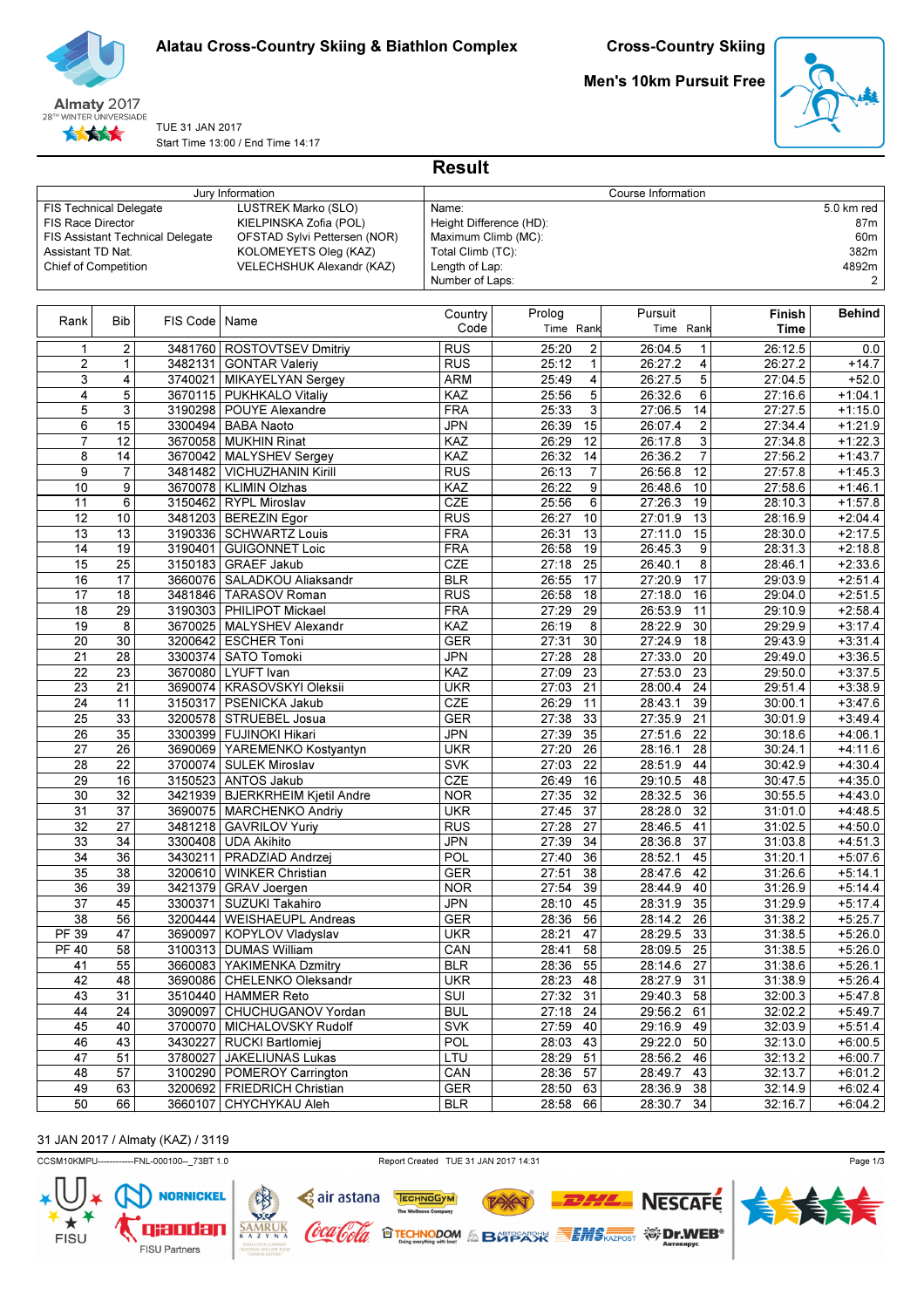Almaty 2017 28TH WINTER UNIVERSIADE ★★★★★

TUE 31 JAN 2017 Start Time 13:00 / End Time 14:17

| <b>Cross-Country Skiing</b> |
|-----------------------------|
|-----------------------------|

Men's 10km Pursuit Free



Behind

Finish Time

Rank Bib FIS Code Name Country Country Code Prolog Time Rank Pursuit Time Rank 51 71 3430264 ANTOLEC Kacper POL 29:24 71 28:17.9 29 32:29.9 +6:17.4<br>52 53 3100302 THOMPSON Conor CAN 28:33 53 29:24.8 52 32:45.8 +6:33.3 3100302 THOMPSON Conor 53 52 3520046 DURSUN Hamza TUR 38:30 52 29:27.9 54 32:45.9 +6:33.4 54 65 3510486 NICOLLIER Philippe SUI 38:55 65 29:03.1 47 32:46.1 +6:33.6 55 44 VINCENT Mason USA 3530818 28:06 44 29:55.1 60 32:49.1 +6:36.6 56 41 BATMUNKH Achbadrakh MGL 3720014 28:02 41 30:09.6 =64 32:59.6 +6:47.1 57 54 LITVIN Vladyslav UKR 3690096 28:33 54 29:44.9 59 33:05.9 +6:53.4 58 59 3100411 SHIELDS Gavin CAN 28:42 59 29:37.1 57 33:07.1 +6:54.6 59 64 MONTGOMERY Nick AUS 3040107 28:55 64 29:25.1 53 33:08.1 +6:55.6 60 67 BECCHIS Emanuele ITA 3290374 28:59 67 29:30.9 56 33:17.9 +7:05.4 1910 68 3520061 AYCICEK Omer TUR 708:00 68 62 49 3100224 CASCAGNETTE Jordan CAN 28:24 49 30:25.3 67 33:37.3 +7:24.8 63 73 TIMMONS Will USA 3530798 29:30 73 29:24.4 51 33:42.4 +7:29.9 64 60 3200355 ALRAUN Fabian GER GER 30:22.6 66 33:52.6 +7:40.1 65 69 RISETH Jonas NOR 3422117 29:13 69 30:04.5 62 34:05.5 +7:53.0 66 62 3120104 NIE Han CHN CHN 38:48 62 31:16.1 70 34:52.1 +8:39.6 67 72 3290543 CARLET Alessandro | ITA | 29:25 72 30:39.3 68 34:52.3 +8:39.8 68 77 3100297 MORIN Alexis CAN 29:59 77 30:09.6 =64 34:56.6 +8:44.1<br>69 50 34:22107 HULBAK Ole Sollien NOR 28:24 50 31:55.3 76 35:07.3 +8:54.8

| 70                    | 61 |         | 3430219   BRIL Dawid            | <b>POL</b> | 28:47<br>61 | 32:05.4 77 |    | 35:40.4 | $+9:27.9$  |
|-----------------------|----|---------|---------------------------------|------------|-------------|------------|----|---------|------------|
| 71                    | 80 |         | 3530794   WISWELL Sam           | USA        | 30:44<br>80 | 30:08.4    | 63 | 35:40.4 | $+9:27.9$  |
| 72                    | 75 |         | 3320139   LEE Geon-yong         | <b>KOR</b> | 29:51<br>75 | 31:36.9    | 71 | 36:15.9 | $+10:03.4$ |
| 73                    | 74 |         | 3720013   BAASANSUREN Amarsanaa | <b>MGL</b> | 74<br>29:40 | 32:06.1    | 78 | 36:34.1 | $+10:21.6$ |
| 74                    | 82 |         | 3530914   HOLLMAN Mitchell      | <b>USA</b> | 31:03<br>82 | 30:46.6    | 69 | 36:37.6 | $+10:25.1$ |
| 75                    | 78 |         | 3120072   DU Yunpengfei         | <b>CHN</b> | 30:11<br>78 | 31:51.1    | 73 | 36:50.1 | $+10:37.6$ |
| 76                    | 79 |         | 3720017   URTNASAN Batjargal    | <b>MGL</b> | 30:22<br>79 | 32:53.2    | 80 | 38:03.2 | $+11:50.7$ |
| 77                    | 83 |         | 3320144   LEE Ho-jin            | <b>KOR</b> | 31:10<br>83 | 32:07.8    | 79 | 38:05.8 | $+11:53.3$ |
| 78                    | 84 | 3530921 | <b>GEISEN Kevin</b>             | <b>USA</b> | 31:53<br>84 | 31:39.1    | 72 | 38:20.1 | $+12:07.6$ |
| 79                    | 85 |         | 3530927   MOORE Cameron         | <b>USA</b> | 32:22<br>85 | 31:52.5    | 74 | 39:02.5 | $+12:50.0$ |
| 80                    | 81 |         | 3320176   HONG Yeon-Ki          | <b>KOR</b> | 30:45<br>81 | 35:50.5    | 81 | 41:23.5 | $+15:11.0$ |
| 81                    | 87 |         | 3770020 ZHARKYMBAEV Tariel      | <b>KGZ</b> | 87<br>35:09 | 31:52.7    | 75 | 41:49.7 | $+15:37.2$ |
|                       |    |         |                                 |            |             |            |    |         |            |
| <b>Did Not Finish</b> |    |         |                                 |            |             |            |    |         |            |
|                       | 86 |         | 3560111 STANEK Neic             | <b>SLO</b> | 34:26 86    |            |    |         |            |
|                       |    |         |                                 |            |             |            |    |         |            |
| <b>Did Not Start</b>  |    |         |                                 |            |             |            |    |         |            |
|                       | 20 |         | 3150519 FELLNER Adam            | CZE        | 27:01 20    |            |    |         |            |
|                       | 42 |         | 3660055 VORANAU Aliaksandr      | <b>BLR</b> | 28:02 42    |            |    |         |            |
|                       | 46 |         | 3510452 HAMMER Simon            | SUI        | 28:15 46    |            |    |         |            |
|                       | 70 |         | 3320152 CHO Young-chan          | <b>KOR</b> | 29:17 70    |            |    |         |            |
|                       | 76 |         | 3421548 BANG PEDERSEN Bendik    | <b>NOR</b> | 29:57 76    |            |    |         |            |
|                       |    |         |                                 |            |             |            |    |         |            |

69 50 HULBAK Ole Sollien NOR 3422107 28:24 50 31:55.3 76 35:07.3 +8:54.8

Result

31 JAN 2017 / Almaty (KAZ) / 3119

┪

**FISU** 

CCSM10KMPU------------FNL-000100--\_73BT 1.0 Report Created TUE 31 JAN 2017 14:31

**NORNICKEL** 

qxodan

FISU Partners

 $**SAMRUK**  
**K A Z Y N A**$ </u>

**72XAT** 

TECHNOGYM

air astana

Coca Cola



Page 2/3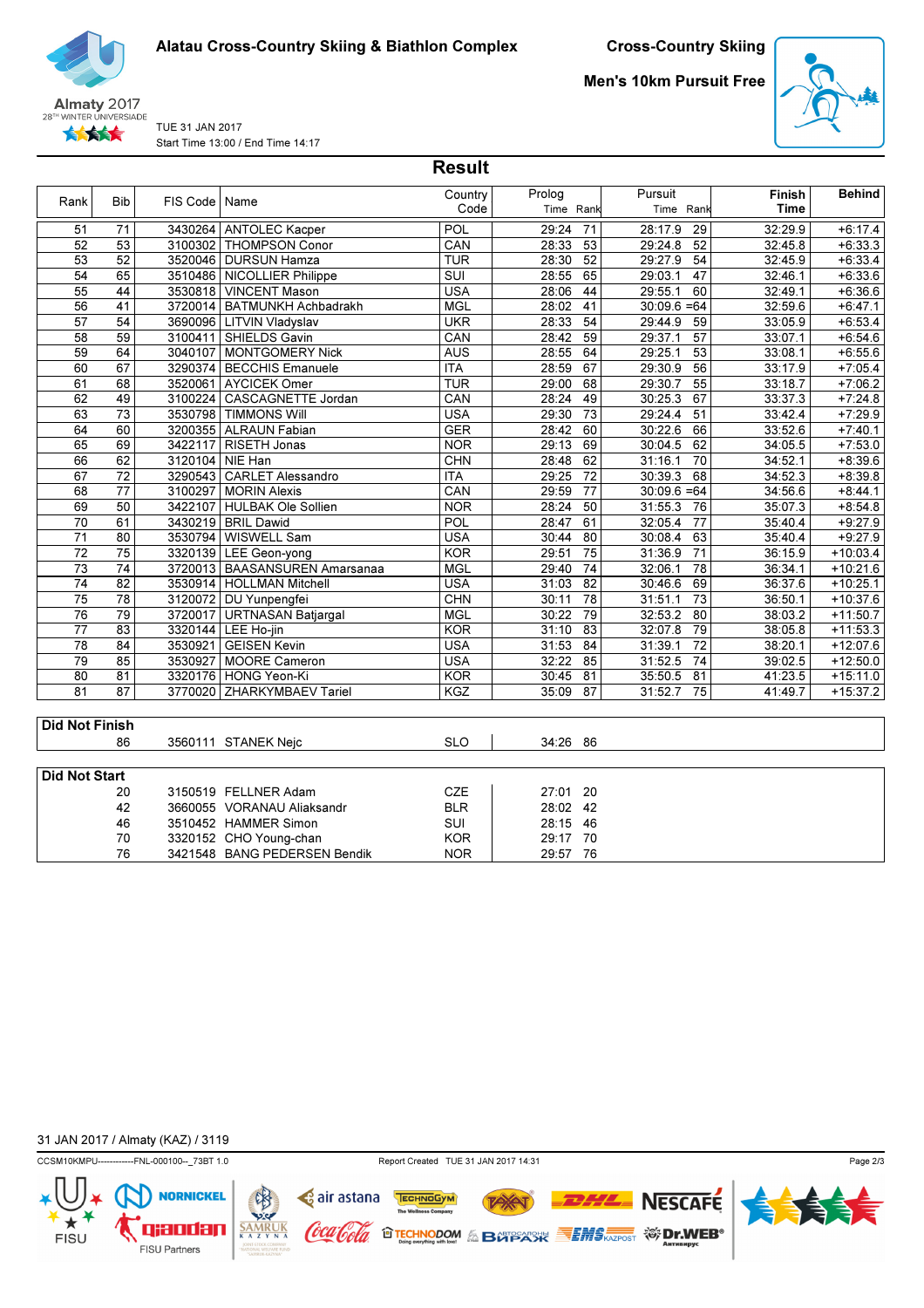

Men's 10km Pursuit Free



TUE 31 JAN 2017 Start Time 13:00 / End Time 14:17

| <b>Result</b>                 |                     |                 |                  |         |                      |                         |            |            |     |  |  |
|-------------------------------|---------------------|-----------------|------------------|---------|----------------------|-------------------------|------------|------------|-----|--|--|
| Weather                       | Snow Condition      |                 | Temperatures     |         |                      | Competitors / Countries |            |            |     |  |  |
|                               |                     | Air             |                  | Entries | Ranked               | <b>DNS</b>              | <b>DNF</b> | <b>DSQ</b> | LAP |  |  |
| Snow                          | Soft                | $0.0^{\circ}$ C | $-2.0^{\circ}$ C | 87/25   | 81/24                | 5/5                     | 1/1        | 0/0        | 0/0 |  |  |
| <b>FIS Technical Delegate</b> |                     |                 |                  |         |                      | Race Secretary          |            |            |     |  |  |
|                               | LUSTREK Marko (SLO) |                 |                  |         | NEVZOROVA Anna (KAZ) |                         |            |            |     |  |  |

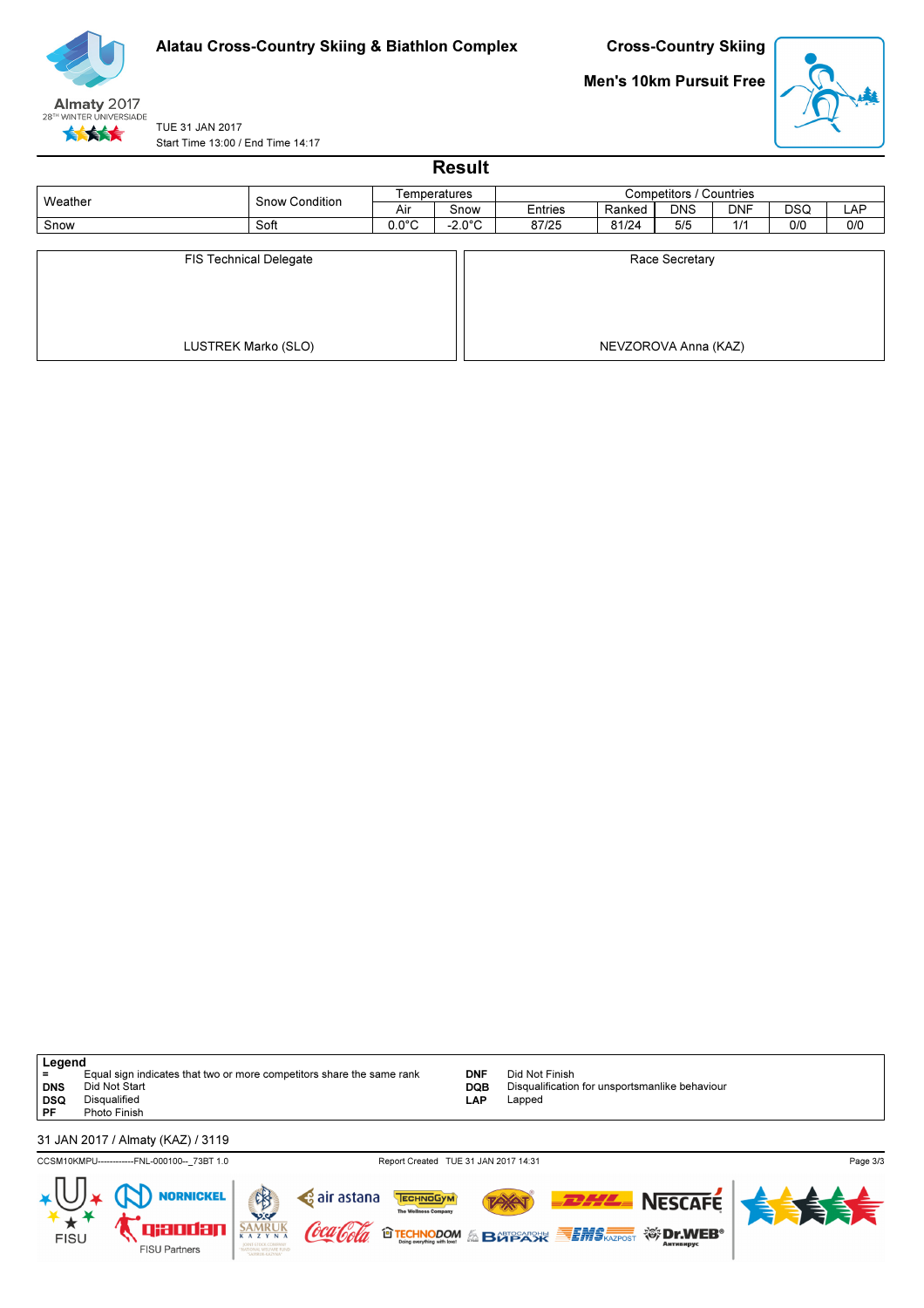



TUE 31 JAN 2017 Start Time 10:30 / End Time 11:25 Ladies' 5km Pursuit Free



|                               |                 |                                         | Jury Information                   |                         |            |                 | Course Information |                           |                        |
|-------------------------------|-----------------|-----------------------------------------|------------------------------------|-------------------------|------------|-----------------|--------------------|---------------------------|------------------------|
| <b>FIS Technical Delegate</b> |                 |                                         | LUSTREK Marko (SLO)                | Name:                   |            |                 |                    |                           | 2.5 km red             |
| <b>FIS Race Director</b>      |                 |                                         | KIELPINSKA Zofia (POL)             | Height Difference (HD): |            |                 |                    |                           | 42m                    |
|                               |                 | <b>FIS Assistant Technical Delegate</b> | OFSTAD Sylvi Pettersen (NOR)       | Maximum Climb (MC):     |            |                 |                    |                           | 33 <sub>m</sub>        |
| Assistant TD Nat.             |                 |                                         | KOLOMEYETS Oleg (KAZ)              | Total Climb (TC):       |            |                 |                    |                           | 174m                   |
| Chief of Competition          |                 |                                         | VELECHSHUK Alexandr (KAZ)          | Length of Lap:          |            |                 |                    |                           | 2480m                  |
|                               |                 |                                         |                                    | Number of Laps:         |            |                 |                    |                           | 2                      |
|                               |                 |                                         |                                    | Country                 | Prolog     |                 | Pursuit            | Finish                    | <b>Behind</b>          |
| Rank                          | <b>Bib</b>      | FIS Code                                | Name                               | Code                    | Time Rank  |                 | Time Rank          | Time                      |                        |
|                               |                 |                                         |                                    |                         |            |                 |                    |                           |                        |
| 1                             | 2               |                                         | 3485849   NECHAEVSKAYA Anna        | <b>RUS</b>              | 14:21      | 2               | 13:16.7            | 13:29.7<br>1              | 0.0                    |
| $\overline{c}$                | $\mathbf{1}$    |                                         | 3486003 VASILIEVA Lilia            | <b>RUS</b>              | 14:08      | $\mathbf{1}$    | 13:47.8            | 6<br>13:47.8              | $+18.1$                |
| 3                             | 3               |                                         | 3675035   SHEVCHENKO Anna          | KAZ                     | 14:23      | 3               | 13:36.0            | $\overline{2}$<br>13:51.0 | $+21.3$                |
| 4                             | 4               | 3435098                                 | MARCISZ Ewelina                    | <b>POL</b>              | 14:34      | 4               | 13:43.8            | 5<br>14:09.8              | $+40.1$                |
| 5                             | $\overline{7}$  | 3485841                                 | DAVYDENKOVA Maria                  | <b>RUS</b>              | 14:47      | $\overline{7}$  | 13:52.4            | 8<br>14:31.4              | $+1:01.7$              |
| 6                             | 8               |                                         | 3486077   REPNITSYNA Olga          | <b>RUS</b>              | 14:59      | 8               | 13:40.8            | 3<br>14:31.8              | $+1:02.1$              |
| 7                             | 14              | 3195192                                 | CHOPARD LALLIER Celine             | <b>FRA</b>              | 15:16      | 14              | 13:41.9            | 4<br>14:49.9              | $+1:20.2$              |
| 8                             | 9               |                                         | 3195205   BENTZ Coralie            | <b>FRA</b>              | 15:00      | 9               | 13:58.6            | 10<br>14:50.6             | $+1:20.9$              |
| 9                             | $\overline{12}$ |                                         | 3675036   MANDRIKA Olga            | KAZ                     | 15:11      | 12              | 13:50.6            | $\overline{7}$<br>14:53.6 | $+1:23.9$              |
| 10                            | 6               | 3435040                                 | GALEWICZ Martyna                   | <b>POL</b>              | 14:45      | 6               | 14:19.4            | 14<br>14:56.4             | $+1:26.7$              |
| 11                            | 16              |                                         | 3195182   DAMIANI Lea              | <b>FRA</b>              | 15:19      | 16              | 11<br>14:00.4      | 15:11.4                   | $+1:41.7$              |
| 12                            | 15              | 3485487                                 | GLAVATSKIKH Oxana                  | <b>RUS</b>              | 15:16      | 15              | 12<br>14:06.8      | 15:14.8                   | $+1:45.1$              |
| 13                            | 19              |                                         | 3305193 TAKIZAWA Kozue             | <b>JPN</b>              | 15:24      | 19              | 14:13.4            | 13<br>15:29.4             | $+1:59.7$              |
| 14                            | 11              |                                         | 3665106   MAYNGARDT Anastasia      | <b>BLR</b>              | 15:10      | 11              | 14:31.0            | 15<br>15:33.0             | $+2:03.3$              |
| 15                            | $\overline{22}$ |                                         | 3195113 BUILLET Marion             | <b>FRA</b>              | 15:51      | 22              | 13:55.3            | 9<br>15:38.3              | $+2:08.6$              |
| 16                            | 10              |                                         | 3675049   BYKOVA Irina             | KAZ                     | 15:07      | 10              | 14:41.6            | 17<br>15:40.6             | $+2:10.9$              |
| 17                            | 5               | 3485701                                 | MALEVANNAIA Ksenia                 | RUS                     | 14:42      | 5               | 27<br>15:06.7      | 15:40.7                   | $+2:11.0$              |
| 18                            | 17              |                                         | 3665059 LUKONINA Ina               | <b>BLR</b>              | 15:21      | 17              | 14:32.5<br>16      | 15:45.5                   | $+2:15.8$              |
| 19                            | 18              |                                         | 3675041   SHURYGA Angelina         | KAZ                     | 15:23      | 18              | 22<br>14:53.9      | 16:08.9                   | $+2:39.2$              |
| 20                            | 13              |                                         | 3675029 STOYAN Anna                | KAZ                     | 15:15      | 13              | 15:04.4            | 26<br>16:11.4             | $+2:41.7$              |
| 21                            | $\overline{20}$ | 3515253                                 | ABDERHALDEN Jogscha                | $\overline{\text{SUI}}$ | 15:39      | 20              | 14:55.1            | 23<br>16:26.1             | $+2:56.4$              |
| 22                            | 21              |                                         | 3665097   ROSHCHYNSKAYA Maryia     | <b>BLR</b>              | 15:42      | 21              | 14:52.9<br>20      | 16:26.9                   | $+2:57.2$              |
| 23                            | 25              |                                         | 3675090 TARASSOVA Anzhelika        | KAZ                     | 16:16      | 25              | 15:04.0<br>25      | 17:12.0                   | $+3:42.3$              |
| 24                            | 23              |                                         | 3535612 SULSER Elise               | <b>USA</b>              | 16:07      | 23              | 15:17.8            | 30<br>17:16.8             | $+3:47.1$              |
| 25                            | 29              | 3305194                                 | TANAKA Yukari                      | JPN                     | 16:36      | 29              | 24<br>14:56.2      | 17:24.2                   | $+3:54.5$              |
| 26                            | 27              | 3695059                                 | TARASENKO Yulia                    | <b>UKR</b>              | 16:22      | 27              | 15:12.6<br>28      | 17:26.6                   | $+3:56.9$              |
| 27                            | 32              |                                         | 3705042 SEGECOVA Eva               | <b>SVK</b>              | 16:48      | 32              | 19<br>14:48.2      | 17:28.2                   | $+3:58.5$              |
| 28                            | 38              |                                         | 3695052 OLEKH Viktoriya            | <b>UKR</b>              | 16:59      | 38              | 14:42.2<br>18      | 17:33.2                   | $+4:03.5$              |
| 29                            | 34              |                                         | 3695066 NASYKO Mariya              | <b>UKR</b>              | 16:51      | 34              | 21<br>14:53.4      | 17:36.4                   | $+4:06.7$              |
| 30                            | 28              | 3295336                                 | CONFORTOLA Consuelo                | <b>ITA</b>              | 16:27      | 28              | 15:35.7            | 34<br>17:54.7             | $+4:25.0$              |
| 31                            | $\overline{24}$ |                                         | 3105244 PICHARD-JOLICOEUR Christel | CAN                     | 16:11      | 24              | 42<br>16:02.6      | 18:05.6                   | $+4:35.9$              |
| 32                            | 31              |                                         | 3705049 SMERCIAKOVA Aneta          | <b>SVK</b>              | 16:46      | 31              | 15:31.7<br>33      | 18:09.7                   | $+4:40.0$              |
| 33                            | 35              | 3695091                                 | SIHETI Oksana                      | <b>UKR</b>              | 16:54      | 35              | 31<br>15:26.6      | 18:12.6                   | $+4:42.9$              |
| 34                            | 42              |                                         | 3785032 KAZNACENKO Marija          | LTU                     | 17:13      | 42              | 29<br>15:12.7      | 18:17.7                   | $+4:48.0$              |
| 35                            | 39              |                                         | 3155288   KLEMENTOVA Andrea        | CZE                     | 17:01      | 39              | 15:27.2            | 32<br>18:20.2             | $+4:50.5$              |
| 36                            | 33              |                                         | 3295297   COMPAGNONI Jael          | ITA                     | 16:51 33   |                 | 15:43.7            | 36<br>18:26.7             | $+4:57.0$              |
| 37                            | 36              |                                         | 3665065   BUKINICH Maryna          | <b>BLR</b>              | 16:56 36   |                 | 15:49.6 37         | 18:37.6                   | $+5:07.9$              |
| 38                            | 26              |                                         | 3725008 CHINBAT Otgontsetseg       | <b>MGL</b>              | 16:18 26   |                 | 16:30.3 50         | 18:40.3                   | $+5:10.6$              |
| 39                            | 37              | 3125068   LI Lei                        |                                    | <b>CHN</b>              | 16:57 37   |                 | 16:01.5<br>41      | 18:50.5                   | $+5:20.8$              |
| 40                            | $\overline{30}$ |                                         | 3695069 SOLOVEI Iryna              | <b>UKR</b>              | 16:41      | $\overline{30}$ | 16:23.0<br>48      | 18:56.0                   | $+5:26.3$              |
| 41                            | 43              |                                         | 3105255 DICKEY Shelby              | CAN                     | $17:20$ 43 |                 | 15:53.6<br>38      | 19:05.6                   | $+5:35.9$              |
| 42                            | 44              |                                         | 3525035   KARADEMIR Yonca          | <b>TUR</b>              | 17:29 44   |                 | 15:58.3<br>40      | 19:19.3                   | $+5:49.6$              |
| 43                            | 45              |                                         | 3435163 STOKFISZ Katarzyna         | POL                     | 17:30 45   |                 | 39<br>15:57.7      | 19:19.7                   | $+5:50.0$              |
| 44                            | 40              |                                         | 3105206 CAMICIOLI Emma             | CAN                     | 17:11      | 40              | 16:19.7<br>47      | 19:22.7                   | $+5:53.0$              |
| 45                            | 47              |                                         | 3105187 VANDERZWET Kyla            | CAN                     | 17:50 47   |                 | 15:42.5<br>35      | 19:24.5                   | $+5:54.8$              |
| 46                            | 41              |                                         | 3725014   ARIUNSANAA Enkhtuul      | <b>MGL</b>              | 17:11      | 41              | 49<br>16:24.7      | 19:27.7                   | $+5:58.0$<br>$+6:39.9$ |
| 47<br>48                      | 48              |                                         | 3535691   KENT Meghan              | <b>USA</b>              | 17:59 48   |                 | 16:18.6<br>46      | 20:09.6                   |                        |
|                               | 51              |                                         | 3315021   ILIC Anja                | <b>SRB</b>              | 18:30      | 51              | 16:16.6<br>44      | 20:38.6                   | $+7:08.9$              |
| 49                            | 46              |                                         | 3125092 ZHAO Yuan                  | CHN                     | 17:47 46   |                 | 17:03.9            | 54<br>20:42.9             | $+7:13.2$              |
| 50                            | 49              |                                         | 3535651 THOMAS Yara                | <b>USA</b>              | 18:09 49   |                 | 16:48.7            | 53<br>20:49.7             | $+7:20.0$              |

Result

# 31 JAN 2017 / Almaty (KAZ) / 3118

CCSW5KMPU--------------FNL-000100--\_73BT 1.0 Report Created TUE 31 JAN 2017 14:34



TECHNOGYM

**e** air astana

Coca Cola



**TAY** 

**OTECHNODOM & BOTPACK SEMS AZPOST WIDERS** 



**NESCAFE**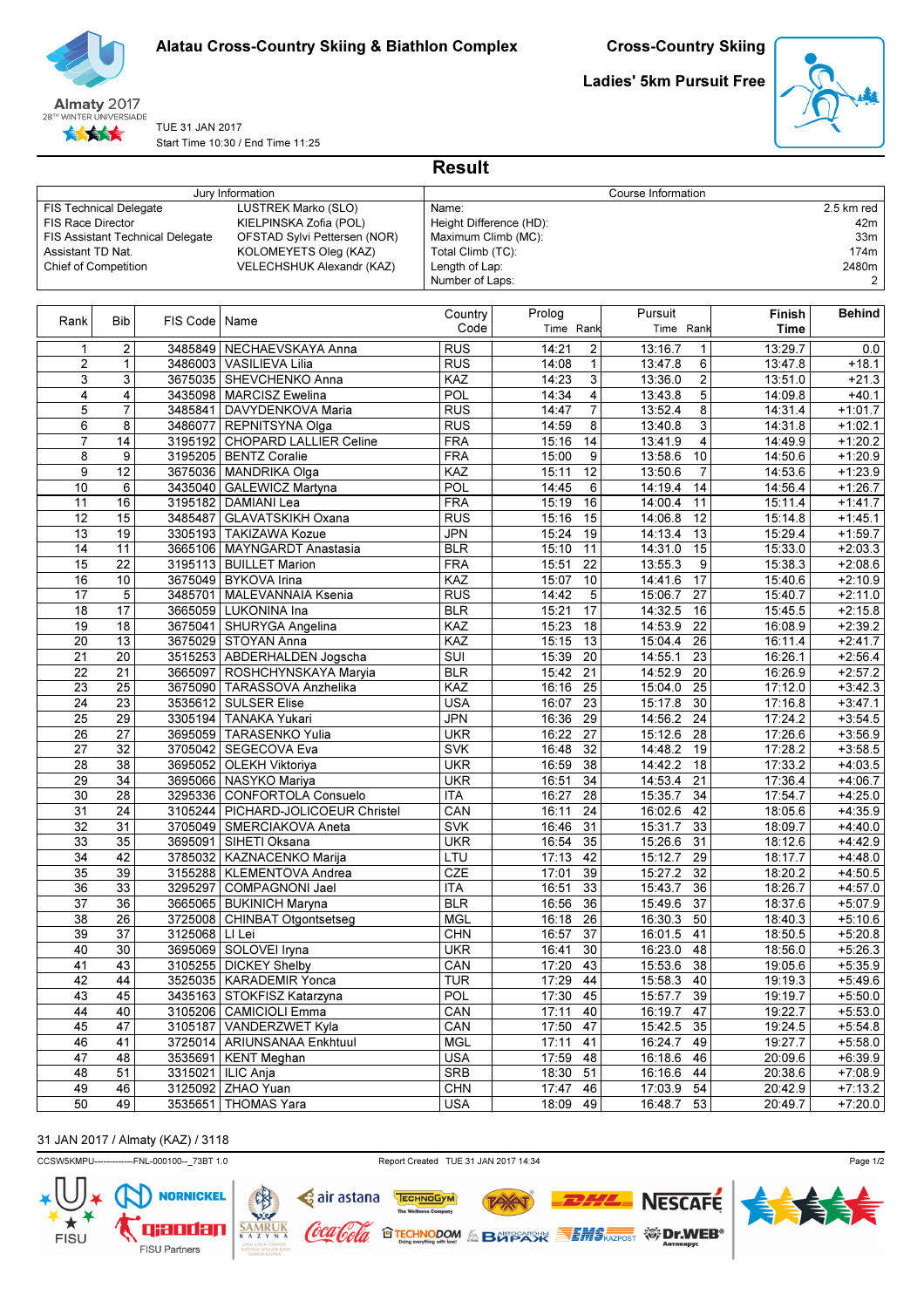

Cross-Country Skiing

Ladies' 5km Pursuit Free



TUE 31 JAN 2017 Start Time 10:30 / End Time 11:25

|      |            |                 |                       | <b>Result</b>   |                     |    |                 |      |                       |               |
|------|------------|-----------------|-----------------------|-----------------|---------------------|----|-----------------|------|-----------------------|---------------|
| Rank | <b>Bib</b> | FIS Code   Name |                       | Country<br>Code | Prolog<br>Time Rank |    | Pursuit<br>Time | Rank | <b>Finish</b><br>Time | <b>Behind</b> |
| 51   | 55         | 3435146         | CZUSZ Magdalena       | POL             | 18:51               | 55 | 16:11.6         | 43   | 20:54.6               | $+7:24.9$     |
| 52   | 56         | 3085006         | <b>MOURA Bruna</b>    | <b>BRA</b>      | 18:52               | 56 | 16:17.1         | 45   | 21:01.1               | $+7:31.4$     |
| 53   | 50         | 3535722         | <b>MALMQUIST Emma</b> | USA             | 18:27               | 50 | 17:15.4         | 55   | 21:34.4               | $+8:04.7$     |
| 54   | 58         | 3695089         | <b>MAZUR Darvna</b>   | <b>UKR</b>      | 19:17               | 58 | 16:47.0         | 52   | 21:56.0               | $+8:26.3$     |
| 55   | 60         | 3535537         | <b>JECH Sierra</b>    | USA             | 19:31               | 60 | 16:33.6         | 51   | 21:56.6               | $+8:26.9$     |
| 56   | 53         | 3325042         | LEE Ji-yun            | <b>KOR</b>      | 18:33               | 53 | 17:46.5         | 59   | 22:11.5               | $+8:41.8$     |
| 57   | 52         | 3725013         | BAT-OCHIR Delgermaa   | <b>MGL</b>      | 18:31               | 52 | 17:50.1         | 60   | 22:13.1               | $+8:43.4$     |
| 58   | 57         |                 | 3325058   KIM Eun-ii  | <b>KOR</b>      | 19:01               | 57 | 17:41.5         | 57   | 22:34.5               | $+9:04.8$     |
| 59   | 54         | 3325056         | <b>BAE Min-ju</b>     | <b>KOR</b>      | 18:48               | 54 | 18:09.8         | 61   | 22:49.8               | $+9:20.1$     |
| 60   | 59         |                 | 3325060   KIM Bo-ra   | <b>KOR</b>      | 19:21               | 59 | 17:43.7         | 58   | 22:56.7               | $+9:27.0$     |
| 61   | 61         | 3535724         | l FOSTER Sierra       | USA             | 20:18               | 61 | 17:20.0         | 56   | 23:30.0               | $+10:00.3$    |
| 62   | 62         | 3775011         | ABDYKADYROVA Kunduz   | <b>KGZ</b>      | 22:44               | 62 | 18:52.3         | 62   | 27:28.3               | $+13:58.6$    |

| Weather | Condition<br>Snow 1 | ⊺emperatures                |               | Countries<br>Competitors |        |            |            |            |     |  |  |
|---------|---------------------|-----------------------------|---------------|--------------------------|--------|------------|------------|------------|-----|--|--|
|         |                     | $\ddot{\phantom{1}}$<br>Air | Snow          | <b>Entries</b>           | Ranked | <b>DNS</b> | <b>DNF</b> | <b>DSQ</b> | LAF |  |  |
| Snow    | Soft                | ∩°0∩،                       | n nºn<br>-2.U | 62/21                    | 62/21  | 0/0        | 0/0        | 0/0        | 0/0 |  |  |

| <b>FIS Technical Delegate</b> | Race Secretary       |
|-------------------------------|----------------------|
|                               |                      |
|                               |                      |
|                               |                      |
|                               |                      |
| LUSTREK Marko (SLO)           | NEVZOROVA Anna (KAZ) |

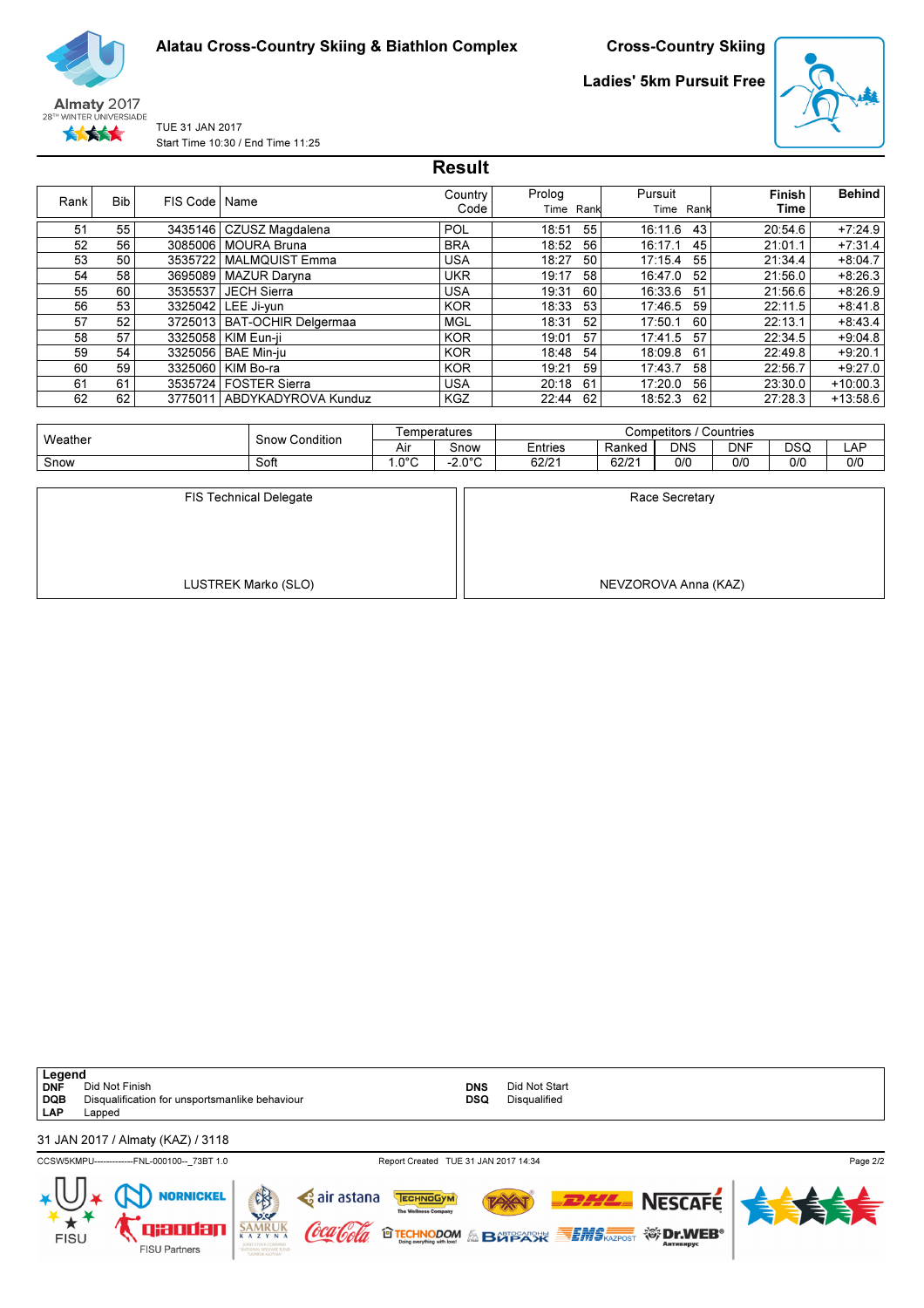

Ladies' Sprint Classic



THU 2 FEB 2017 Start Time 12:30 / End Time 13:30

|                                                                                                                                                                                                                                                                                    |                 |                                                                                                                                    |                                           | <b>Results</b>  |                    |                      |                             |                        |
|------------------------------------------------------------------------------------------------------------------------------------------------------------------------------------------------------------------------------------------------------------------------------------|-----------------|------------------------------------------------------------------------------------------------------------------------------------|-------------------------------------------|-----------------|--------------------|----------------------|-----------------------------|------------------------|
|                                                                                                                                                                                                                                                                                    |                 |                                                                                                                                    | Jury Information                          |                 |                    |                      | Course Information          |                        |
| LUSTREK Marko (SLO)<br><b>FIS Technical Delegate</b><br>KIELPINSKA Zofia (POL)<br><b>FISU Race Director</b><br>OFSTAD Sylvi Pettersen (NOR)<br>FIS Assistant Technical Delegate<br>Assistant TD Nat.<br>KOLOMEYETS Oleg (KAZ)<br>VELECHSHUK Alexandr (KAZ)<br>Chief of Competition |                 | 1.1 km sprint<br>Name:<br>Height Difference (HD):<br>Maximum Climb (MC):<br>Total Climb (TC):<br>Length of Lap:<br>Number of Laps: |                                           |                 |                    |                      |                             |                        |
| Rank                                                                                                                                                                                                                                                                               | Bib             | FIS Code Name                                                                                                                      |                                           | Country<br>Code | Finish<br>Time     | <b>Behind</b>        | <b>FIS</b><br><b>Points</b> | <b>Remarks</b>         |
| 1                                                                                                                                                                                                                                                                                  | 1               | 3485841                                                                                                                            | DAVYDENKOVA Maria                         | <b>RUS</b>      | 3:22.51            | 0.00                 | 75.93                       | Qualified              |
| $\overline{2}$                                                                                                                                                                                                                                                                     | 6               | 3675029                                                                                                                            | STOYAN Anna                               | KAZ             | 3:26.54            | $+4.03$              | 99.81                       | Qualified              |
| 3                                                                                                                                                                                                                                                                                  | $\overline{c}$  | 3485571                                                                                                                            | <b>MOSKALENKO Anastasia</b>               | <b>RUS</b>      | 3:30.64            | $+8.13$              | 124.11                      | Qualified              |
| 4                                                                                                                                                                                                                                                                                  | 4               | 3486003                                                                                                                            | <b>VASILIEVA Lilia</b>                    | <b>RUS</b>      | 3:30.87            | $+8.36$              | 125.47                      | Qualified              |
| 5                                                                                                                                                                                                                                                                                  | 5               | 3486077                                                                                                                            | REPNITSYNA Olga                           | <b>RUS</b>      | 3:30.93            | $+8.42$              | 125.82                      | Qualified              |
| 6                                                                                                                                                                                                                                                                                  | 16              | 3195205                                                                                                                            | <b>BENTZ Coralie</b>                      | <b>FRA</b>      | 3:31.50            | $+8.99$              | 129.20                      | Qualified              |
| $\overline{7}$                                                                                                                                                                                                                                                                     | 7               | 3485701                                                                                                                            | <b>MALEVANNAIA Ksenia</b>                 | <b>RUS</b>      | 3:35.62            | $+13.11$             | 153.62                      | Qualified              |
| 8                                                                                                                                                                                                                                                                                  | 19              | 3305193                                                                                                                            | <b>TAKIZAWA Kozue</b>                     | <b>JPN</b>      | 3:37.14            | $+14.63$             | 162.62                      | Qualified              |
| 9                                                                                                                                                                                                                                                                                  | 36              | 3195182                                                                                                                            | DAMIANI Lea                               | <b>FRA</b>      | 3:37.40            | $+14.89$             | 164.16                      | Qualified              |
| 10                                                                                                                                                                                                                                                                                 | 28              | 3195192                                                                                                                            | CHOPARD LALLIER Celine                    | <b>FRA</b>      | 3:37.72            | $+15.21$             | 166.06                      | Qualified              |
| 11                                                                                                                                                                                                                                                                                 | 3               | 3485932                                                                                                                            | KVARATSKHELIA Lali                        | <b>RUS</b>      | 3:37.82            | $+15.31$             | 166.65                      | Qualified<br>Qualified |
| 12<br>13                                                                                                                                                                                                                                                                           | 25<br>32        | 3675041<br>3675043                                                                                                                 | SHURYGA Angelina<br><b>EBEL Valentina</b> | KAZ<br>KAZ      | 3:39.61<br>3:39.68 | $+17.10$<br>$+17.17$ | 177.26<br>177.67            | Qualified              |
| 14                                                                                                                                                                                                                                                                                 | 12              | 3665059                                                                                                                            | LUKONINA Ina                              | <b>BLR</b>      | 3:40.56            | $+18.05$             | 182.89                      | Qualified              |
| 15                                                                                                                                                                                                                                                                                 | 11              | 3665065                                                                                                                            | <b>BUKINICH Maryna</b>                    | <b>BLR</b>      | 3:41.54            | $+19.03$             | 188.69                      | Qualified              |
| 16                                                                                                                                                                                                                                                                                 | 23              | 3675018                                                                                                                            | <b>MATROSSOVA Marina</b>                  | KAZ             | 3:43.34            | $+20.83$             | 199.36                      | Qualified              |
| $\overline{17}$                                                                                                                                                                                                                                                                    | 35              | 3105205                                                                                                                            | THEBERGE Andree-Anne                      | CAN             | 3:44.08            | $+21.57$             | 203.75                      | Qualified              |
| 18                                                                                                                                                                                                                                                                                 | 15              | 3695052                                                                                                                            | OLEKH Viktoriya                           | <b>UKR</b>      | 3:44.97            | $+22.46$             | 209.02                      | Qualified              |
| 19                                                                                                                                                                                                                                                                                 | 20              | 3435040                                                                                                                            | <b>GALEWICZ Martyna</b>                   | POL             | 3:47.47            | $+24.96$             | 223.83                      | Qualified              |
| $\overline{20}$                                                                                                                                                                                                                                                                    | 14              | 3155288                                                                                                                            | KLEMENTOVA Andrea                         | CZE             | 3:49.60            | $+27.09$             | 236.46                      | Qualified              |
| 21                                                                                                                                                                                                                                                                                 | 17              | 3305194                                                                                                                            | <b>TANAKA Yukari</b>                      | <b>JPN</b>      | 3:50.24            | $+27.73$             | 240.25                      | Qualified              |
| 22                                                                                                                                                                                                                                                                                 | 40              | 3295336                                                                                                                            | CONFORTOLA Consuelo                       | <b>ITA</b>      | 3:50.97            | $+28.46$             | 244.57                      | Qualified              |
| 23                                                                                                                                                                                                                                                                                 | 59              | 3125068                                                                                                                            | LI Lei                                    | <b>CHN</b>      | 3:51.81            | $+29.30$             | 249.55                      | Qualified              |
| 24                                                                                                                                                                                                                                                                                 | 10              | 3665106                                                                                                                            | <b>MAYNGARDT Anastasia</b>                | <b>BLR</b>      | 3:52.15            | $+29.64$             | 251.57                      | Qualified              |
| 25                                                                                                                                                                                                                                                                                 | 22              | 3665097                                                                                                                            | ROSHCHYNSKAYA Maryia                      | <b>BLR</b>      | 3:54.20            | $+31.69$             | 263.71                      | Qualified              |
| 26                                                                                                                                                                                                                                                                                 | 24              | 3105206                                                                                                                            | <b>CAMICIOLI Emma</b>                     | CAN             | 3:54.46            | $+31.95$             | 265.25                      | Qualified              |
| 27                                                                                                                                                                                                                                                                                 | 26              | 3105244                                                                                                                            | PICHARD-JOLICOEUR Christel                | CAN             | 3:54.49            | $+31.98$             | 265.43                      | Qualified              |
| 28                                                                                                                                                                                                                                                                                 | 58              | 3295297                                                                                                                            | COMPAGNONI Jael                           | <b>ITA</b>      | 3:54.64            | $+32.13$             | 266.32                      | Qualified              |
| 29                                                                                                                                                                                                                                                                                 | 21              | 3435163                                                                                                                            | STOKFISZ Katarzyna                        | POL             | 3:54.77            | $+32.26$             | 267.09                      | Qualified              |
| 30                                                                                                                                                                                                                                                                                 | 56              | 3105255                                                                                                                            | <b>DICKEY Shelby</b>                      | CAN             | 3:56.14            | $+33.63$             | 275.21                      | Qualified              |
| 31                                                                                                                                                                                                                                                                                 | 31              | 3695066                                                                                                                            | NASYKO Mariya                             | <b>UKR</b>      | 3:57.97            | $+35.46$             | 286.05                      | Not Qualified          |
| 32                                                                                                                                                                                                                                                                                 | 33              | 3695059                                                                                                                            | <b>TARASENKO Yulia</b>                    | <b>UKR</b>      | 3:58.39            | $+35.88$             | 288.54                      | Not Qualified          |
| 33                                                                                                                                                                                                                                                                                 | 44              | 3525035                                                                                                                            | KARADEMIR Yonca                           | <b>TUR</b>      | 3:59.45            | $+36.94$             | 294.82                      | Not Qualified          |
| $\overline{34}$                                                                                                                                                                                                                                                                    | $\overline{27}$ | 3705049                                                                                                                            | SMERCIAKOVA Aneta                         | <b>SVK</b>      | 4:01.11            | $+38.60$             | 304.66                      | Not Qualified          |
| 35                                                                                                                                                                                                                                                                                 | 42              | 3725014                                                                                                                            | ARIUNSANAA Enkhtuul                       | <b>MGL</b>      | 4:02.29            | $+39.78$             | 311.65                      | Not Qualified          |
| 36                                                                                                                                                                                                                                                                                 | 13              | 3785032                                                                                                                            | KAZNACENKO Marija                         | LTU             | 4:02.63            | $+40.12$             | 313.67                      | Not Qualified          |
| $\overline{37}$                                                                                                                                                                                                                                                                    | $\overline{37}$ | 3435146                                                                                                                            | CZUSZ Magdalena                           | <b>POL</b>      | 4:03.98            | $+41.47$             | 321.67                      | Not Qualified          |
| $\overline{38}$                                                                                                                                                                                                                                                                    | 38              | 3105187                                                                                                                            | VANDERZWET Kyla                           | CAN             | 4:04.07            | $+41.56$             | 322.20                      | Not Qualified          |
| 39                                                                                                                                                                                                                                                                                 | 45              | 3725008                                                                                                                            | CHINBAT Otgontsetseg                      | <b>MGL</b>      | 4:04.20            | $+41.69$             | 322.97                      | Not Qualified          |
| 40                                                                                                                                                                                                                                                                                 | 34              | 3695091                                                                                                                            | SIHETI Oksana                             | <b>UKR</b>      | 4:04.95            | $+42.44$             | 327.41                      | Not Qualified          |
| 41                                                                                                                                                                                                                                                                                 | 30              | 3315021                                                                                                                            | ILIC Anja                                 | <b>SRB</b>      | 4:05.05            | $+42.54$             | 328.01                      | <b>Not Qualified</b>   |
| 42                                                                                                                                                                                                                                                                                 | 41              | 3725013                                                                                                                            | <b>BAT-OCHIR Delgermaa</b>                | <b>MGL</b>      | 4:06.68            | $+44.17$             | 337.67                      | Not Qualified          |
| 43                                                                                                                                                                                                                                                                                 | 46              | 3085006                                                                                                                            | <b>MOURA Bruna</b>                        | <b>BRA</b>      | 4:09.66            | $+47.15$             | 355.32                      | Not Qualified          |
| 44                                                                                                                                                                                                                                                                                 | 54              | 3125092                                                                                                                            | ZHAO Yuan                                 | <b>CHN</b>      | 4:10.10            | $+47.59$             | 357.93                      | Not Qualified          |
| 45                                                                                                                                                                                                                                                                                 | 47              | 3325056                                                                                                                            | <b>BAE Min-ju</b>                         | <b>KOR</b>      | 4:11.08            | $+48.57$             | 363.74                      | Not Qualified          |
| 46                                                                                                                                                                                                                                                                                 | 43              | 3535651                                                                                                                            | THOMAS Yara                               | <b>USA</b>      | 4:14.25            | $+51.74$<br>$+52.08$ | 382.52                      | Not Qualified          |
| $\overline{47}$                                                                                                                                                                                                                                                                    | 57              | 3125087                                                                                                                            | ZHANG Xue                                 | <b>CHN</b>      | 4:14.59            |                      | 384.54                      | Not Qualified          |
| 48<br>49                                                                                                                                                                                                                                                                           | 39<br>48        | 3695069                                                                                                                            | SOLOVEI Iryna                             | <b>UKR</b>      | 4:21.60            | $+59.09$             | 426.08                      | Not Qualified          |
| 50                                                                                                                                                                                                                                                                                 | 52              | 3535722                                                                                                                            | <b>MALMQUIST Emma</b>                     | <b>USA</b>      | 4:24.05            | $+1:01.54$           | 440.59                      | Not Qualified          |
|                                                                                                                                                                                                                                                                                    |                 | 3535537                                                                                                                            | <b>JECH Sierra</b>                        | <b>USA</b>      | 4:38.51            | $+1:16.00$           | 526.28                      | Not Qualified          |

# 2 FEB 2017 / Almaty (KAZ) / 3120

CCSWSPRINT------------QUAL000100--\_73D1 1.0 Report Created THU 2 FEB 2017 13:31

TAY

**OTECHNODOM & BOTPACK SEMS AZPOST WIDERS** 

TECHNOGYM

c air astana

'lool*a* 

(oca

 $\frac{\overline{SAMR}}{K\ A\ Z}$ 



**NESCAFE**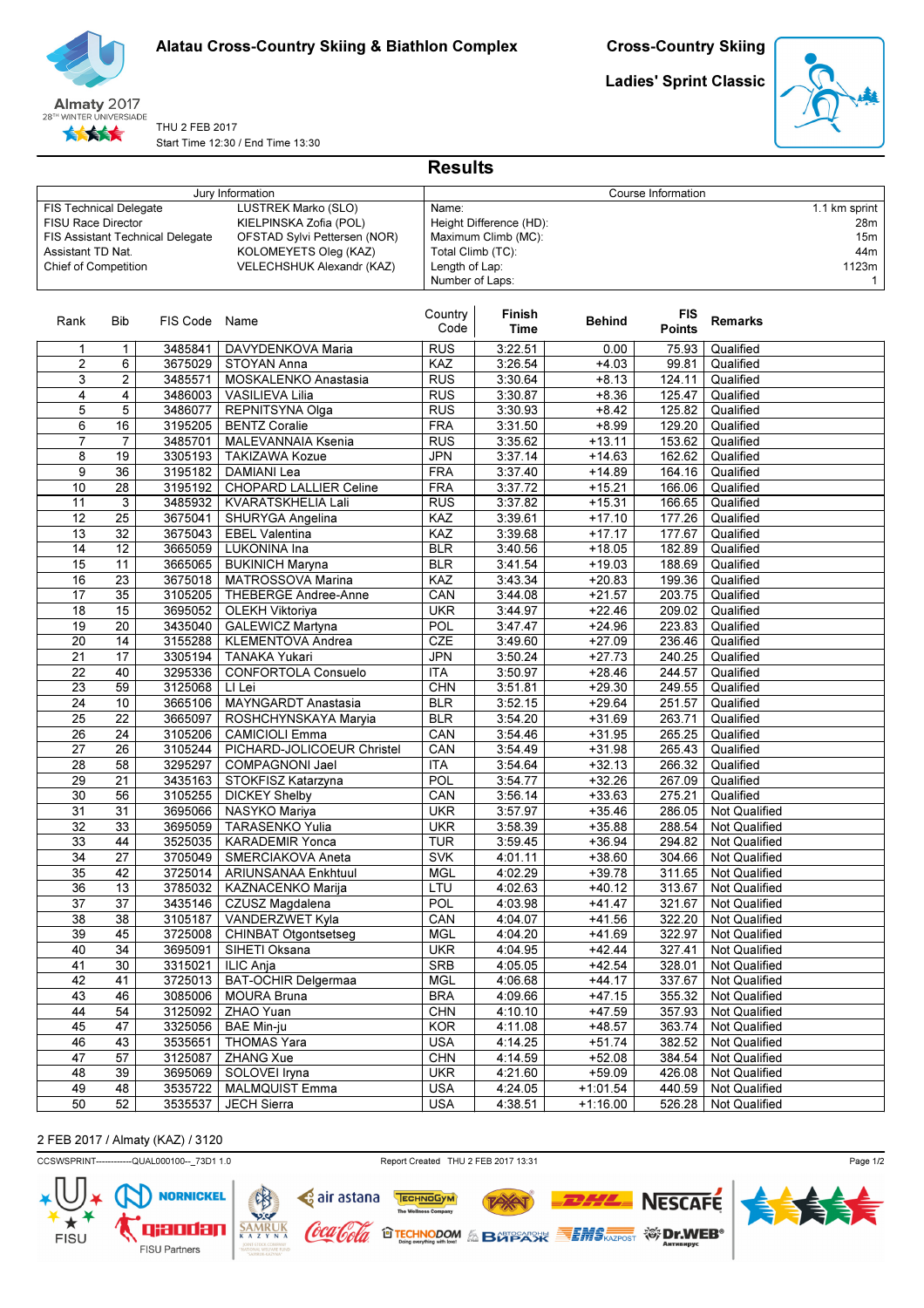Cross-Country Skiing

Ladies' Sprint Classic





THU 2 FEB 2017 Start Time 12:30 / End Time 13:30

|                      |            |          |                        | <b>Results</b>  |                       |               |                                |                      |            |            |
|----------------------|------------|----------|------------------------|-----------------|-----------------------|---------------|--------------------------------|----------------------|------------|------------|
| Rank                 | <b>Bib</b> | FIS Code | Name                   | Country<br>Code | <b>Finish</b><br>Time | <b>Behind</b> | <b>FIS</b><br><b>Points</b>    | <b>Remarks</b>       |            |            |
| 51                   | 53         | 3535724  | <b>FOSTER Sierra</b>   | <b>USA</b>      | 4:40.17               | $+1:17.66$    | 536.11                         | Not Qualified        |            |            |
| 52                   | 51         | 3695089  | MAZUR Daryna           | <b>UKR</b>      | 4:41.84               | $+1:19.33$    | 546.01                         | Not Qualified        |            |            |
| 53                   | 55         | 3535758  | <b>CUTTING Helen</b>   | USA             | 4:45.59               | $+1:23.08$    | 568.23                         | <b>Not Qualified</b> |            |            |
| 54                   | 50         | 3775011  | ABDYKADYROVA Kunduz    | <b>KGZ</b>      | 4:46.51               | $+1:24.00$    | 573.68                         | Not Qualified        |            |            |
|                      |            |          |                        |                 |                       |               |                                |                      |            |            |
| <b>Did Not Start</b> |            |          |                        |                 |                       |               |                                |                      |            |            |
|                      | 8          | 3195113  | <b>BUILLET Marion</b>  | <b>FRA</b>      |                       |               |                                |                      |            |            |
|                      | 9          | 3435098  | <b>MARCISZ Ewelina</b> | POL             |                       |               |                                |                      |            |            |
|                      | 18         | 3705042  | SEGECOVA Eva           | <b>SVK</b>      |                       |               |                                |                      |            |            |
|                      | 29         | 3515253  | ABDERHALDEN Jogscha    | <b>SUI</b>      |                       |               |                                |                      |            |            |
|                      | 49         | 3325060  | KIM Bo-ra              | <b>KOR</b>      |                       |               |                                |                      |            |            |
|                      |            |          |                        |                 |                       |               |                                |                      |            |            |
|                      |            |          |                        |                 | Temperatures          |               | <b>Competitors / Countries</b> |                      |            |            |
| Weather              |            |          | <b>Snow Condition</b>  | Air             | Snow                  | Entries       | Ranked                         | <b>DNS</b>           | <b>DNF</b> | <b>DSQ</b> |

| <b>FIS Technical Delegate</b> | Race Secretary       |
|-------------------------------|----------------------|
|                               |                      |
|                               |                      |
|                               |                      |
|                               |                      |
|                               |                      |
| LUSTREK Marko (SLO)           | NEVZOROVA Anna (KAZ) |
|                               |                      |

Sunny | Hard | 0.0°C | -2.0°C | 59/21 | 54/20 | 5/5 | 0/0 | 0/0

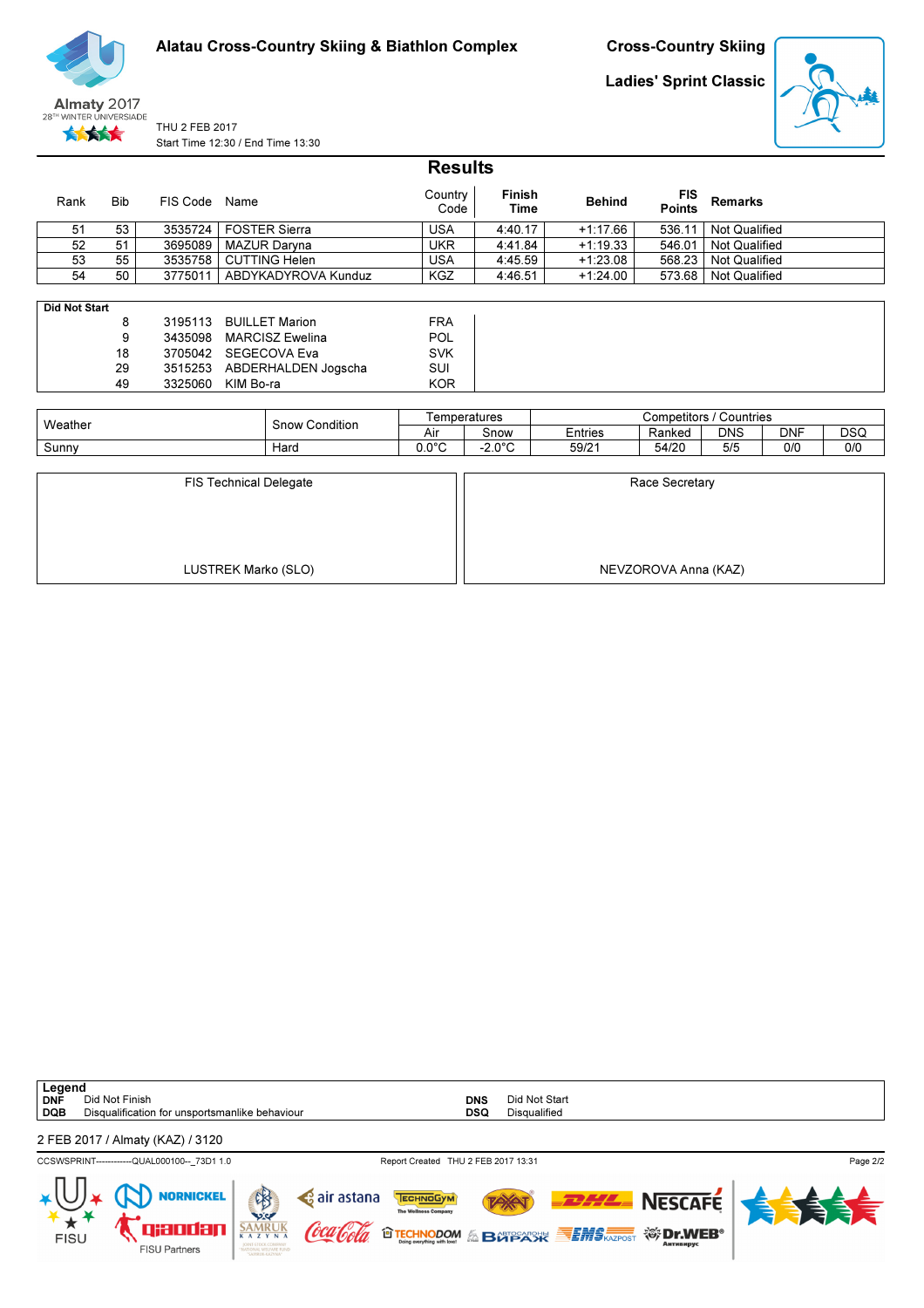



#### THU 2 FEB 2017 Start Time 14:45 / End Time 16:45

Ladies' Sprint Classic Finals



|                |                                                                                                                                                                                                                                                                                    |                                                   |                          |                    |              |             | <b>Results</b>                                                                                                                                                        |             |             |             |                    |            |             |             |
|----------------|------------------------------------------------------------------------------------------------------------------------------------------------------------------------------------------------------------------------------------------------------------------------------------|---------------------------------------------------|--------------------------|--------------------|--------------|-------------|-----------------------------------------------------------------------------------------------------------------------------------------------------------------------|-------------|-------------|-------------|--------------------|------------|-------------|-------------|
|                |                                                                                                                                                                                                                                                                                    | Jury Information                                  |                          |                    |              |             |                                                                                                                                                                       |             |             |             | Course Information |            |             |             |
|                | LUSTREK Marko (SLO)<br><b>FIS Technical Delegate</b><br><b>FISU Race Director</b><br>KIELPINSKA Zofia (POL)<br>OFSTAD Sylvi Pettersen (NOR)<br>FIS Assistant Technical Delegate<br>Assistant TD Nat.<br>KOLOMEYETS Oleg (KAZ)<br>Chief of Competition<br>VELECHSHUK Alexandr (KAZ) |                                                   |                          |                    |              |             | Name:<br>1.1 km sprint<br>Height Difference (HD):<br>28m<br>Maximum Climb (MC):<br>15m<br>44m<br>Total Climb (TC):<br>Length of Lap:<br>1123m<br>Number of Laps:<br>1 |             |             |             |                    |            |             |             |
| Rank           | <b>Bib</b>                                                                                                                                                                                                                                                                         | Name                                              | Country<br>Code          | Qualif.<br>Time    |              | $QF-1$      |                                                                                                                                                                       | QF-2        | QF-3        | QF-4        | QF-5               | $SF-1$     | SF-2        | Final Heat  |
| Final          |                                                                                                                                                                                                                                                                                    |                                                   |                          |                    |              |             |                                                                                                                                                                       |             |             |             |                    |            |             |             |
| $\mathbf{1}$   | $\mathbf{1}$                                                                                                                                                                                                                                                                       | DAVYDENKOVA Maria                                 | <b>RUS</b>               | 3:22.51            | (1)          | 3:28.16(1)  |                                                                                                                                                                       |             |             |             |                    | 3:26.67(1) |             | 3:18.95(1)  |
| $\overline{2}$ | $\overline{4}$                                                                                                                                                                                                                                                                     | <b>VASILIEVA Lilia</b>                            | <b>RUS</b>               | 3:30.87            | (4)          |             |                                                                                                                                                                       | 3:30.37(1)  |             |             |                    | $+1.95(2)$ |             | $+2.39(2)$  |
| 3              | $\overline{2}$                                                                                                                                                                                                                                                                     | STOYAN Anna                                       | KAZ                      | 3:26.54            | (2)          |             |                                                                                                                                                                       |             |             | 3:34.34(1)  |                    |            | $+0.17(2)$  | $+7.11(3)$  |
| $\overline{4}$ | 11                                                                                                                                                                                                                                                                                 | <b>KVARATSKHELIA Lali</b>                         | <b>RUS</b>               | 3:37.82            | (11)         | $+4.12(2)$  |                                                                                                                                                                       |             |             |             |                    | $+3.24(3)$ |             | $+9.02(4)$  |
| 5              | 3                                                                                                                                                                                                                                                                                  | MOSKALENKO Anastasia                              | <b>RUS</b>               | 3:30.64            | (3)          |             |                                                                                                                                                                       |             |             |             | 3:35.48(1)         |            | 3:28.52(1)  | $+18.87(5)$ |
| 6              | 8                                                                                                                                                                                                                                                                                  | <b>TAKIZAWA Kozue</b>                             | JPN                      | 3:37.14            | (8)          |             |                                                                                                                                                                       |             |             |             | $+1.57(2)$         |            | $+2.41(3)$  | $+21.74(6)$ |
|                | <b>Semifinals</b>                                                                                                                                                                                                                                                                  |                                                   |                          |                    |              |             |                                                                                                                                                                       |             |             |             |                    |            |             |             |
| 7<br>8         | 6<br>$\overline{7}$                                                                                                                                                                                                                                                                | <b>BENTZ Coralie</b><br><b>MALEVANNAIA Ksenia</b> | <b>FRA</b><br><b>RUS</b> | 3:31.50<br>3:35.62 | (6)<br>(7)   |             |                                                                                                                                                                       | $+0.63(2)$  | $+1.30(2)$  |             |                    | $+5.84(4)$ | $+6.17(4)$  |             |
| 9              | 5                                                                                                                                                                                                                                                                                  | REPNITSYNA Olga                                   | <b>RUS</b>               | 3:30.93            | (5)          |             |                                                                                                                                                                       |             | 3:34.62(1)  |             |                    | $+8.15(5)$ |             |             |
| 10             | 10                                                                                                                                                                                                                                                                                 | CHOPARD LALLIER Celine                            | <b>FRA</b>               | 3:37.72            | (10)         | $+7.86(3)$  |                                                                                                                                                                       |             |             |             |                    |            | $+8.71(5)$  |             |
| 11             | 9                                                                                                                                                                                                                                                                                  | <b>DAMIANI</b> Lea                                | <b>FRA</b>               | 3:37.40            | (9)          |             |                                                                                                                                                                       |             |             | $+1.63(2)$  |                    |            | $+11.09(6)$ |             |
| 12             | 14                                                                                                                                                                                                                                                                                 | LUKONINA Ina                                      | <b>BLR</b>               | 3:40.56            | (14)         |             |                                                                                                                                                                       | $+1.80(3)$  |             |             |                    | $+8.26(6)$ |             |             |
|                | Quarterfinals                                                                                                                                                                                                                                                                      |                                                   |                          |                    |              |             |                                                                                                                                                                       |             |             |             |                    |            |             |             |
| 13             | 12                                                                                                                                                                                                                                                                                 | SHURYGA Angelina                                  | KAZ                      | 3:39.61            | (12)         |             |                                                                                                                                                                       |             |             | $+2.73(3)$  |                    |            |             |             |
| 14             |                                                                                                                                                                                                                                                                                    | 13   EBEL Valentina                               | KAZ                      | 3:39.68            | (13)         |             |                                                                                                                                                                       |             |             |             | $+3.37(3)$         |            |             |             |
| 15             | 15                                                                                                                                                                                                                                                                                 | <b>BUKINICH Maryna</b>                            | <b>BLR</b>               | 3:41.54            | (15)         |             |                                                                                                                                                                       |             | $+5.71(3)$  |             |                    |            |             |             |
| 16             | 16                                                                                                                                                                                                                                                                                 | <b>MATROSSOVA Marina</b>                          | KAZ                      | 3:43.34            | (16)         |             |                                                                                                                                                                       |             | $+6.32(4)$  |             |                    |            |             |             |
| 17             | 17                                                                                                                                                                                                                                                                                 | THEBERGE Andree-Anne                              | CAN                      | 3:44.08            | (17)         |             |                                                                                                                                                                       | $+6.25(4)$  |             |             |                    |            |             |             |
| 18             | 19<br>21                                                                                                                                                                                                                                                                           | <b>GALEWICZ Martyna</b><br><b>TANAKA Yukari</b>   | POL                      | 3:47.47            | (19)         |             |                                                                                                                                                                       |             |             | $+8.69(4)$  |                    |            |             |             |
| 19<br>20       | 23                                                                                                                                                                                                                                                                                 | LI Lei                                            | JPN<br><b>CHN</b>        | 3:50.24<br>3:51.81 | (21)<br>(23) | $+14.27(4)$ |                                                                                                                                                                       |             |             |             | $+7.09(4)$         |            |             |             |
| 21             | 18                                                                                                                                                                                                                                                                                 | <b>OLEKH Viktoriya</b>                            | <b>UKR</b>               | 3:44.97            | (18)         |             |                                                                                                                                                                       |             |             |             | $+10.13(5)$        |            |             |             |
| 22             | 20                                                                                                                                                                                                                                                                                 | <b>KLEMENTOVA Andrea</b>                          | CZE                      | 3:49.60            | (20)         | $+19.49(5)$ |                                                                                                                                                                       |             |             |             |                    |            |             |             |
| 23             | 22                                                                                                                                                                                                                                                                                 | <b>CONFORTOLA Consuelo</b>                        | <b>ITA</b>               | 3:50.97            | (22)         |             |                                                                                                                                                                       |             |             | $+9.58(5)$  |                    |            |             |             |
| 24             | 24                                                                                                                                                                                                                                                                                 | <b>MAYNGARDT Anastasia</b>                        | <b>BLR</b>               | 3:52.15            | (24)         |             |                                                                                                                                                                       | $+16.72(5)$ |             |             |                    |            |             |             |
| 25             | 26                                                                                                                                                                                                                                                                                 | <b>CAMICIOLI Emma</b>                             | CAN                      | 3:54.46            | (26)         |             |                                                                                                                                                                       |             | $+17.91(5)$ |             |                    |            |             |             |
| 26             | 25                                                                                                                                                                                                                                                                                 | ROSHCHYNSKAYA Maryia                              | <b>BLR</b>               | 3:54.20            | (25)         |             |                                                                                                                                                                       |             | $+18.50(6)$ |             |                    |            |             |             |
| 27             | 27                                                                                                                                                                                                                                                                                 | PICHARD-JOLICOEUR Christel                        | CAN                      | 3:54.49            | (27)         |             |                                                                                                                                                                       | $+18.43(6)$ |             |             |                    |            |             |             |
| 28             | 28                                                                                                                                                                                                                                                                                 | <b>COMPAGNONI Jael</b>                            | <b>ITA</b>               | 3:54.64            | (28)         |             |                                                                                                                                                                       |             |             |             | $+22.74(6)$        |            |             |             |
| 29             | 29                                                                                                                                                                                                                                                                                 | STOKFISZ Katarzyna                                | POL                      | 3:54.77            | (29)         |             |                                                                                                                                                                       |             |             | $+30.32(6)$ |                    |            |             |             |
| 30             | 30                                                                                                                                                                                                                                                                                 | <b>DICKEY Shelby</b>                              | CAN                      | 3:56.14            | (30)         | $+27.85(6)$ |                                                                                                                                                                       |             |             |             |                    |            |             |             |
|                | Qualification                                                                                                                                                                                                                                                                      |                                                   |                          |                    |              |             |                                                                                                                                                                       |             |             |             |                    |            |             |             |
| 31<br>32       |                                                                                                                                                                                                                                                                                    | NASYKO Mariya<br><b>TARASENKO Yulia</b>           | <b>UKR</b><br><b>UKR</b> | 3:57.97            | (31)         |             |                                                                                                                                                                       |             |             |             |                    |            |             |             |
| 33             |                                                                                                                                                                                                                                                                                    | <b>KARADEMIR Yonca</b>                            | <b>TUR</b>               | 3:58.39<br>3:59.45 | (32)<br>(33) |             |                                                                                                                                                                       |             |             |             |                    |            |             |             |
| 34             |                                                                                                                                                                                                                                                                                    | SMERCIAKOVA Aneta                                 | <b>SVK</b>               | 4:01.11            | (34)         |             |                                                                                                                                                                       |             |             |             |                    |            |             |             |
| 35             |                                                                                                                                                                                                                                                                                    | ARIUNSANAA Enkhtuul                               | <b>MGL</b>               | 4:02.29            | (35)         |             |                                                                                                                                                                       |             |             |             |                    |            |             |             |
| 36             |                                                                                                                                                                                                                                                                                    | KAZNACENKO Marija                                 | LTU                      | 4:02.63            | (36)         |             |                                                                                                                                                                       |             |             |             |                    |            |             |             |
| 37             |                                                                                                                                                                                                                                                                                    | CZUSZ Magdalena                                   | POL                      | 4:03.98            | (37)         |             |                                                                                                                                                                       |             |             |             |                    |            |             |             |
| 38             |                                                                                                                                                                                                                                                                                    | VANDERZWET Kyla                                   | CAN                      | 4:04.07            | (38)         |             |                                                                                                                                                                       |             |             |             |                    |            |             |             |
| 39             |                                                                                                                                                                                                                                                                                    | <b>CHINBAT Otgontsetseg</b>                       | <b>MGL</b>               | 4:04.20            | (39)         |             |                                                                                                                                                                       |             |             |             |                    |            |             |             |
| 40             |                                                                                                                                                                                                                                                                                    | SIHETI Oksana                                     | <b>UKR</b>               | 4:04.95            | (40)         |             |                                                                                                                                                                       |             |             |             |                    |            |             |             |
| 41             |                                                                                                                                                                                                                                                                                    | ILIC Anja                                         | <b>SRB</b>               | 4:05.05            | (41)         |             |                                                                                                                                                                       |             |             |             |                    |            |             |             |
| 42             |                                                                                                                                                                                                                                                                                    | <b>BAT-OCHIR Delgermaa</b>                        | <b>MGL</b>               | 4:06.68            | (42)         |             |                                                                                                                                                                       |             |             |             |                    |            |             |             |
| 43             |                                                                                                                                                                                                                                                                                    | <b>MOURA Bruna</b>                                | <b>BRA</b>               | 4:09.66            | (43)         |             |                                                                                                                                                                       |             |             |             |                    |            |             |             |
| 44             |                                                                                                                                                                                                                                                                                    | ZHAO Yuan                                         | <b>CHN</b>               | 4:10.10            | (44)         |             |                                                                                                                                                                       |             |             |             |                    |            |             |             |
| 45             |                                                                                                                                                                                                                                                                                    | <b>BAE Min-ju</b>                                 | <b>KOR</b>               | 4:11.08            | (45)         |             |                                                                                                                                                                       |             |             |             |                    |            |             |             |
| 46             |                                                                                                                                                                                                                                                                                    | THOMAS Yara                                       | <b>USA</b>               | 4:14.25            | (46)         |             |                                                                                                                                                                       |             |             |             |                    |            |             |             |

2 FEB 2017 / Almaty (KAZ) / 3121



**TAY** 

**O TECHNODOM & BOTSCARRY SEMS REPORT WATERS** 

TECHNOGYM

air astana

Coca Cola

 $SAMRUK  
 $KAXYNA$$ </u>







**NESCAFE**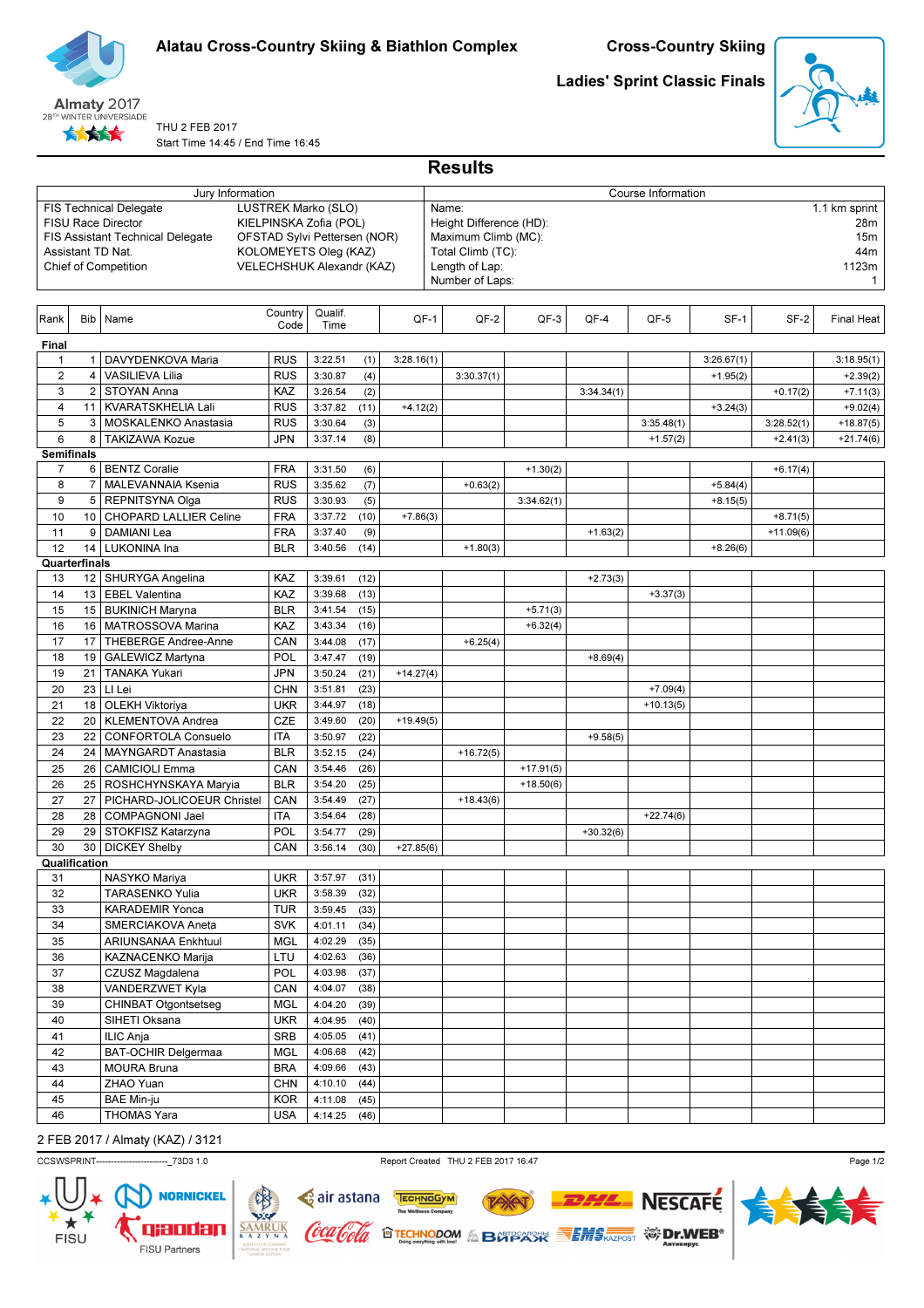



Ladies' Sprint Classic Finals



THU 2 FEB 2017 Start Time 14:45 / End Time 16:45

Results

| Rank          | Bib | Name                          | <b>Country</b><br>Code | Qualif.<br>Time |      | QF-1 | $QF-2$ | $QF-3$         | QF-4 | QF-5 | $SF-1$ | $SF-2$ | Final Heat |  |  |
|---------------|-----|-------------------------------|------------------------|-----------------|------|------|--------|----------------|------|------|--------|--------|------------|--|--|
| Qualification |     |                               |                        |                 |      |      |        |                |      |      |        |        |            |  |  |
| 47            |     | <b>ZHANG Xue</b>              | CHN                    | 4:14.59         | (47) |      |        |                |      |      |        |        |            |  |  |
| 48            |     | SOLOVEI Iryna                 | <b>UKR</b>             | 4:21.60         | (48) |      |        |                |      |      |        |        |            |  |  |
| 49            |     | <b>MALMQUIST Emma</b>         | <b>USA</b>             | 4:24.05         | (49) |      |        |                |      |      |        |        |            |  |  |
| 50            |     | <b>JECH Sierra</b>            | <b>USA</b>             | 4:38.51         | (50) |      |        |                |      |      |        |        |            |  |  |
| 51            |     | <b>FOSTER Sierra</b>          | <b>USA</b>             | 4:40.17         | (51) |      |        |                |      |      |        |        |            |  |  |
| 52            |     | <b>MAZUR Daryna</b>           | <b>UKR</b>             | 4:41.84         | (52) |      |        |                |      |      |        |        |            |  |  |
| 53            |     | <b>CUTTING Helen</b>          | <b>USA</b>             | 4:45.59         | (53) |      |        |                |      |      |        |        |            |  |  |
| 54            |     | ABDYKADYROVA Kunduz           | KGZ                    | 4:46.51         | (54) |      |        |                |      |      |        |        |            |  |  |
|               |     |                               |                        |                 |      |      |        |                |      |      |        |        |            |  |  |
|               |     | Did Not Start - Qualification |                        |                 |      |      |        |                |      |      |        |        |            |  |  |
|               |     | <b>BUILLET Marion</b>         | <b>FRA</b>             |                 |      |      |        |                |      |      |        |        |            |  |  |
|               |     | <b>MARCISZ Ewelina</b>        | POL                    |                 |      |      |        |                |      |      |        |        |            |  |  |
|               |     | SEGECOVA Eva                  | <b>SVK</b>             |                 |      |      |        |                |      |      |        |        |            |  |  |
|               |     | ABDERHALDEN Jogscha           | SUI                    |                 |      |      |        |                |      |      |        |        |            |  |  |
|               |     | KIM Bo-ra                     | <b>KOR</b>             |                 |      |      |        |                |      |      |        |        |            |  |  |
|               |     |                               |                        |                 |      |      |        |                |      |      |        |        |            |  |  |
|               |     | <b>FIS Technical Delegate</b> |                        |                 |      |      |        | Race Secretary |      |      |        |        |            |  |  |
|               |     |                               |                        |                 |      |      |        |                |      |      |        |        |            |  |  |
|               |     |                               |                        |                 |      |      |        |                |      |      |        |        |            |  |  |
|               |     |                               |                        |                 |      |      |        |                |      |      |        |        |            |  |  |

LUSTREK Marko (SLO) NEVZOROVA Anna (KAZ)

| Legend     |                                                |            |                 |
|------------|------------------------------------------------|------------|-----------------|
| DNĒ        | Did Not Finish                                 | <b>DNS</b> | Did Not Start   |
| <b>DQB</b> | Disqualification for unsportsmanlike behaviour | <b>DSQ</b> | Disqualified    |
| QF-1       | Quarter Final 1                                | QF-2       | Quarter Final 2 |
| QF-3       | Quarter Final 3                                | OF-4       | Quarter Final 4 |
| QF-5       | Quarter Final 5                                | SF-1       | Semi Final 1    |
|            | SF-2 Semi Final 2                              |            |                 |
|            |                                                |            |                 |
|            | 2 FEB 2017 / Almaty (KAZ) / 3121               |            |                 |

CCSWSPRINT------------------------\_73D3 1.0 Report Created THU 2 FEB 2017 16:47

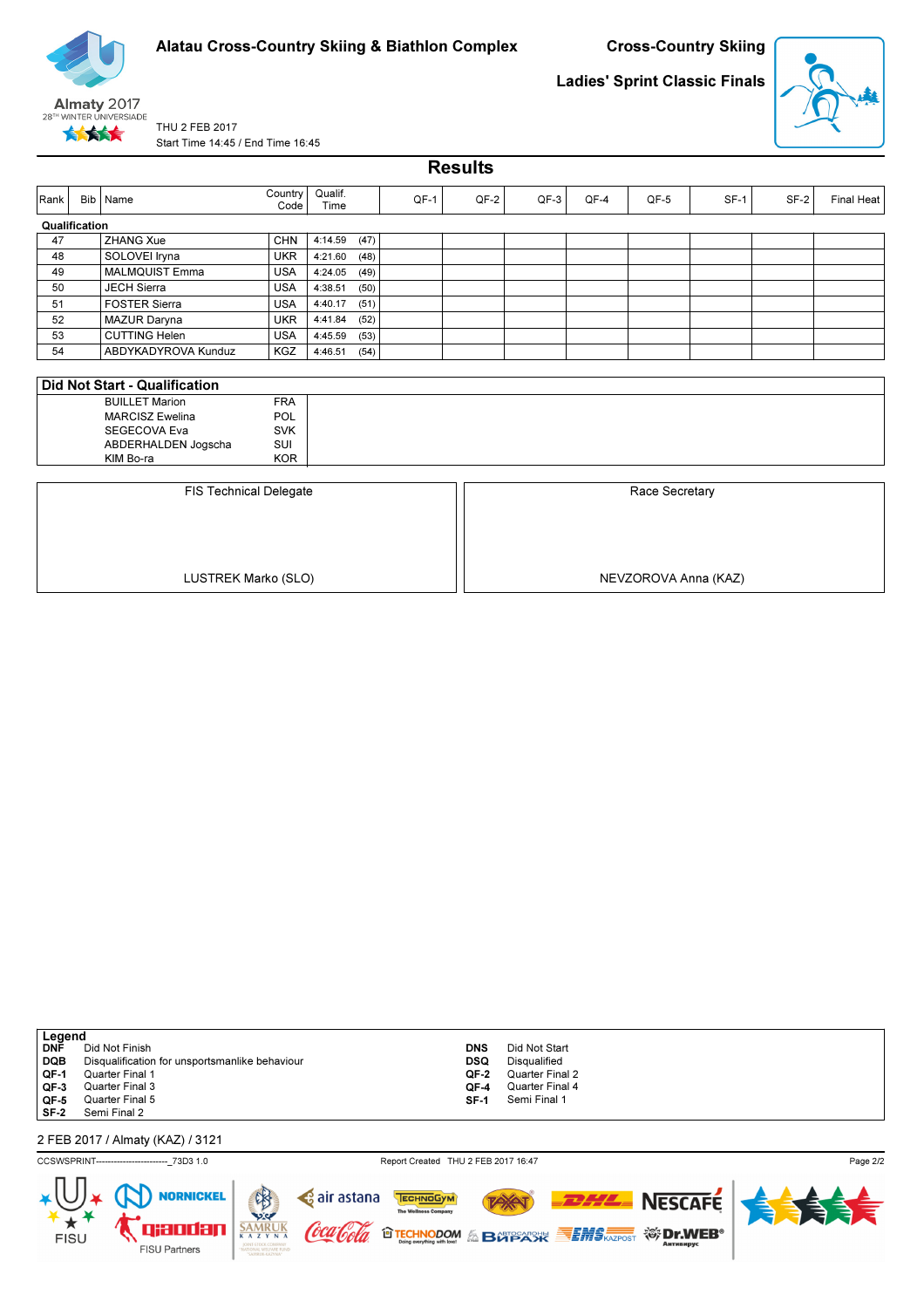

Men's Sprint Classic



THU 2 FEB 2017 Start Time 12:50 / End Time 13:39

| Jury Information                                                                                 |              |                                  |                                                                                                                                     | Course Information                                                                                                |                |                                                             |                             |                        |  |  |  |
|--------------------------------------------------------------------------------------------------|--------------|----------------------------------|-------------------------------------------------------------------------------------------------------------------------------------|-------------------------------------------------------------------------------------------------------------------|----------------|-------------------------------------------------------------|-----------------------------|------------------------|--|--|--|
| <b>FIS Technical Delegate</b><br>FISU Race Director<br>Assistant TD Nat.<br>Chief of Competition |              | FIS Assistant Technical Delegate | LUSTREK Marko (SLO)<br>KIELPINSKA Zofia (POL)<br>OFSTAD Sylvi Pettersen (NOR)<br>KOLOMEYETS Oleg (KAZ)<br>VELECHSHUK Alexandr (KAZ) | Name:<br>Height Difference (HD):<br>Maximum Climb (MC):<br>Total Climb (TC):<br>Length of Lap:<br>Number of Laps: |                | 1.6 km sprint<br>30m<br>18m<br>62m<br>1617m<br>$\mathbf{1}$ |                             |                        |  |  |  |
| Rank                                                                                             | Bib          | FIS Code Name                    |                                                                                                                                     | Country<br>Code                                                                                                   | Finish<br>Time | <b>Behind</b>                                               | <b>FIS</b><br><b>Points</b> | <b>Remarks</b>         |  |  |  |
| 1                                                                                                | 16           | 3190336                          | <b>SCHWARTZ Louis</b>                                                                                                               | <b>FRA</b>                                                                                                        | 3:51.28        | 0.00                                                        | 68.41                       | Qualified              |  |  |  |
| $\overline{2}$                                                                                   | 6            | 3670075                          | <b>BORTSOV Konstantin</b>                                                                                                           | KAZ                                                                                                               | 3:52.07        | $+0.79$                                                     | 72.51                       | Qualified              |  |  |  |
| 3                                                                                                | 33           | 3421939                          | <b>BJERKRHEIM Kjetil Andre</b>                                                                                                      | <b>NOR</b>                                                                                                        | 3:52.55        | $+1.27$                                                     | 75.00                       | Qualified              |  |  |  |
| 4                                                                                                | 2            | 3670025                          | MALYSHEV Alexandr                                                                                                                   | KAZ                                                                                                               | 3:52.76        | $+1.48$                                                     | 76.09                       | Qualified              |  |  |  |
| 5                                                                                                | 8            | 3481757                          | FROLOV Vladimir                                                                                                                     | <b>RUS</b>                                                                                                        | 3:52.93        | $+1.65$                                                     | 76.97                       | Qualified              |  |  |  |
| 6                                                                                                | 19           | 3670078                          | <b>KLIMIN Olzhas</b>                                                                                                                | KAZ                                                                                                               | 3:54.59        | $+3.31$                                                     | 85.58                       | Qualified              |  |  |  |
| $\overline{7}$                                                                                   | 17           | 3150462                          | <b>RYPL Miroslav</b>                                                                                                                | CZE                                                                                                               | 3:54.89        | $+3.61$                                                     | 87.14                       | Qualified              |  |  |  |
| 8                                                                                                | 27           | 3670038                          | RAKHIMBAYEV Daulet                                                                                                                  | KAZ                                                                                                               | 3:55.54        | $+4.26$                                                     | 90.51                       | Qualified              |  |  |  |
| 9                                                                                                | 5            | 3481218                          | <b>GAVRILOV Yuriy</b>                                                                                                               | <b>RUS</b>                                                                                                        | 3:55.59        | $+4.31$                                                     | 90.77                       | Qualified              |  |  |  |
| 10                                                                                               | 21           | 3670080                          | <b>LYUFT</b> Ivan                                                                                                                   | KAZ                                                                                                               | 3:56.39        | $+5.11$                                                     | 94.92                       | Qualified              |  |  |  |
| 11                                                                                               | 7            | 3481203                          | <b>BEREZIN Egor</b>                                                                                                                 | <b>RUS</b>                                                                                                        | 3:57.32        | $+6.04$                                                     | 99.75                       | Qualified              |  |  |  |
| 12                                                                                               | 20           | 3300399                          | <b>FUJINOKI Hikari</b>                                                                                                              | <b>JPN</b>                                                                                                        | 3:57.81        | $+6.53$                                                     | 102.29                      | Qualified              |  |  |  |
| 13                                                                                               | 12           | 3690074                          | <b>KRASOVSKYI Oleksii</b>                                                                                                           | <b>UKR</b>                                                                                                        | 3:58.08        | $+6.80$                                                     | 103.69                      | Qualified              |  |  |  |
| 14                                                                                               | 4            | 3482864                          | <b>LYTNEV Sergey</b>                                                                                                                | <b>RUS</b>                                                                                                        | 3:58.45        | $+7.17$                                                     | 105.61                      | Qualified              |  |  |  |
| 15                                                                                               | 22           | 3300374                          | <b>SATO Tomoki</b>                                                                                                                  | <b>JPN</b>                                                                                                        | 3:59.25        | $+7.97$                                                     | 109.76                      | Qualified              |  |  |  |
| 16                                                                                               | 18           | 3481760                          | ROSTOVTSEV Dmitriy                                                                                                                  | <b>RUS</b>                                                                                                        | 3:59.28        | $+8.00$                                                     | 109.92                      | Qualified              |  |  |  |
| 17                                                                                               | 50           | 3200610                          | <b>WINKER Christian</b>                                                                                                             | <b>GER</b>                                                                                                        | 4:00.23        | $+8.95$                                                     | 114.85                      | Qualified              |  |  |  |
| 18                                                                                               | 40           | 3150317                          | PSENICKA Jakub                                                                                                                      | CZE                                                                                                               | 4:00.61        | $+9.33$                                                     | 116.82                      | Qualified              |  |  |  |
| 19                                                                                               | 3            | 3481846                          | <b>TARASOV Roman</b>                                                                                                                | <b>RUS</b>                                                                                                        | 4:00.62        | $+9.34$                                                     | 116.87                      | Qualified              |  |  |  |
| $\overline{20}$                                                                                  | $\mathbf{1}$ | 3660055                          | VORANAU Aliaksandr                                                                                                                  | <b>BLR</b>                                                                                                        | 4:00.79        | $+9.51$                                                     | 117.75                      | Qualified              |  |  |  |
| 21                                                                                               | 42           | 3300408                          | <b>UDA Akihito</b>                                                                                                                  | <b>JPN</b>                                                                                                        | 4:02.14        | $+10.86$                                                    | 124.76                      | Qualified              |  |  |  |
| 22                                                                                               | 10           | 3700074                          | <b>SULEK Miroslav</b>                                                                                                               | <b>SVK</b>                                                                                                        | 4:02.46        | $+11.18$                                                    | 126.42                      | Qualified              |  |  |  |
| 23                                                                                               | 37           | 3740021                          | MIKAYELYAN Sergey                                                                                                                   | <b>ARM</b>                                                                                                        | 4:03.67        | $+12.39$                                                    | 132.70                      | Qualified              |  |  |  |
| 24                                                                                               | 15           | 3100297                          | <b>MORIN Alexis</b>                                                                                                                 | CAN                                                                                                               | 4:04.13        | $+12.85$                                                    | 135.08                      | Qualified              |  |  |  |
| 25                                                                                               | 24           | 3660076                          | SALADKOU Aliaksandr                                                                                                                 | <b>BLR</b>                                                                                                        | 4:05.06        | $+13.78$                                                    | 139.91                      | Qualified              |  |  |  |
| 26                                                                                               | 14           | 3510452                          | <b>HAMMER Simon</b>                                                                                                                 | SUI                                                                                                               | 4:05.31        | $+14.03$                                                    | 141.20                      | Qualified              |  |  |  |
| 27                                                                                               | 35           | 3520046                          | DURSUN Hamza                                                                                                                        | <b>TUR</b>                                                                                                        | 4:05.35        | $+14.07$                                                    | 141.41                      | Qualified              |  |  |  |
| 28                                                                                               | 13           | 3510440                          | <b>HAMMER Reto</b>                                                                                                                  | SUI                                                                                                               | 4:05.93        | $+14.65$                                                    | 144.42                      | Qualified              |  |  |  |
| 29                                                                                               | 29           | 3430264                          | <b>ANTOLEC Kacper</b>                                                                                                               | POL                                                                                                               | 4:05.95        | $+14.67$                                                    | 144.53                      | Qualified              |  |  |  |
| 30                                                                                               | 45           | 3421379                          | <b>GRAV Joergen</b>                                                                                                                 | <b>NOR</b>                                                                                                        | 4:06.17        | $+14.89$                                                    | 145.67                      | Qualified              |  |  |  |
| 31                                                                                               | 54           | 3090097                          | CHUCHUGANOV Yordan                                                                                                                  | <b>BUL</b>                                                                                                        | 4:06.19        | $+14.91$                                                    | 145.77                      | Not Qualified          |  |  |  |
| 32                                                                                               | 63           | 3690068                          | LAZORAK Volodymyr                                                                                                                   | <b>UKR</b>                                                                                                        | 4:06.34        | $+15.06$                                                    | 146.55                      | Not Qualified          |  |  |  |
| 33                                                                                               | 32           | 3430219                          | <b>BRIL Dawid</b>                                                                                                                   | <b>POL</b>                                                                                                        | 4:08.45        | $+17.17$                                                    | 157.50                      | <b>Not Qualified</b>   |  |  |  |
| 34                                                                                               | 31           | 3660107                          | CHYCHYKAU Aleh                                                                                                                      | <b>BLR</b>                                                                                                        | 4:09.39        | $+18.11$                                                    | 162.37                      | Not Qualified          |  |  |  |
| $\overline{35}$                                                                                  | 44           |                                  | 3300371   SUZUKI Takahiro                                                                                                           | <b>JPN</b>                                                                                                        | 4:09.61        | $+18.33$                                                    |                             | 163.52 Not Qualified   |  |  |  |
| 36                                                                                               | 48           |                                  | 3510486   NICOLLIER Philippe                                                                                                        | SUI                                                                                                               | 4:11.14        | $+19.86$                                                    |                             | 171.45   Not Qualified |  |  |  |
| 37                                                                                               | 36           |                                  | 3100313   DUMAS William                                                                                                             | CAN                                                                                                               | 4:11.87        | $+20.59$                                                    | 175.24                      | Not Qualified          |  |  |  |
| 38                                                                                               | 26           | 3430227                          | RUCKI Bartlomiej                                                                                                                    | <b>POL</b>                                                                                                        | 4:12.52        | $+21.24$                                                    | 178.61                      | Not Qualified          |  |  |  |
| 39                                                                                               | 62           |                                  | 3320139   LEE Geon-yong                                                                                                             | <b>KOR</b>                                                                                                        | 4:13.07        | $+21.79$                                                    | 181.47                      | Not Qualified          |  |  |  |
| 40                                                                                               | 55           | 3690069                          | YAREMENKO Kostyantyn                                                                                                                | <b>UKR</b>                                                                                                        | 4:14.00        | $+22.72$                                                    | 186.29                      | Not Qualified          |  |  |  |
| 41                                                                                               | 72           | 3422107                          | <b>HULBAK Ole Sollien</b>                                                                                                           | <b>NOR</b>                                                                                                        | 4:14.20        | $+22.92$                                                    | 187.33                      | Not Qualified          |  |  |  |
| 42                                                                                               | 47           | 3200692                          | <b>FRIEDRICH Christian</b>                                                                                                          | <b>GER</b>                                                                                                        | 4:14.68        | $+23.40$                                                    | 189.82                      | <b>Not Qualified</b>   |  |  |  |
| 43                                                                                               | 34           | 3430211                          | PRADZIAD Andrzej                                                                                                                    | <b>POL</b>                                                                                                        | 4:15.40        | $+24.12$                                                    | 193.56                      | Not Qualified          |  |  |  |
| 44                                                                                               | 30           | 3290374                          | <b>BECCHIS Emanuele</b>                                                                                                             | <b>ITA</b>                                                                                                        | 4:15.43        | $+24.15$                                                    | 193.71                      | Not Qualified          |  |  |  |
| 44                                                                                               | 39           | 3660083                          | YAKIMENKA Dzmitry                                                                                                                   | <b>BLR</b>                                                                                                        | 4:15.43        | $+24.15$                                                    | 193.71                      | Not Qualified          |  |  |  |
| 46                                                                                               | 61           | 3720013                          | BAASANSUREN Amarsanaa                                                                                                               | <b>MGL</b>                                                                                                        | 4:15.87        | $+24.59$                                                    | 196.00                      | Not Qualified          |  |  |  |
| 47                                                                                               | 56           | 3690075                          | <b>MARCHENKO Andriy</b>                                                                                                             | <b>UKR</b>                                                                                                        | 4:16.14        | $+24.86$                                                    | 197.40                      | Not Qualified          |  |  |  |
| 48                                                                                               | 25           | 3700070                          | MICHALOVSKY Rudolf                                                                                                                  | <b>SVK</b>                                                                                                        | 4:16.43        | $+25.15$                                                    | 198.90                      | Not Qualified          |  |  |  |
| 49                                                                                               | 23           | 3780027                          | JAKELIUNAS Lukas                                                                                                                    | LTU                                                                                                               | 4:16.71        | $+25.43$                                                    | 200.35                      | Not Qualified          |  |  |  |
| 50                                                                                               | 82           | 3100224                          | CASCAGNETTE Jordan                                                                                                                  | CAN                                                                                                               | 4:16.93        | $+25.65$                                                    | 201.50                      | Not Qualified          |  |  |  |
|                                                                                                  |              |                                  |                                                                                                                                     |                                                                                                                   |                |                                                             |                             |                        |  |  |  |

Results

# 2 FEB 2017 / Almaty (KAZ) / 3123

CCSMSPRINT------------QUAL000100--\_73D1 1.0 Report Created THU 2 FEB 2017 13:42

**TAY** 

**OTECHNODOM & BOTPACK SEMS AZPOST WIDERS** 

TECHNOGYM

c air astana

'lool*a* 

(oca

 $\frac{\overline{SAMR}}{K\ A\ Z}$ 



**NESCAFE**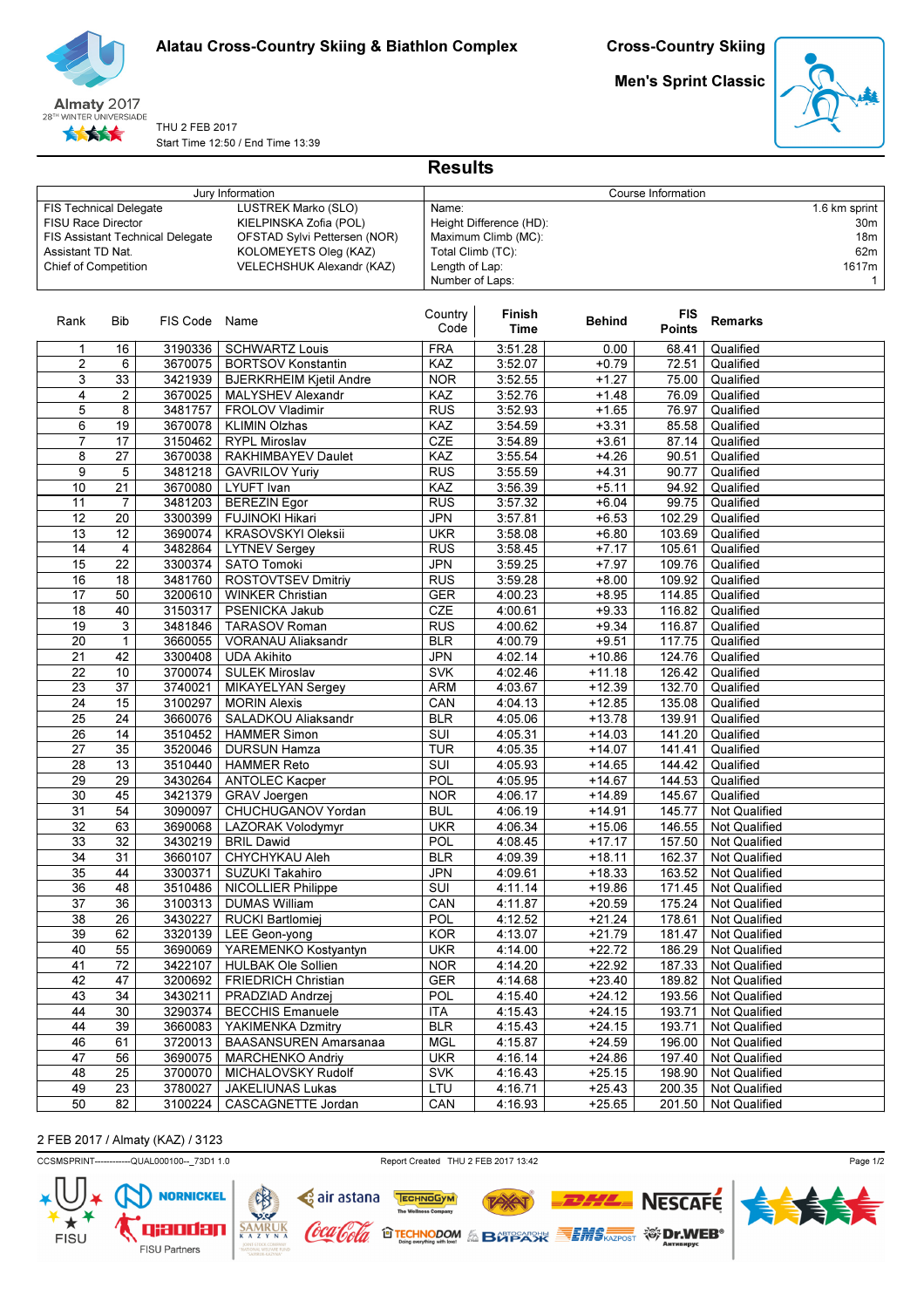Cross-Country Skiing

**Almaty 2017**<br>28<sup>TH</sup> WINTER UNIVERSIADE ★★★★★

THU 2 FEB 2017 Start Time 12:50 / End Time 13:39 Men's Sprint Classic



|                      |                 |               |                             | <b>Results</b>  |                       |               |                             |                      |
|----------------------|-----------------|---------------|-----------------------------|-----------------|-----------------------|---------------|-----------------------------|----------------------|
| Rank                 | <b>Bib</b>      | FIS Code Name |                             | Country<br>Code | Finish<br><b>Time</b> | <b>Behind</b> | <b>FIS</b><br><b>Points</b> | <b>Remarks</b>       |
| 51                   | 70              | 3200355       | <b>ALRAUN Fabian</b>        | <b>GER</b>      | 4:17.25               | $+25.97$      | 203.16                      | <b>Not Qualified</b> |
| 52                   | 49              | 3200730       | <b>ALRAUN Tobias</b>        | <b>GER</b>      | 4:17.53               | $+26.25$      | 204.61                      | <b>Not Qualified</b> |
| 53                   | 51              | 3690086       | <b>CHELENKO Oleksandr</b>   | <b>UKR</b>      | 4:17.70               | $+26.42$      | 205.49                      | <b>Not Qualified</b> |
| 54                   | 80              | 3421548       | <b>BANG PEDERSEN Bendik</b> | <b>NOR</b>      | 4:18.17               | $+26.89$      | 207.93                      | <b>Not Qualified</b> |
| $\overline{55}$      | $\overline{52}$ | 3300494       | <b>BABA Naoto</b>           | <b>JPN</b>      | 4:18.73               | $+27.45$      | 210.83                      | Not Qualified        |
| 56                   | 58              | 3530818       | <b>VINCENT Mason</b>        | <b>USA</b>      | 4:19.26               | $+27.98$      | 213.58                      | <b>Not Qualified</b> |
| 57                   | 46              | 3100411       | SHIELDS Gavin               | CAN             | 4:20.22               | $+28.94$      | 218.57                      | <b>Not Qualified</b> |
| 58                   | 60              | 3720014       | <b>BATMUNKH Achbadrakh</b>  | <b>MGL</b>      | 4:20.83               | $+29.55$      | 221.73                      | Not Qualified        |
| $\overline{59}$      | $\overline{73}$ | 3290543       | <b>CARLET Alessandro</b>    | <b>ITA</b>      | 4:22.49               | $+31.21$      | 230.34                      | <b>Not Qualified</b> |
| 60                   | $\overline{71}$ | 3422117       | RISETH Jonas                | <b>NOR</b>      | 4:24.87               | $+33.59$      | 242.69                      | <b>Not Qualified</b> |
| 61                   | 41              | 3100302       | <b>THOMPSON Conor</b>       | CAN             | 4:25.71               | $+34.43$      | 247.05                      | <b>Not Qualified</b> |
| 62                   | 74              | 3770020       | <b>ZHARKYMBAEV Tariel</b>   | KGZ             | 4:26.63               | $+35.35$      | 251.82                      | Not Qualified        |
| 63                   | 53              | 3040107       | <b>MONTGOMERY Nick</b>      | <b>AUS</b>      | 4:27.55               | $+36.27$      | 256.60                      | Not Qualified        |
| 64                   | $\overline{57}$ | 3520061       | <b>AYCICEK Omer</b>         | <b>TUR</b>      | 4:27.83               | $+36.55$      | 258.05                      | <b>Not Qualified</b> |
| 65                   | 59              | 3320147       | LEE Jae-bong                | <b>KOR</b>      | 4:28.66               | $+37.38$      | 262.36                      | <b>Not Qualified</b> |
| 66                   | 64              | 3690117       | <b>DRAHUN Dmytro</b>        | <b>UKR</b>      | 4:29.23               | $+37.95$      | 265.31                      | <b>Not Qualified</b> |
| 67                   | 66              | 3530914       | <b>HOLLMAN Mitchell</b>     | <b>USA</b>      | 4:29.63               | $+38.35$      | 267.39                      | <b>Not Qualified</b> |
| 68                   | 81              | 3120072       | DU Yunpengfei               | <b>CHN</b>      | 4:30.21               | $+38.93$      | 270.40                      | Not Qualified        |
| 69                   | 79              | 3530976       | <b>WOLFENDEN Imran</b>      | <b>USA</b>      | 4:34.77               | $+43.49$      | 294.06                      | <b>Not Qualified</b> |
| 70                   | 69              | 3720017       | <b>URTNASAN Batjargal</b>   | <b>MGL</b>      | 4:37.32               | $+46.04$      | 307.29                      | <b>Not Qualified</b> |
| 71                   | $\overline{78}$ | 3120104       | NIE Han                     | <b>CHN</b>      | 4:38.30               | $+47.02$      | 312.37                      | Not Qualified        |
| 72                   | $\overline{77}$ | 3530921       | <b>GEISEN Kevin</b>         | <b>USA</b>      | 4:42.18               | $+50.90$      | 332.51                      | <b>Not Qualified</b> |
| 73                   | 67              | 3320152       | CHO Young-chan              | <b>KOR</b>      | 4:47.53               | $+56.25$      | 360.26                      | Not Qualified        |
| 74                   | 75              | 3530972       | <b>HANSON Leif</b>          | <b>USA</b>      | 4:49.61               | $+58.33$      | 371.06                      | <b>Not Qualified</b> |
| $\overline{75}$      | 65              | 3560111       | <b>STANEK Nejc</b>          | <b>SLO</b>      | 4:51.12               | $+59.84$      | 378.89                      | <b>Not Qualified</b> |
| 76                   | 68              | 3530794       | WISWELL Sam                 | <b>USA</b>      | 4:52.21               | $+1:00.93$    | 384.55                      | <b>Not Qualified</b> |
| 77                   | 76              | 3120094       | <b>TIAN Jun</b>             | <b>CHN</b>      | 5:14.13               | $+1:22.85$    | 498.28                      | <b>Not Qualified</b> |
| <b>Did Not Start</b> |                 |               |                             |                 |                       |               |                             |                      |

| υια ινοι διαπ |                            |                  |
|---------------|----------------------------|------------------|
| 9             | 3670042 MALYSHEV Sergey    | <b>KAZ</b>       |
| 11            | 3190298 POUYE Alexandre    | <b>FRA</b>       |
| 28            | 3150523 ANTOS Jakub        | C <sub>7</sub> F |
| 38            | 3150519 FELLNER Adam       | CZE              |
| 43            | 3100290 POMEROY Carrington | CAN              |

| Weather | Condition<br>Snow |             | l emperatures             | Competitors<br>Countries |        |            |            |            |  |
|---------|-------------------|-------------|---------------------------|--------------------------|--------|------------|------------|------------|--|
|         |                   | Air         | Snow                      | <b>Entries</b>           | Ranked | <b>DNS</b> | <b>DNF</b> | <b>DSQ</b> |  |
| Sunnv   | Hard              | റംറ<br>.J.U | $\Omega$<br>$\sim$ $\sim$ | 82/25                    | 77/25  | 5/4        | 0/0        | 0/0        |  |

| <b>FIS Technical Delegate</b> | Race Secretary       |  |  |  |  |
|-------------------------------|----------------------|--|--|--|--|
|                               |                      |  |  |  |  |
|                               |                      |  |  |  |  |
|                               |                      |  |  |  |  |
| LUSTREK Marko (SLO)           | NEVZOROVA Anna (KAZ) |  |  |  |  |

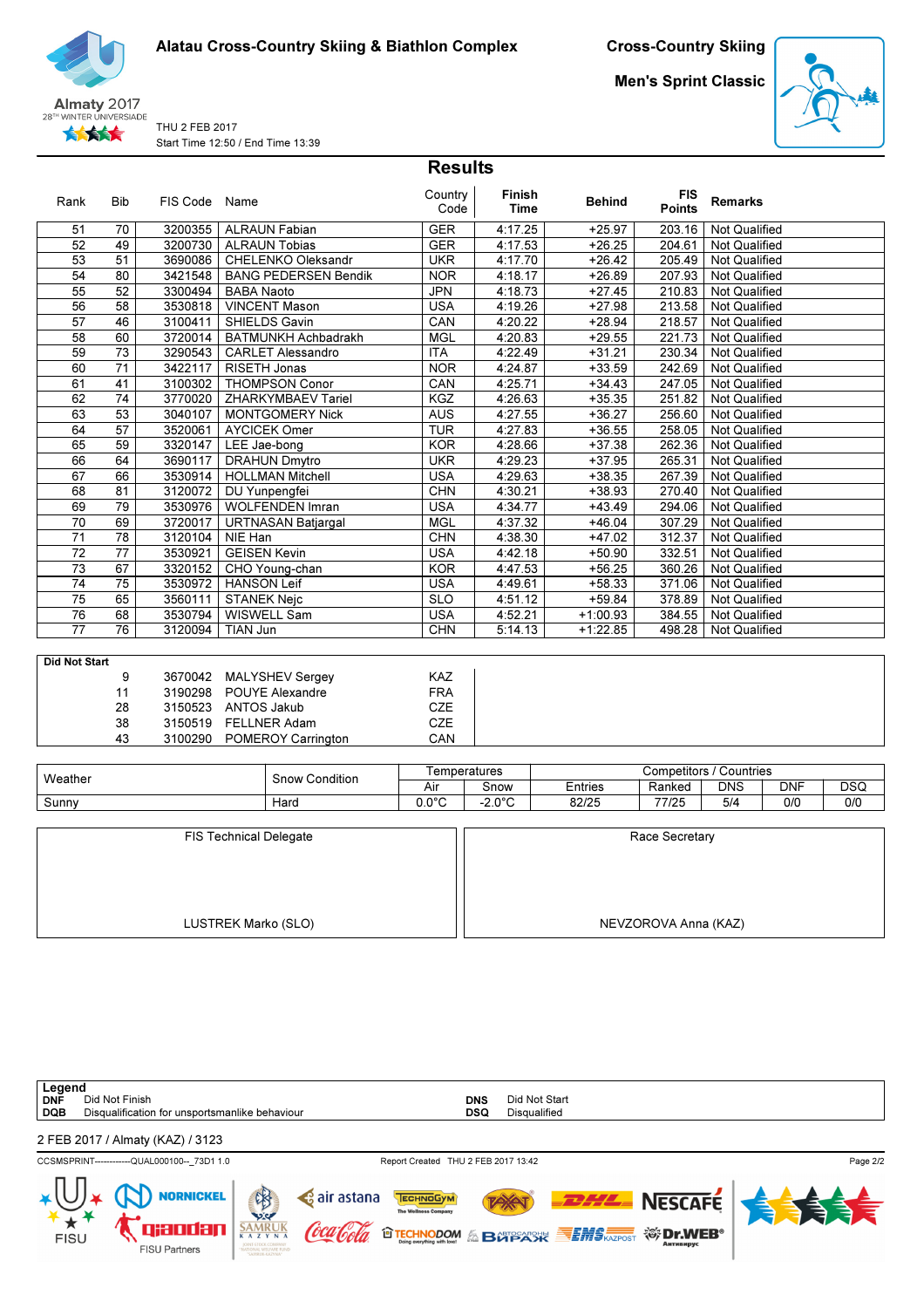



# Men's Sprint Classic Finals



THU 2 FEB 2017 Start Time 15:10 / End Time 16:46

| Jury Information<br>Course Information<br><b>LUSTREK Marko (SLO)</b><br><b>FIS Technical Delegate</b><br>1.6 km sprint<br>Name:<br>KIELPINSKA Zofia (POL)<br><b>FISU Race Director</b><br>Height Difference (HD):<br>30m<br>Maximum Climb (MC):<br><b>FIS Assistant Technical Delegate</b><br>OFSTAD Sylvi Pettersen (NOR)<br>18m<br>Total Climb (TC):<br>62m<br>Assistant TD Nat.<br>KOLOMEYETS Oleg (KAZ)<br>VELECHSHUK Alexandr (KAZ)<br>Chief of Competition<br>Length of Lap:<br>1617m<br>Number of Laps:<br>$\mathbf{1}$<br>Country<br>Qualif.<br>Name<br>Bib<br>QF-1<br>QF-2<br>QF-3<br>QF-4<br>QF-5<br>SF-1<br>SF-2<br>Final Heat<br>Code<br>Time<br>Final<br>10 LYUFT Ivan<br>KAZ<br>3:56.39<br>(10)<br>$+4.10(4)$<br>$\mathbf{1}$<br>$+1.15(3)$<br>3:53.60(1)<br>$\overline{2}$<br>5   FROLOV Vladimir<br><b>RUS</b><br>3:52.93<br>(5)<br>3:55.09(1)<br>3:49.81(1)<br>$+0.70(2)$<br>3<br>11   BEREZIN Egor<br><b>RUS</b><br>3:57.32<br>(11)<br>$+0.33(PF3)$<br>$+0.22(2)$<br>$+0.97(3)$<br>4<br>6   KLIMIN Olzhas<br>KAZ<br>3:54.59<br>(6)<br>3:53.96(1)<br>$+0.40(2)$<br>$+1.33(4)$<br>5<br><b>GAVRILOV Yuriy</b><br>(9)<br><b>RUS</b><br>3:55.59<br>4:01.34(1)<br>$+3.62(5)$<br>9<br>$+1.03(2)$<br>6<br>MALYSHEV Alexandr<br>KAZ<br>(4)<br>4<br>3:52.76<br>3:57.28(1)<br>$+0.23(PF2)$<br>$+26.97(6)$<br><b>Semifinals</b><br><b>TARASOV Roman</b><br><b>RUS</b><br>7<br>19 <sup>1</sup><br>4:00.62<br>(19)<br>$+0.47(2)$<br>$+1.86(3)$<br><b>UDA Akihito</b><br><b>JPN</b><br>(21)<br>8<br>21<br>4:02.14<br>$+2.10(4)$<br>$+6.44(4)$<br>9<br>7   RYPL Miroslav<br><b>CZE</b><br>3:54.89<br>(7)<br>$+0.15(2)$<br>$+11.75(5)$<br>KAZ<br>(8)<br>10<br>8   RAKHIMBAYEV Daulet<br>3:55.54<br>$+0.71(2)$<br>$+29.85(5)$<br>11<br>20<br>VORANAU Aliaksandr<br><b>BLR</b><br>4:00.79<br>(20)<br>$+1:30.63(6)$<br>3:52.64(1)<br>12<br>3 <br><b>BJERKRHEIM Kjetil Andre</b><br><b>NOR</b><br>3:52.55<br>(3)<br><b>RAL</b><br>3:56.11(1)<br>Quarterfinals<br>13   KRASOVSKYI Oleksii<br>13<br><b>UKR</b><br>3:58.08<br>(13)<br>$+0.81(PF3)$<br>(14)<br>14<br>14   LYTNEV Sergey<br><b>RUS</b><br>3:58.45<br>$+0.51(3)$<br>16   ROSTOVTSEV Dmitriy<br>15<br><b>RUS</b><br>3:59.28<br>(16)<br>$+1.61(3)$<br>16<br>22   SULEK Miroslav<br><b>SVK</b><br>4:02.46<br>(22)<br>$+1.26(3)$<br>(23)<br>17<br>23   MIKAYELYAN Sergey<br><b>ARM</b><br>4:03.67<br>$+0.84(PF4)$<br>24   MORIN Alexis<br>18<br>CAN<br>4:04.13<br>(24)<br>$+8.83(4)$<br>19<br>25   SALADKOU Aliaksandr<br><b>BLR</b><br>4:05.06<br>(25)<br>$+3.50(4)$<br>20<br>29   ANTOLEC Kacper<br>POL<br>4:05.95<br>(29)<br>$+3.16(4)$<br>(2)<br>$+12.74(5)$<br>21<br>2   BORTSOV Konstantin<br>KAZ<br>3:52.07<br>22<br>15 SATO Tomoki<br><b>JPN</b><br>3:59.25<br>(15)<br>$+8.24(5)$<br>23<br>WINKER Christian<br><b>GER</b><br>4:00.23<br>(17)<br>$+11.54(5)$<br>17<br>24<br>18   PSENICKA Jakub<br><b>CZE</b><br>4:00.61<br>(18)<br>$+6.34(5)$<br>25<br>30   GRAV Joergen<br><b>NOR</b><br>4:06.17<br>(30)<br>$+12.93(5)$<br>26<br><b>SCHWARTZ Louis</b><br><b>FRA</b><br>3:51.28<br>(1)<br>$+23.22(6)$<br>$\mathbf{1}$<br>12   FUJINOKI Hikari<br>(12)<br>27<br>JPN<br>3:57.81<br>$+13.44(6)$<br>26   HAMMER Simon<br>SUI<br>28<br>4:05.31<br>(26)<br>$+24.51(6)$<br>29<br><b>DURSUN Hamza</b><br><b>TUR</b><br>4:05.35<br>(27)<br>27<br>$+23.78(6)$<br>SUI<br>30<br>28   HAMMER Reto<br>4:05.93<br>(28)<br>$+12.68(6)$<br>Qualification<br>31<br>CHUCHUGANOV Yordan<br><b>BUL</b><br>4:06.19<br>(31)<br>32<br><b>UKR</b><br>(32)<br>LAZORAK Volodymyr<br>4:06.34<br>33<br><b>BRIL Dawid</b><br>POL<br>4:08.45<br>(33)<br>34<br>CHYCHYKAU Aleh<br><b>BLR</b><br>4:09.39<br>(34)<br>(35)<br>35<br>SUZUKI Takahiro<br>JPN<br>4:09.61<br>36<br><b>NICOLLIER Philippe</b><br>SUI<br>4:11.14<br>(36)<br>37<br>(37)<br><b>DUMAS William</b><br>CAN<br>4:11.87<br>38<br><b>RUCKI Bartlomiej</b><br>POL<br>4:12.52<br>(38)<br>39<br>LEE Geon-yong<br><b>KOR</b><br>4:13.07<br>(39)<br>YAREMENKO Kostyantyn<br>40<br>UKR<br>4:14.00<br>(40)<br>41<br><b>HULBAK Ole Sollien</b><br>4:14.20<br>(41)<br><b>NOR</b><br>FRIEDRICH Christian<br>(42)<br>42<br><b>GER</b><br>4:14.68<br>43<br>4:15.40<br>(43)<br>PRADZIAD Andrzej<br>POL<br>44<br><b>BECCHIS Emanuele</b><br>$4:15.43$ (=44)<br><b>ITA</b><br>44<br>YAKIMENKA Dzmitry<br><b>BLR</b><br>$4:15.43$ (=44)<br>46<br>BAASANSUREN Amarsanaa<br><b>MGL</b><br>4:15.87<br>(46) |      |  |  |  |  |  | <b>Results</b> |  |  |  |  |  |  |  |  |  |
|-----------------------------------------------------------------------------------------------------------------------------------------------------------------------------------------------------------------------------------------------------------------------------------------------------------------------------------------------------------------------------------------------------------------------------------------------------------------------------------------------------------------------------------------------------------------------------------------------------------------------------------------------------------------------------------------------------------------------------------------------------------------------------------------------------------------------------------------------------------------------------------------------------------------------------------------------------------------------------------------------------------------------------------------------------------------------------------------------------------------------------------------------------------------------------------------------------------------------------------------------------------------------------------------------------------------------------------------------------------------------------------------------------------------------------------------------------------------------------------------------------------------------------------------------------------------------------------------------------------------------------------------------------------------------------------------------------------------------------------------------------------------------------------------------------------------------------------------------------------------------------------------------------------------------------------------------------------------------------------------------------------------------------------------------------------------------------------------------------------------------------------------------------------------------------------------------------------------------------------------------------------------------------------------------------------------------------------------------------------------------------------------------------------------------------------------------------------------------------------------------------------------------------------------------------------------------------------------------------------------------------------------------------------------------------------------------------------------------------------------------------------------------------------------------------------------------------------------------------------------------------------------------------------------------------------------------------------------------------------------------------------------------------------------------------------------------------------------------------------------------------------------------------------------------------------------------------------------------------------------------------------------------------------------------------------------------------------------------------------------------------------------------------------------------------------------------------------------------------------------------------------------------------------------------------------------------------------------------------------------------------------------------------------------------------------------------------------------------------------------------------------------------------------------------------------------------------------------------------------------------------------------------------------------------------------------------------------------------------------------------------------------------------------------------------------------------------------------------------------------------------------------------------------------------------------------------------------------------------------------------------------------------------------------------------------------------------------------------------------------------------------|------|--|--|--|--|--|----------------|--|--|--|--|--|--|--|--|--|
|                                                                                                                                                                                                                                                                                                                                                                                                                                                                                                                                                                                                                                                                                                                                                                                                                                                                                                                                                                                                                                                                                                                                                                                                                                                                                                                                                                                                                                                                                                                                                                                                                                                                                                                                                                                                                                                                                                                                                                                                                                                                                                                                                                                                                                                                                                                                                                                                                                                                                                                                                                                                                                                                                                                                                                                                                                                                                                                                                                                                                                                                                                                                                                                                                                                                                                                                                                                                                                                                                                                                                                                                                                                                                                                                                                                                                                                                                                                                                                                                                                                                                                                                                                                                                                                                                                                                                                                   |      |  |  |  |  |  |                |  |  |  |  |  |  |  |  |  |
|                                                                                                                                                                                                                                                                                                                                                                                                                                                                                                                                                                                                                                                                                                                                                                                                                                                                                                                                                                                                                                                                                                                                                                                                                                                                                                                                                                                                                                                                                                                                                                                                                                                                                                                                                                                                                                                                                                                                                                                                                                                                                                                                                                                                                                                                                                                                                                                                                                                                                                                                                                                                                                                                                                                                                                                                                                                                                                                                                                                                                                                                                                                                                                                                                                                                                                                                                                                                                                                                                                                                                                                                                                                                                                                                                                                                                                                                                                                                                                                                                                                                                                                                                                                                                                                                                                                                                                                   |      |  |  |  |  |  |                |  |  |  |  |  |  |  |  |  |
|                                                                                                                                                                                                                                                                                                                                                                                                                                                                                                                                                                                                                                                                                                                                                                                                                                                                                                                                                                                                                                                                                                                                                                                                                                                                                                                                                                                                                                                                                                                                                                                                                                                                                                                                                                                                                                                                                                                                                                                                                                                                                                                                                                                                                                                                                                                                                                                                                                                                                                                                                                                                                                                                                                                                                                                                                                                                                                                                                                                                                                                                                                                                                                                                                                                                                                                                                                                                                                                                                                                                                                                                                                                                                                                                                                                                                                                                                                                                                                                                                                                                                                                                                                                                                                                                                                                                                                                   | Rank |  |  |  |  |  |                |  |  |  |  |  |  |  |  |  |
|                                                                                                                                                                                                                                                                                                                                                                                                                                                                                                                                                                                                                                                                                                                                                                                                                                                                                                                                                                                                                                                                                                                                                                                                                                                                                                                                                                                                                                                                                                                                                                                                                                                                                                                                                                                                                                                                                                                                                                                                                                                                                                                                                                                                                                                                                                                                                                                                                                                                                                                                                                                                                                                                                                                                                                                                                                                                                                                                                                                                                                                                                                                                                                                                                                                                                                                                                                                                                                                                                                                                                                                                                                                                                                                                                                                                                                                                                                                                                                                                                                                                                                                                                                                                                                                                                                                                                                                   |      |  |  |  |  |  |                |  |  |  |  |  |  |  |  |  |
|                                                                                                                                                                                                                                                                                                                                                                                                                                                                                                                                                                                                                                                                                                                                                                                                                                                                                                                                                                                                                                                                                                                                                                                                                                                                                                                                                                                                                                                                                                                                                                                                                                                                                                                                                                                                                                                                                                                                                                                                                                                                                                                                                                                                                                                                                                                                                                                                                                                                                                                                                                                                                                                                                                                                                                                                                                                                                                                                                                                                                                                                                                                                                                                                                                                                                                                                                                                                                                                                                                                                                                                                                                                                                                                                                                                                                                                                                                                                                                                                                                                                                                                                                                                                                                                                                                                                                                                   |      |  |  |  |  |  |                |  |  |  |  |  |  |  |  |  |
|                                                                                                                                                                                                                                                                                                                                                                                                                                                                                                                                                                                                                                                                                                                                                                                                                                                                                                                                                                                                                                                                                                                                                                                                                                                                                                                                                                                                                                                                                                                                                                                                                                                                                                                                                                                                                                                                                                                                                                                                                                                                                                                                                                                                                                                                                                                                                                                                                                                                                                                                                                                                                                                                                                                                                                                                                                                                                                                                                                                                                                                                                                                                                                                                                                                                                                                                                                                                                                                                                                                                                                                                                                                                                                                                                                                                                                                                                                                                                                                                                                                                                                                                                                                                                                                                                                                                                                                   |      |  |  |  |  |  |                |  |  |  |  |  |  |  |  |  |
|                                                                                                                                                                                                                                                                                                                                                                                                                                                                                                                                                                                                                                                                                                                                                                                                                                                                                                                                                                                                                                                                                                                                                                                                                                                                                                                                                                                                                                                                                                                                                                                                                                                                                                                                                                                                                                                                                                                                                                                                                                                                                                                                                                                                                                                                                                                                                                                                                                                                                                                                                                                                                                                                                                                                                                                                                                                                                                                                                                                                                                                                                                                                                                                                                                                                                                                                                                                                                                                                                                                                                                                                                                                                                                                                                                                                                                                                                                                                                                                                                                                                                                                                                                                                                                                                                                                                                                                   |      |  |  |  |  |  |                |  |  |  |  |  |  |  |  |  |
|                                                                                                                                                                                                                                                                                                                                                                                                                                                                                                                                                                                                                                                                                                                                                                                                                                                                                                                                                                                                                                                                                                                                                                                                                                                                                                                                                                                                                                                                                                                                                                                                                                                                                                                                                                                                                                                                                                                                                                                                                                                                                                                                                                                                                                                                                                                                                                                                                                                                                                                                                                                                                                                                                                                                                                                                                                                                                                                                                                                                                                                                                                                                                                                                                                                                                                                                                                                                                                                                                                                                                                                                                                                                                                                                                                                                                                                                                                                                                                                                                                                                                                                                                                                                                                                                                                                                                                                   |      |  |  |  |  |  |                |  |  |  |  |  |  |  |  |  |
|                                                                                                                                                                                                                                                                                                                                                                                                                                                                                                                                                                                                                                                                                                                                                                                                                                                                                                                                                                                                                                                                                                                                                                                                                                                                                                                                                                                                                                                                                                                                                                                                                                                                                                                                                                                                                                                                                                                                                                                                                                                                                                                                                                                                                                                                                                                                                                                                                                                                                                                                                                                                                                                                                                                                                                                                                                                                                                                                                                                                                                                                                                                                                                                                                                                                                                                                                                                                                                                                                                                                                                                                                                                                                                                                                                                                                                                                                                                                                                                                                                                                                                                                                                                                                                                                                                                                                                                   |      |  |  |  |  |  |                |  |  |  |  |  |  |  |  |  |
|                                                                                                                                                                                                                                                                                                                                                                                                                                                                                                                                                                                                                                                                                                                                                                                                                                                                                                                                                                                                                                                                                                                                                                                                                                                                                                                                                                                                                                                                                                                                                                                                                                                                                                                                                                                                                                                                                                                                                                                                                                                                                                                                                                                                                                                                                                                                                                                                                                                                                                                                                                                                                                                                                                                                                                                                                                                                                                                                                                                                                                                                                                                                                                                                                                                                                                                                                                                                                                                                                                                                                                                                                                                                                                                                                                                                                                                                                                                                                                                                                                                                                                                                                                                                                                                                                                                                                                                   |      |  |  |  |  |  |                |  |  |  |  |  |  |  |  |  |
|                                                                                                                                                                                                                                                                                                                                                                                                                                                                                                                                                                                                                                                                                                                                                                                                                                                                                                                                                                                                                                                                                                                                                                                                                                                                                                                                                                                                                                                                                                                                                                                                                                                                                                                                                                                                                                                                                                                                                                                                                                                                                                                                                                                                                                                                                                                                                                                                                                                                                                                                                                                                                                                                                                                                                                                                                                                                                                                                                                                                                                                                                                                                                                                                                                                                                                                                                                                                                                                                                                                                                                                                                                                                                                                                                                                                                                                                                                                                                                                                                                                                                                                                                                                                                                                                                                                                                                                   |      |  |  |  |  |  |                |  |  |  |  |  |  |  |  |  |
|                                                                                                                                                                                                                                                                                                                                                                                                                                                                                                                                                                                                                                                                                                                                                                                                                                                                                                                                                                                                                                                                                                                                                                                                                                                                                                                                                                                                                                                                                                                                                                                                                                                                                                                                                                                                                                                                                                                                                                                                                                                                                                                                                                                                                                                                                                                                                                                                                                                                                                                                                                                                                                                                                                                                                                                                                                                                                                                                                                                                                                                                                                                                                                                                                                                                                                                                                                                                                                                                                                                                                                                                                                                                                                                                                                                                                                                                                                                                                                                                                                                                                                                                                                                                                                                                                                                                                                                   |      |  |  |  |  |  |                |  |  |  |  |  |  |  |  |  |
|                                                                                                                                                                                                                                                                                                                                                                                                                                                                                                                                                                                                                                                                                                                                                                                                                                                                                                                                                                                                                                                                                                                                                                                                                                                                                                                                                                                                                                                                                                                                                                                                                                                                                                                                                                                                                                                                                                                                                                                                                                                                                                                                                                                                                                                                                                                                                                                                                                                                                                                                                                                                                                                                                                                                                                                                                                                                                                                                                                                                                                                                                                                                                                                                                                                                                                                                                                                                                                                                                                                                                                                                                                                                                                                                                                                                                                                                                                                                                                                                                                                                                                                                                                                                                                                                                                                                                                                   |      |  |  |  |  |  |                |  |  |  |  |  |  |  |  |  |
|                                                                                                                                                                                                                                                                                                                                                                                                                                                                                                                                                                                                                                                                                                                                                                                                                                                                                                                                                                                                                                                                                                                                                                                                                                                                                                                                                                                                                                                                                                                                                                                                                                                                                                                                                                                                                                                                                                                                                                                                                                                                                                                                                                                                                                                                                                                                                                                                                                                                                                                                                                                                                                                                                                                                                                                                                                                                                                                                                                                                                                                                                                                                                                                                                                                                                                                                                                                                                                                                                                                                                                                                                                                                                                                                                                                                                                                                                                                                                                                                                                                                                                                                                                                                                                                                                                                                                                                   |      |  |  |  |  |  |                |  |  |  |  |  |  |  |  |  |
|                                                                                                                                                                                                                                                                                                                                                                                                                                                                                                                                                                                                                                                                                                                                                                                                                                                                                                                                                                                                                                                                                                                                                                                                                                                                                                                                                                                                                                                                                                                                                                                                                                                                                                                                                                                                                                                                                                                                                                                                                                                                                                                                                                                                                                                                                                                                                                                                                                                                                                                                                                                                                                                                                                                                                                                                                                                                                                                                                                                                                                                                                                                                                                                                                                                                                                                                                                                                                                                                                                                                                                                                                                                                                                                                                                                                                                                                                                                                                                                                                                                                                                                                                                                                                                                                                                                                                                                   |      |  |  |  |  |  |                |  |  |  |  |  |  |  |  |  |
|                                                                                                                                                                                                                                                                                                                                                                                                                                                                                                                                                                                                                                                                                                                                                                                                                                                                                                                                                                                                                                                                                                                                                                                                                                                                                                                                                                                                                                                                                                                                                                                                                                                                                                                                                                                                                                                                                                                                                                                                                                                                                                                                                                                                                                                                                                                                                                                                                                                                                                                                                                                                                                                                                                                                                                                                                                                                                                                                                                                                                                                                                                                                                                                                                                                                                                                                                                                                                                                                                                                                                                                                                                                                                                                                                                                                                                                                                                                                                                                                                                                                                                                                                                                                                                                                                                                                                                                   |      |  |  |  |  |  |                |  |  |  |  |  |  |  |  |  |
|                                                                                                                                                                                                                                                                                                                                                                                                                                                                                                                                                                                                                                                                                                                                                                                                                                                                                                                                                                                                                                                                                                                                                                                                                                                                                                                                                                                                                                                                                                                                                                                                                                                                                                                                                                                                                                                                                                                                                                                                                                                                                                                                                                                                                                                                                                                                                                                                                                                                                                                                                                                                                                                                                                                                                                                                                                                                                                                                                                                                                                                                                                                                                                                                                                                                                                                                                                                                                                                                                                                                                                                                                                                                                                                                                                                                                                                                                                                                                                                                                                                                                                                                                                                                                                                                                                                                                                                   |      |  |  |  |  |  |                |  |  |  |  |  |  |  |  |  |
|                                                                                                                                                                                                                                                                                                                                                                                                                                                                                                                                                                                                                                                                                                                                                                                                                                                                                                                                                                                                                                                                                                                                                                                                                                                                                                                                                                                                                                                                                                                                                                                                                                                                                                                                                                                                                                                                                                                                                                                                                                                                                                                                                                                                                                                                                                                                                                                                                                                                                                                                                                                                                                                                                                                                                                                                                                                                                                                                                                                                                                                                                                                                                                                                                                                                                                                                                                                                                                                                                                                                                                                                                                                                                                                                                                                                                                                                                                                                                                                                                                                                                                                                                                                                                                                                                                                                                                                   |      |  |  |  |  |  |                |  |  |  |  |  |  |  |  |  |
|                                                                                                                                                                                                                                                                                                                                                                                                                                                                                                                                                                                                                                                                                                                                                                                                                                                                                                                                                                                                                                                                                                                                                                                                                                                                                                                                                                                                                                                                                                                                                                                                                                                                                                                                                                                                                                                                                                                                                                                                                                                                                                                                                                                                                                                                                                                                                                                                                                                                                                                                                                                                                                                                                                                                                                                                                                                                                                                                                                                                                                                                                                                                                                                                                                                                                                                                                                                                                                                                                                                                                                                                                                                                                                                                                                                                                                                                                                                                                                                                                                                                                                                                                                                                                                                                                                                                                                                   |      |  |  |  |  |  |                |  |  |  |  |  |  |  |  |  |
|                                                                                                                                                                                                                                                                                                                                                                                                                                                                                                                                                                                                                                                                                                                                                                                                                                                                                                                                                                                                                                                                                                                                                                                                                                                                                                                                                                                                                                                                                                                                                                                                                                                                                                                                                                                                                                                                                                                                                                                                                                                                                                                                                                                                                                                                                                                                                                                                                                                                                                                                                                                                                                                                                                                                                                                                                                                                                                                                                                                                                                                                                                                                                                                                                                                                                                                                                                                                                                                                                                                                                                                                                                                                                                                                                                                                                                                                                                                                                                                                                                                                                                                                                                                                                                                                                                                                                                                   |      |  |  |  |  |  |                |  |  |  |  |  |  |  |  |  |
|                                                                                                                                                                                                                                                                                                                                                                                                                                                                                                                                                                                                                                                                                                                                                                                                                                                                                                                                                                                                                                                                                                                                                                                                                                                                                                                                                                                                                                                                                                                                                                                                                                                                                                                                                                                                                                                                                                                                                                                                                                                                                                                                                                                                                                                                                                                                                                                                                                                                                                                                                                                                                                                                                                                                                                                                                                                                                                                                                                                                                                                                                                                                                                                                                                                                                                                                                                                                                                                                                                                                                                                                                                                                                                                                                                                                                                                                                                                                                                                                                                                                                                                                                                                                                                                                                                                                                                                   |      |  |  |  |  |  |                |  |  |  |  |  |  |  |  |  |
|                                                                                                                                                                                                                                                                                                                                                                                                                                                                                                                                                                                                                                                                                                                                                                                                                                                                                                                                                                                                                                                                                                                                                                                                                                                                                                                                                                                                                                                                                                                                                                                                                                                                                                                                                                                                                                                                                                                                                                                                                                                                                                                                                                                                                                                                                                                                                                                                                                                                                                                                                                                                                                                                                                                                                                                                                                                                                                                                                                                                                                                                                                                                                                                                                                                                                                                                                                                                                                                                                                                                                                                                                                                                                                                                                                                                                                                                                                                                                                                                                                                                                                                                                                                                                                                                                                                                                                                   |      |  |  |  |  |  |                |  |  |  |  |  |  |  |  |  |
|                                                                                                                                                                                                                                                                                                                                                                                                                                                                                                                                                                                                                                                                                                                                                                                                                                                                                                                                                                                                                                                                                                                                                                                                                                                                                                                                                                                                                                                                                                                                                                                                                                                                                                                                                                                                                                                                                                                                                                                                                                                                                                                                                                                                                                                                                                                                                                                                                                                                                                                                                                                                                                                                                                                                                                                                                                                                                                                                                                                                                                                                                                                                                                                                                                                                                                                                                                                                                                                                                                                                                                                                                                                                                                                                                                                                                                                                                                                                                                                                                                                                                                                                                                                                                                                                                                                                                                                   |      |  |  |  |  |  |                |  |  |  |  |  |  |  |  |  |
|                                                                                                                                                                                                                                                                                                                                                                                                                                                                                                                                                                                                                                                                                                                                                                                                                                                                                                                                                                                                                                                                                                                                                                                                                                                                                                                                                                                                                                                                                                                                                                                                                                                                                                                                                                                                                                                                                                                                                                                                                                                                                                                                                                                                                                                                                                                                                                                                                                                                                                                                                                                                                                                                                                                                                                                                                                                                                                                                                                                                                                                                                                                                                                                                                                                                                                                                                                                                                                                                                                                                                                                                                                                                                                                                                                                                                                                                                                                                                                                                                                                                                                                                                                                                                                                                                                                                                                                   |      |  |  |  |  |  |                |  |  |  |  |  |  |  |  |  |
|                                                                                                                                                                                                                                                                                                                                                                                                                                                                                                                                                                                                                                                                                                                                                                                                                                                                                                                                                                                                                                                                                                                                                                                                                                                                                                                                                                                                                                                                                                                                                                                                                                                                                                                                                                                                                                                                                                                                                                                                                                                                                                                                                                                                                                                                                                                                                                                                                                                                                                                                                                                                                                                                                                                                                                                                                                                                                                                                                                                                                                                                                                                                                                                                                                                                                                                                                                                                                                                                                                                                                                                                                                                                                                                                                                                                                                                                                                                                                                                                                                                                                                                                                                                                                                                                                                                                                                                   |      |  |  |  |  |  |                |  |  |  |  |  |  |  |  |  |
|                                                                                                                                                                                                                                                                                                                                                                                                                                                                                                                                                                                                                                                                                                                                                                                                                                                                                                                                                                                                                                                                                                                                                                                                                                                                                                                                                                                                                                                                                                                                                                                                                                                                                                                                                                                                                                                                                                                                                                                                                                                                                                                                                                                                                                                                                                                                                                                                                                                                                                                                                                                                                                                                                                                                                                                                                                                                                                                                                                                                                                                                                                                                                                                                                                                                                                                                                                                                                                                                                                                                                                                                                                                                                                                                                                                                                                                                                                                                                                                                                                                                                                                                                                                                                                                                                                                                                                                   |      |  |  |  |  |  |                |  |  |  |  |  |  |  |  |  |
|                                                                                                                                                                                                                                                                                                                                                                                                                                                                                                                                                                                                                                                                                                                                                                                                                                                                                                                                                                                                                                                                                                                                                                                                                                                                                                                                                                                                                                                                                                                                                                                                                                                                                                                                                                                                                                                                                                                                                                                                                                                                                                                                                                                                                                                                                                                                                                                                                                                                                                                                                                                                                                                                                                                                                                                                                                                                                                                                                                                                                                                                                                                                                                                                                                                                                                                                                                                                                                                                                                                                                                                                                                                                                                                                                                                                                                                                                                                                                                                                                                                                                                                                                                                                                                                                                                                                                                                   |      |  |  |  |  |  |                |  |  |  |  |  |  |  |  |  |
|                                                                                                                                                                                                                                                                                                                                                                                                                                                                                                                                                                                                                                                                                                                                                                                                                                                                                                                                                                                                                                                                                                                                                                                                                                                                                                                                                                                                                                                                                                                                                                                                                                                                                                                                                                                                                                                                                                                                                                                                                                                                                                                                                                                                                                                                                                                                                                                                                                                                                                                                                                                                                                                                                                                                                                                                                                                                                                                                                                                                                                                                                                                                                                                                                                                                                                                                                                                                                                                                                                                                                                                                                                                                                                                                                                                                                                                                                                                                                                                                                                                                                                                                                                                                                                                                                                                                                                                   |      |  |  |  |  |  |                |  |  |  |  |  |  |  |  |  |
|                                                                                                                                                                                                                                                                                                                                                                                                                                                                                                                                                                                                                                                                                                                                                                                                                                                                                                                                                                                                                                                                                                                                                                                                                                                                                                                                                                                                                                                                                                                                                                                                                                                                                                                                                                                                                                                                                                                                                                                                                                                                                                                                                                                                                                                                                                                                                                                                                                                                                                                                                                                                                                                                                                                                                                                                                                                                                                                                                                                                                                                                                                                                                                                                                                                                                                                                                                                                                                                                                                                                                                                                                                                                                                                                                                                                                                                                                                                                                                                                                                                                                                                                                                                                                                                                                                                                                                                   |      |  |  |  |  |  |                |  |  |  |  |  |  |  |  |  |
|                                                                                                                                                                                                                                                                                                                                                                                                                                                                                                                                                                                                                                                                                                                                                                                                                                                                                                                                                                                                                                                                                                                                                                                                                                                                                                                                                                                                                                                                                                                                                                                                                                                                                                                                                                                                                                                                                                                                                                                                                                                                                                                                                                                                                                                                                                                                                                                                                                                                                                                                                                                                                                                                                                                                                                                                                                                                                                                                                                                                                                                                                                                                                                                                                                                                                                                                                                                                                                                                                                                                                                                                                                                                                                                                                                                                                                                                                                                                                                                                                                                                                                                                                                                                                                                                                                                                                                                   |      |  |  |  |  |  |                |  |  |  |  |  |  |  |  |  |
|                                                                                                                                                                                                                                                                                                                                                                                                                                                                                                                                                                                                                                                                                                                                                                                                                                                                                                                                                                                                                                                                                                                                                                                                                                                                                                                                                                                                                                                                                                                                                                                                                                                                                                                                                                                                                                                                                                                                                                                                                                                                                                                                                                                                                                                                                                                                                                                                                                                                                                                                                                                                                                                                                                                                                                                                                                                                                                                                                                                                                                                                                                                                                                                                                                                                                                                                                                                                                                                                                                                                                                                                                                                                                                                                                                                                                                                                                                                                                                                                                                                                                                                                                                                                                                                                                                                                                                                   |      |  |  |  |  |  |                |  |  |  |  |  |  |  |  |  |
|                                                                                                                                                                                                                                                                                                                                                                                                                                                                                                                                                                                                                                                                                                                                                                                                                                                                                                                                                                                                                                                                                                                                                                                                                                                                                                                                                                                                                                                                                                                                                                                                                                                                                                                                                                                                                                                                                                                                                                                                                                                                                                                                                                                                                                                                                                                                                                                                                                                                                                                                                                                                                                                                                                                                                                                                                                                                                                                                                                                                                                                                                                                                                                                                                                                                                                                                                                                                                                                                                                                                                                                                                                                                                                                                                                                                                                                                                                                                                                                                                                                                                                                                                                                                                                                                                                                                                                                   |      |  |  |  |  |  |                |  |  |  |  |  |  |  |  |  |
|                                                                                                                                                                                                                                                                                                                                                                                                                                                                                                                                                                                                                                                                                                                                                                                                                                                                                                                                                                                                                                                                                                                                                                                                                                                                                                                                                                                                                                                                                                                                                                                                                                                                                                                                                                                                                                                                                                                                                                                                                                                                                                                                                                                                                                                                                                                                                                                                                                                                                                                                                                                                                                                                                                                                                                                                                                                                                                                                                                                                                                                                                                                                                                                                                                                                                                                                                                                                                                                                                                                                                                                                                                                                                                                                                                                                                                                                                                                                                                                                                                                                                                                                                                                                                                                                                                                                                                                   |      |  |  |  |  |  |                |  |  |  |  |  |  |  |  |  |
|                                                                                                                                                                                                                                                                                                                                                                                                                                                                                                                                                                                                                                                                                                                                                                                                                                                                                                                                                                                                                                                                                                                                                                                                                                                                                                                                                                                                                                                                                                                                                                                                                                                                                                                                                                                                                                                                                                                                                                                                                                                                                                                                                                                                                                                                                                                                                                                                                                                                                                                                                                                                                                                                                                                                                                                                                                                                                                                                                                                                                                                                                                                                                                                                                                                                                                                                                                                                                                                                                                                                                                                                                                                                                                                                                                                                                                                                                                                                                                                                                                                                                                                                                                                                                                                                                                                                                                                   |      |  |  |  |  |  |                |  |  |  |  |  |  |  |  |  |
|                                                                                                                                                                                                                                                                                                                                                                                                                                                                                                                                                                                                                                                                                                                                                                                                                                                                                                                                                                                                                                                                                                                                                                                                                                                                                                                                                                                                                                                                                                                                                                                                                                                                                                                                                                                                                                                                                                                                                                                                                                                                                                                                                                                                                                                                                                                                                                                                                                                                                                                                                                                                                                                                                                                                                                                                                                                                                                                                                                                                                                                                                                                                                                                                                                                                                                                                                                                                                                                                                                                                                                                                                                                                                                                                                                                                                                                                                                                                                                                                                                                                                                                                                                                                                                                                                                                                                                                   |      |  |  |  |  |  |                |  |  |  |  |  |  |  |  |  |
|                                                                                                                                                                                                                                                                                                                                                                                                                                                                                                                                                                                                                                                                                                                                                                                                                                                                                                                                                                                                                                                                                                                                                                                                                                                                                                                                                                                                                                                                                                                                                                                                                                                                                                                                                                                                                                                                                                                                                                                                                                                                                                                                                                                                                                                                                                                                                                                                                                                                                                                                                                                                                                                                                                                                                                                                                                                                                                                                                                                                                                                                                                                                                                                                                                                                                                                                                                                                                                                                                                                                                                                                                                                                                                                                                                                                                                                                                                                                                                                                                                                                                                                                                                                                                                                                                                                                                                                   |      |  |  |  |  |  |                |  |  |  |  |  |  |  |  |  |
|                                                                                                                                                                                                                                                                                                                                                                                                                                                                                                                                                                                                                                                                                                                                                                                                                                                                                                                                                                                                                                                                                                                                                                                                                                                                                                                                                                                                                                                                                                                                                                                                                                                                                                                                                                                                                                                                                                                                                                                                                                                                                                                                                                                                                                                                                                                                                                                                                                                                                                                                                                                                                                                                                                                                                                                                                                                                                                                                                                                                                                                                                                                                                                                                                                                                                                                                                                                                                                                                                                                                                                                                                                                                                                                                                                                                                                                                                                                                                                                                                                                                                                                                                                                                                                                                                                                                                                                   |      |  |  |  |  |  |                |  |  |  |  |  |  |  |  |  |
|                                                                                                                                                                                                                                                                                                                                                                                                                                                                                                                                                                                                                                                                                                                                                                                                                                                                                                                                                                                                                                                                                                                                                                                                                                                                                                                                                                                                                                                                                                                                                                                                                                                                                                                                                                                                                                                                                                                                                                                                                                                                                                                                                                                                                                                                                                                                                                                                                                                                                                                                                                                                                                                                                                                                                                                                                                                                                                                                                                                                                                                                                                                                                                                                                                                                                                                                                                                                                                                                                                                                                                                                                                                                                                                                                                                                                                                                                                                                                                                                                                                                                                                                                                                                                                                                                                                                                                                   |      |  |  |  |  |  |                |  |  |  |  |  |  |  |  |  |
|                                                                                                                                                                                                                                                                                                                                                                                                                                                                                                                                                                                                                                                                                                                                                                                                                                                                                                                                                                                                                                                                                                                                                                                                                                                                                                                                                                                                                                                                                                                                                                                                                                                                                                                                                                                                                                                                                                                                                                                                                                                                                                                                                                                                                                                                                                                                                                                                                                                                                                                                                                                                                                                                                                                                                                                                                                                                                                                                                                                                                                                                                                                                                                                                                                                                                                                                                                                                                                                                                                                                                                                                                                                                                                                                                                                                                                                                                                                                                                                                                                                                                                                                                                                                                                                                                                                                                                                   |      |  |  |  |  |  |                |  |  |  |  |  |  |  |  |  |
|                                                                                                                                                                                                                                                                                                                                                                                                                                                                                                                                                                                                                                                                                                                                                                                                                                                                                                                                                                                                                                                                                                                                                                                                                                                                                                                                                                                                                                                                                                                                                                                                                                                                                                                                                                                                                                                                                                                                                                                                                                                                                                                                                                                                                                                                                                                                                                                                                                                                                                                                                                                                                                                                                                                                                                                                                                                                                                                                                                                                                                                                                                                                                                                                                                                                                                                                                                                                                                                                                                                                                                                                                                                                                                                                                                                                                                                                                                                                                                                                                                                                                                                                                                                                                                                                                                                                                                                   |      |  |  |  |  |  |                |  |  |  |  |  |  |  |  |  |
|                                                                                                                                                                                                                                                                                                                                                                                                                                                                                                                                                                                                                                                                                                                                                                                                                                                                                                                                                                                                                                                                                                                                                                                                                                                                                                                                                                                                                                                                                                                                                                                                                                                                                                                                                                                                                                                                                                                                                                                                                                                                                                                                                                                                                                                                                                                                                                                                                                                                                                                                                                                                                                                                                                                                                                                                                                                                                                                                                                                                                                                                                                                                                                                                                                                                                                                                                                                                                                                                                                                                                                                                                                                                                                                                                                                                                                                                                                                                                                                                                                                                                                                                                                                                                                                                                                                                                                                   |      |  |  |  |  |  |                |  |  |  |  |  |  |  |  |  |
|                                                                                                                                                                                                                                                                                                                                                                                                                                                                                                                                                                                                                                                                                                                                                                                                                                                                                                                                                                                                                                                                                                                                                                                                                                                                                                                                                                                                                                                                                                                                                                                                                                                                                                                                                                                                                                                                                                                                                                                                                                                                                                                                                                                                                                                                                                                                                                                                                                                                                                                                                                                                                                                                                                                                                                                                                                                                                                                                                                                                                                                                                                                                                                                                                                                                                                                                                                                                                                                                                                                                                                                                                                                                                                                                                                                                                                                                                                                                                                                                                                                                                                                                                                                                                                                                                                                                                                                   |      |  |  |  |  |  |                |  |  |  |  |  |  |  |  |  |
|                                                                                                                                                                                                                                                                                                                                                                                                                                                                                                                                                                                                                                                                                                                                                                                                                                                                                                                                                                                                                                                                                                                                                                                                                                                                                                                                                                                                                                                                                                                                                                                                                                                                                                                                                                                                                                                                                                                                                                                                                                                                                                                                                                                                                                                                                                                                                                                                                                                                                                                                                                                                                                                                                                                                                                                                                                                                                                                                                                                                                                                                                                                                                                                                                                                                                                                                                                                                                                                                                                                                                                                                                                                                                                                                                                                                                                                                                                                                                                                                                                                                                                                                                                                                                                                                                                                                                                                   |      |  |  |  |  |  |                |  |  |  |  |  |  |  |  |  |
|                                                                                                                                                                                                                                                                                                                                                                                                                                                                                                                                                                                                                                                                                                                                                                                                                                                                                                                                                                                                                                                                                                                                                                                                                                                                                                                                                                                                                                                                                                                                                                                                                                                                                                                                                                                                                                                                                                                                                                                                                                                                                                                                                                                                                                                                                                                                                                                                                                                                                                                                                                                                                                                                                                                                                                                                                                                                                                                                                                                                                                                                                                                                                                                                                                                                                                                                                                                                                                                                                                                                                                                                                                                                                                                                                                                                                                                                                                                                                                                                                                                                                                                                                                                                                                                                                                                                                                                   |      |  |  |  |  |  |                |  |  |  |  |  |  |  |  |  |
|                                                                                                                                                                                                                                                                                                                                                                                                                                                                                                                                                                                                                                                                                                                                                                                                                                                                                                                                                                                                                                                                                                                                                                                                                                                                                                                                                                                                                                                                                                                                                                                                                                                                                                                                                                                                                                                                                                                                                                                                                                                                                                                                                                                                                                                                                                                                                                                                                                                                                                                                                                                                                                                                                                                                                                                                                                                                                                                                                                                                                                                                                                                                                                                                                                                                                                                                                                                                                                                                                                                                                                                                                                                                                                                                                                                                                                                                                                                                                                                                                                                                                                                                                                                                                                                                                                                                                                                   |      |  |  |  |  |  |                |  |  |  |  |  |  |  |  |  |
|                                                                                                                                                                                                                                                                                                                                                                                                                                                                                                                                                                                                                                                                                                                                                                                                                                                                                                                                                                                                                                                                                                                                                                                                                                                                                                                                                                                                                                                                                                                                                                                                                                                                                                                                                                                                                                                                                                                                                                                                                                                                                                                                                                                                                                                                                                                                                                                                                                                                                                                                                                                                                                                                                                                                                                                                                                                                                                                                                                                                                                                                                                                                                                                                                                                                                                                                                                                                                                                                                                                                                                                                                                                                                                                                                                                                                                                                                                                                                                                                                                                                                                                                                                                                                                                                                                                                                                                   |      |  |  |  |  |  |                |  |  |  |  |  |  |  |  |  |
|                                                                                                                                                                                                                                                                                                                                                                                                                                                                                                                                                                                                                                                                                                                                                                                                                                                                                                                                                                                                                                                                                                                                                                                                                                                                                                                                                                                                                                                                                                                                                                                                                                                                                                                                                                                                                                                                                                                                                                                                                                                                                                                                                                                                                                                                                                                                                                                                                                                                                                                                                                                                                                                                                                                                                                                                                                                                                                                                                                                                                                                                                                                                                                                                                                                                                                                                                                                                                                                                                                                                                                                                                                                                                                                                                                                                                                                                                                                                                                                                                                                                                                                                                                                                                                                                                                                                                                                   |      |  |  |  |  |  |                |  |  |  |  |  |  |  |  |  |
|                                                                                                                                                                                                                                                                                                                                                                                                                                                                                                                                                                                                                                                                                                                                                                                                                                                                                                                                                                                                                                                                                                                                                                                                                                                                                                                                                                                                                                                                                                                                                                                                                                                                                                                                                                                                                                                                                                                                                                                                                                                                                                                                                                                                                                                                                                                                                                                                                                                                                                                                                                                                                                                                                                                                                                                                                                                                                                                                                                                                                                                                                                                                                                                                                                                                                                                                                                                                                                                                                                                                                                                                                                                                                                                                                                                                                                                                                                                                                                                                                                                                                                                                                                                                                                                                                                                                                                                   |      |  |  |  |  |  |                |  |  |  |  |  |  |  |  |  |
|                                                                                                                                                                                                                                                                                                                                                                                                                                                                                                                                                                                                                                                                                                                                                                                                                                                                                                                                                                                                                                                                                                                                                                                                                                                                                                                                                                                                                                                                                                                                                                                                                                                                                                                                                                                                                                                                                                                                                                                                                                                                                                                                                                                                                                                                                                                                                                                                                                                                                                                                                                                                                                                                                                                                                                                                                                                                                                                                                                                                                                                                                                                                                                                                                                                                                                                                                                                                                                                                                                                                                                                                                                                                                                                                                                                                                                                                                                                                                                                                                                                                                                                                                                                                                                                                                                                                                                                   |      |  |  |  |  |  |                |  |  |  |  |  |  |  |  |  |

2 FEB 2017 / Almaty (KAZ) / 3122

FISU



TAY

TECHNOGYM

<mark>e</mark> air astana

Coca Cola



Page 1/2

qjaodan FISU Partners

**NORNICKEL** 

 $SAMRUK  
 $\overline{K A Z Y N A}$$ </u>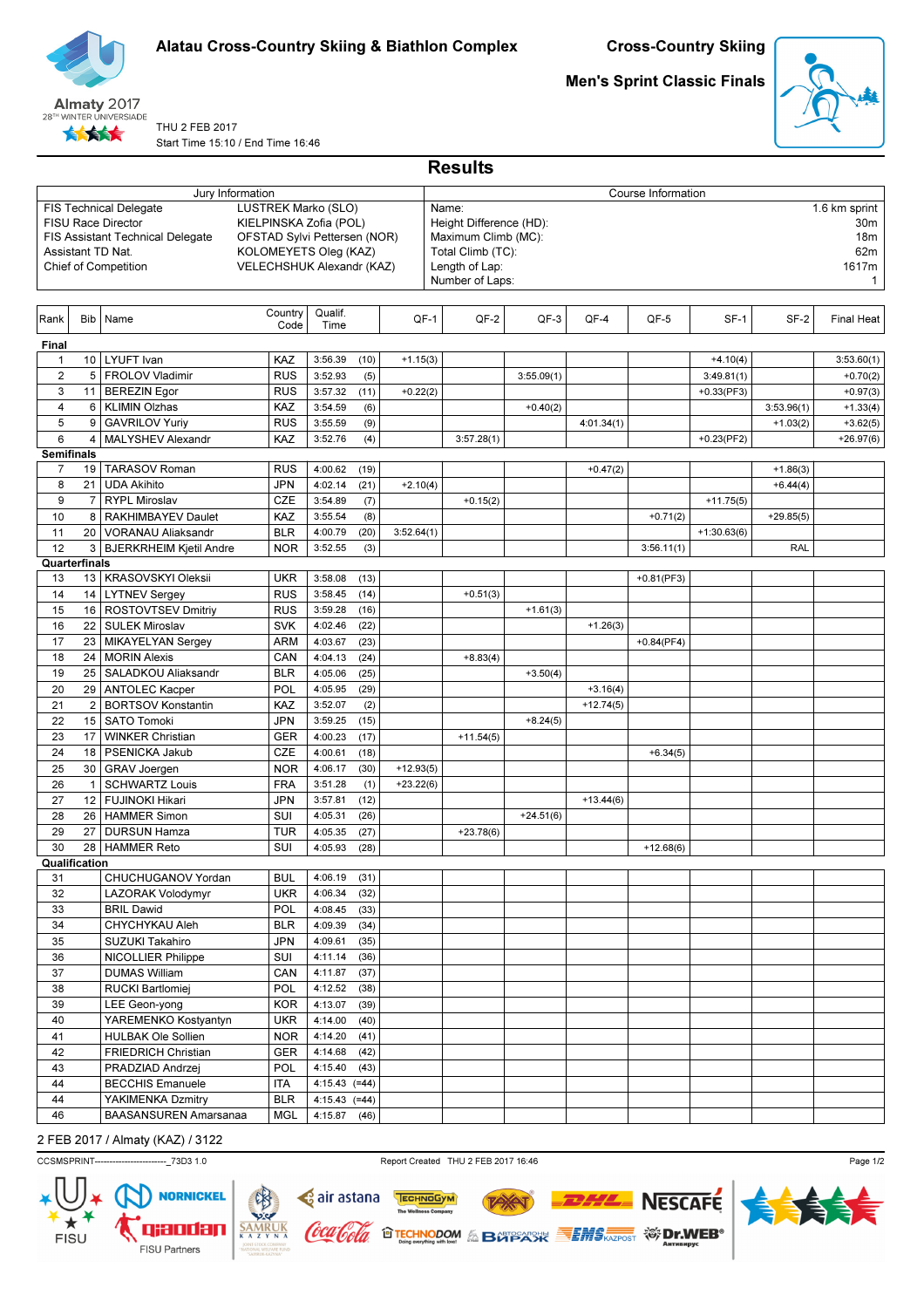



Men's Sprint Classic Finals

**Results** 



THU 2 FEB 2017 Start Time 15:10 / End Time 16:46

| Rank                     | Bib Name                                                         | Country<br>Code | Qualif.<br>Time |      | QF-1 | QF-2                     | QF-3                          | QF-4 | QF-5                 | $SF-1$ | SF-2 | <b>Final Heat</b> |
|--------------------------|------------------------------------------------------------------|-----------------|-----------------|------|------|--------------------------|-------------------------------|------|----------------------|--------|------|-------------------|
| Qualification            |                                                                  |                 |                 |      |      |                          |                               |      |                      |        |      |                   |
| 47                       | <b>MARCHENKO Andriy</b>                                          | <b>UKR</b>      | 4:16.14         | (47) |      |                          |                               |      |                      |        |      |                   |
| 48                       | MICHALOVSKY Rudolf                                               | <b>SVK</b>      | 4:16.43         | (48) |      |                          |                               |      |                      |        |      |                   |
| 49                       | <b>JAKELIUNAS Lukas</b>                                          | LTU             | 4:16.71         | (49) |      |                          |                               |      |                      |        |      |                   |
| 50                       | CASCAGNETTE Jordan                                               | CAN             | 4:16.93         | (50) |      |                          |                               |      |                      |        |      |                   |
| 51                       | <b>ALRAUN Fabian</b>                                             | <b>GER</b>      | 4:17.25         | (51) |      |                          |                               |      |                      |        |      |                   |
| 52                       | <b>ALRAUN Tobias</b>                                             | <b>GER</b>      | 4:17.53         | (52) |      |                          |                               |      |                      |        |      |                   |
| 53                       | CHELENKO Oleksandr                                               | <b>UKR</b>      | 4:17.70         | (53) |      |                          |                               |      |                      |        |      |                   |
| 54                       | <b>BANG PEDERSEN Bendik</b>                                      | <b>NOR</b>      | 4:18.17         | (54) |      |                          |                               |      |                      |        |      |                   |
| 55                       | <b>BABA Naoto</b>                                                | <b>JPN</b>      | 4:18.73         | (55) |      |                          |                               |      |                      |        |      |                   |
| 56                       | <b>VINCENT Mason</b>                                             | <b>USA</b>      | 4:19.26         | (56) |      |                          |                               |      |                      |        |      |                   |
| 57                       |                                                                  | CAN             |                 |      |      |                          |                               |      |                      |        |      |                   |
|                          | SHIELDS Gavin                                                    |                 | 4:20.22         | (57) |      |                          |                               |      |                      |        |      |                   |
| 58                       | <b>BATMUNKH Achbadrakh</b>                                       | <b>MGL</b>      | 4:20.83         | (58) |      |                          |                               |      |                      |        |      |                   |
| 59                       | <b>CARLET Alessandro</b>                                         | <b>ITA</b>      | 4:22.49         | (59) |      |                          |                               |      |                      |        |      |                   |
| 60                       | RISETH Jonas                                                     | <b>NOR</b>      | 4:24.87         | (60) |      |                          |                               |      |                      |        |      |                   |
| 61                       | <b>THOMPSON Conor</b>                                            | CAN             | 4:25.71         | (61) |      |                          |                               |      |                      |        |      |                   |
| 62                       | ZHARKYMBAEV Tariel                                               | KGZ             | 4:26.63         | (62) |      |                          |                               |      |                      |        |      |                   |
| 63                       | <b>MONTGOMERY Nick</b>                                           | <b>AUS</b>      | 4:27.55         | (63) |      |                          |                               |      |                      |        |      |                   |
| 64                       | <b>AYCICEK Omer</b>                                              | <b>TUR</b>      | 4:27.83         | (64) |      |                          |                               |      |                      |        |      |                   |
| 65                       | LEE Jae-bong                                                     | <b>KOR</b>      | 4:28.66         | (65) |      |                          |                               |      |                      |        |      |                   |
| 66                       | <b>DRAHUN Dmytro</b>                                             | <b>UKR</b>      | 4:29.23         | (66) |      |                          |                               |      |                      |        |      |                   |
| 67                       | <b>HOLLMAN Mitchell</b>                                          | <b>USA</b>      | 4:29.63         | (67) |      |                          |                               |      |                      |        |      |                   |
| 68                       | DU Yunpengfei                                                    | <b>CHN</b>      | 4:30.21         | (68) |      |                          |                               |      |                      |        |      |                   |
| 69                       | <b>WOLFENDEN Imran</b>                                           | <b>USA</b>      | 4:34.77         | (69) |      |                          |                               |      |                      |        |      |                   |
| 70                       | <b>URTNASAN Batjargal</b>                                        | <b>MGL</b>      | 4:37.32         | (70) |      |                          |                               |      |                      |        |      |                   |
| 71                       | NIE Han                                                          | <b>CHN</b>      | 4:38.30         | (71) |      |                          |                               |      |                      |        |      |                   |
| 72                       | <b>GEISEN Kevin</b>                                              | <b>USA</b>      | 4:42.18         | (72) |      |                          |                               |      |                      |        |      |                   |
| 73                       | CHO Young-chan                                                   | <b>KOR</b>      | 4:47.53         | (73) |      |                          |                               |      |                      |        |      |                   |
| 74                       | <b>HANSON Leif</b>                                               | <b>USA</b>      | 4:49.61         | (74) |      |                          |                               |      |                      |        |      |                   |
| 75                       | <b>STANEK Nejc</b>                                               | <b>SLO</b>      | 4:51.12         | (75) |      |                          |                               |      |                      |        |      |                   |
| 76                       | WISWELL Sam                                                      | <b>USA</b>      | 4:52.21         | (76) |      |                          |                               |      |                      |        |      |                   |
| 77                       | TIAN Jun                                                         | <b>CHN</b>      | 5:14.13         | (77) |      |                          |                               |      |                      |        |      |                   |
|                          |                                                                  |                 |                 |      |      |                          |                               |      |                      |        |      |                   |
|                          | Did Not Start - Qualification                                    |                 |                 |      |      |                          |                               |      |                      |        |      |                   |
|                          | <b>MALYSHEV Sergey</b>                                           | KAZ             |                 |      |      |                          |                               |      |                      |        |      |                   |
|                          | POUYE Alexandre                                                  | <b>FRA</b>      |                 |      |      |                          |                               |      |                      |        |      |                   |
|                          | <b>ANTOS Jakub</b>                                               | <b>CZE</b>      |                 |      |      |                          |                               |      |                      |        |      |                   |
|                          | FELLNER Adam                                                     | CZE             |                 |      |      |                          |                               |      |                      |        |      |                   |
|                          | POMEROY Carrington                                               | CAN             |                 |      |      |                          |                               |      |                      |        |      |                   |
|                          |                                                                  |                 |                 |      |      |                          |                               |      |                      |        |      |                   |
|                          | <b>FIS Technical Delegate</b>                                    |                 |                 |      |      |                          |                               |      | Race Secretary       |        |      |                   |
|                          |                                                                  |                 |                 |      |      |                          |                               |      |                      |        |      |                   |
|                          |                                                                  |                 |                 |      |      |                          |                               |      |                      |        |      |                   |
|                          |                                                                  |                 |                 |      |      |                          |                               |      |                      |        |      |                   |
|                          |                                                                  |                 |                 |      |      |                          |                               |      |                      |        |      |                   |
|                          |                                                                  |                 |                 |      |      |                          |                               |      |                      |        |      |                   |
|                          | LUSTREK Marko (SLO)                                              |                 |                 |      |      |                          |                               |      | NEVZOROVA Anna (KAZ) |        |      |                   |
|                          |                                                                  |                 |                 |      |      |                          |                               |      |                      |        |      |                   |
|                          |                                                                  |                 |                 |      |      |                          |                               |      |                      |        |      |                   |
| Legend                   |                                                                  |                 |                 |      |      |                          |                               |      |                      |        |      |                   |
| <b>DNF</b><br><b>DQB</b> | Did Not Finish<br>Disqualification for unsportsmanlike behaviour |                 |                 |      |      | <b>DNS</b><br><b>DSQ</b> | Did Not Start<br>Disqualified |      |                      |        |      |                   |
| PF                       | Photo Finish                                                     |                 |                 |      |      | QF-1                     | Quarter Final 1               |      |                      |        |      |                   |
| QF-2                     | Quarter Final 2                                                  |                 |                 |      |      | QF-3                     | Quarter Final 3               |      |                      |        |      |                   |
| QF-4                     | Quarter Final 4                                                  |                 |                 |      |      | QF-5                     | Quarter Final 5               |      |                      |        |      |                   |
| <b>RAL</b>               | Ranked as Last                                                   |                 |                 |      |      | $SF-1$                   | Semi Final 1                  |      |                      |        |      |                   |
| $SF-2$                   | Semi Final 2                                                     |                 |                 |      |      |                          |                               |      |                      |        |      |                   |

YELLOW CARD: 4 MALYSHEV A (KAZ) - false start, 10 LYUFT I (KAZ) - obstruction RANKED AS LAST: 3 BJERKRHEIM K (NOR) - ICR343.8 violation of the classical technics rule

2 FEB 2017 / Almaty (KAZ) / 3122

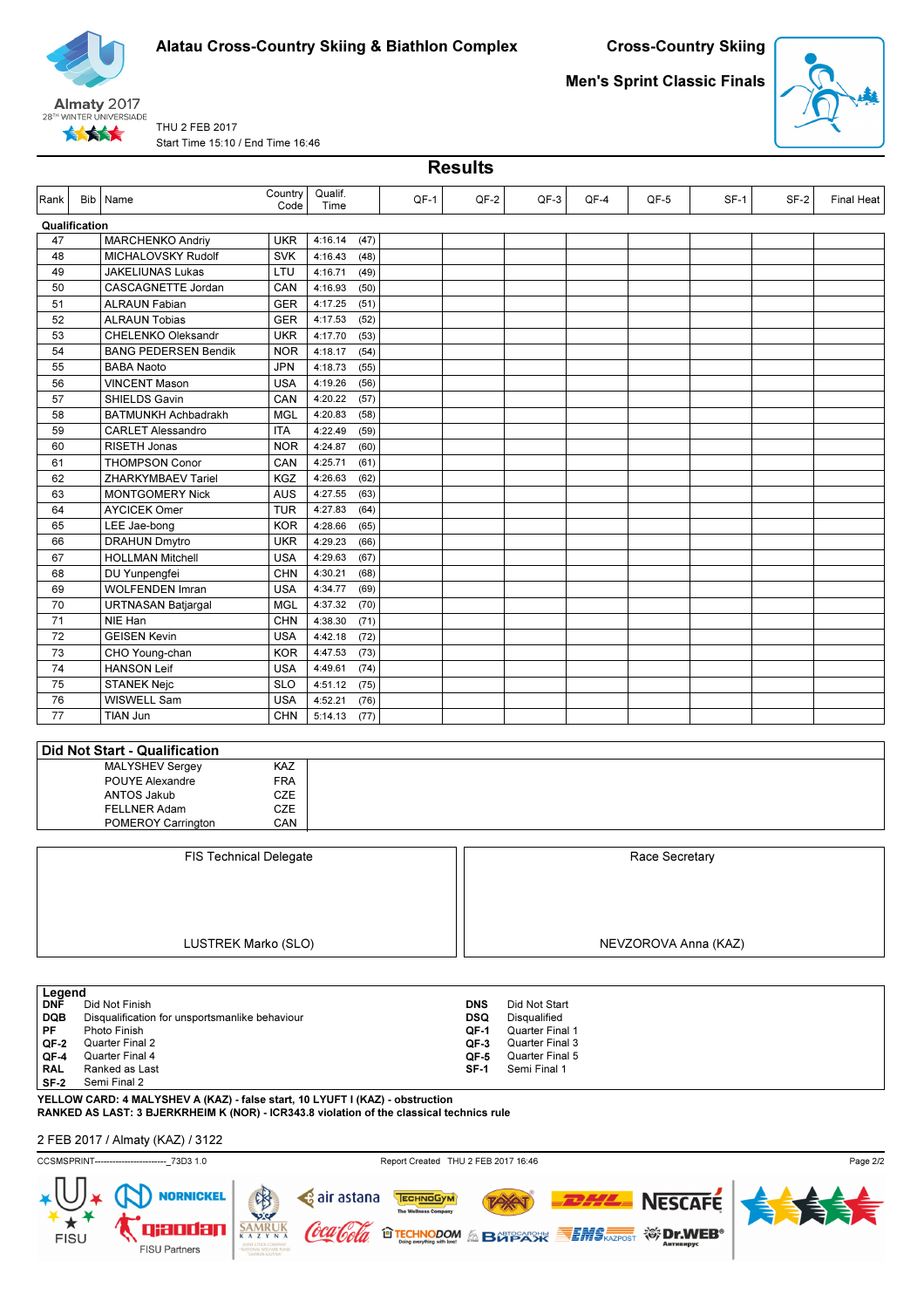

Mixed Team Sprint



SAT 4 FEB 2017 Start Time 13:00 / End Time 13:40

|                                         |                              | <b>Results</b>          |                 |
|-----------------------------------------|------------------------------|-------------------------|-----------------|
|                                         | Jury Information             | Course Information      |                 |
| <b>FIS Technical Delegate</b>           | LUSTREK Marko (SLO)          | Name:                   | 1.1 km sprint   |
| <b>FISU Race Director</b>               | KIELPINSKA Zofia (POL)       | Height Difference (HD): | 28m             |
| <b>FIS Assistant Technical Delegate</b> | OFSTAD Sylvi Pettersen (NOR) | Maximum Climb (MC):     | 15 <sub>m</sub> |
| Assistant TD Nat.                       | KOLOMEYETS Oleg (KAZ)        | Total Climb (TC):       | 44m             |
| Chief of Competition                    | VELECHSHUK Alexandr (KAZ)    | Length of Lap:          | 1123m           |
|                                         |                              | Number of Laps:         |                 |

# Final

| Rank                    | <b>Bib</b>      | Country                       |              |                |              |                |                        |                |              |                |                        | Time           | Behind                             |
|-------------------------|-----------------|-------------------------------|--------------|----------------|--------------|----------------|------------------------|----------------|--------------|----------------|------------------------|----------------|------------------------------------|
|                         | Leg             | Name                          |              |                | Exchange 1/2 |                |                        |                | Exchange 3/4 |                |                        |                | Exchange 5/Finish                  |
|                         |                 |                               | Change       |                | Round        |                | Change                 |                | Round        |                | Change                 |                | Round                              |
| $\mathbf{1}$            | $\mathbf{2}$    | KAZ - KAZAKHSTAN I            |              |                |              |                |                        |                |              |                | 18:23.48               |                | 0.00                               |
|                         | $2 - 1$         | SHEVCHENKO Anna               | 3:09.66      | 4              | 3:09.66      | 4              | 9:16.08                | $\overline{2}$ | 3:14.35      |                | 2 15:21.29             | $\overline{1}$ | 3:15.62<br>$\overline{1}$          |
|                         | $2 - 2$         | <b>KLIMIN Olzhas</b>          | 6:01.73      | 6              | 2:52.07      | $\overline{7}$ | 12:05.67               | 3              | 2:49.59      |                | 4 18:23.48             | $\mathbf{1}$   | 3:02.19<br>$\overline{\mathbf{3}}$ |
| $\overline{\mathbf{2}}$ | 16              | <b>FRA - FRANCE II</b>        |              |                |              |                |                        |                |              |                | 18:28.67               |                | $+5.19$                            |
|                         | $16 - 1$        | <b>CHOPARD LALLIER Celine</b> | 3:09.16      | 2              | 3:09.16      | $\overline{2}$ | 9:18.54                | 4              | 3:16.92      |                | 4 15:25.25             | 3              | 3:19.38<br>$\overline{2}$          |
|                         | $16-2$          | <b>SCHWARTZ Louis</b>         | 6:01.62      | 5              | 2:52.46      | 9              | 12:05.87               | 4              | 2:47.33      | 2 <sup>1</sup> | 18:28.67               | $\overline{2}$ | 3:03.42<br>$\overline{4}$          |
|                         |                 |                               |              |                |              |                |                        |                |              |                |                        |                |                                    |
| 3                       | 19              | <b>RUS - RUSSIA I</b>         |              |                |              |                |                        |                |              |                | 18:29.50               |                | $+6.02$                            |
|                         | $19-1$          | DAVYDENKOVA Maria             | 3:08.83      | 1              | 3:08.83      | $\mathbf{1}$   | 9:15.20                | $\mathbf{1}$   | 3:14.01      |                | 1 15:24.85             | $\overline{2}$ | 3:19.46<br>$\overline{\mathbf{3}}$ |
|                         | $19-2$          | FROLOV Vladimir               | 6:01.19      | 4              | 2:52.36      | 8              | 12:05.39               | $\overline{2}$ | 2:50.19      |                | 5 18:29.50             | 3              | $\overline{5}$<br>3:04.65          |
| 4                       | 1               | <b>FRA - FRANCE I</b>         |              |                |              |                |                        |                |              |                | 18:37.64               |                | $+14.16$                           |
|                         | $1 - 1$         | <b>BUILLET Marion</b>         | 3:11.03      | 5              | 3:11.03      | 5              | 9:20.68                | 6              | 3:20.48      | 6              | 15:38.60               | 5              | 3:32.25<br>$5\phantom{.0}$         |
|                         | $1 - 2$         | <b>GUIGONNET Loic</b>         | 6:00.20      | $\mathbf{1}$   | 2:49.17      | 2              | 12:06.35               | 5              | 2:45.67      | 1              | 18:37.64               | 4              | 2:59.04<br>$\mathbf{1}$            |
|                         |                 |                               |              |                |              |                |                        |                |              |                |                        |                |                                    |
| 5                       | 5               | <b>RUS - RUSSIA II</b>        |              |                |              |                |                        |                |              |                | 18:37.76               |                | $+14.28$                           |
|                         | $5 - 1$         | <b>GLAVATSKIKH Oxana</b>      | 3:09.21      | 3              | 3:09.21      | 3              | 9:16.11                | 3              | 3:15.61      |                | 3   15:38.53           | $\overline{4}$ | 3:34.17<br>$\overline{7}$          |
|                         | $5-2$           | <b>VICHUZHANIN Kirill</b>     | 6:00.50      | 3              | 2:51.29      | 5              | 12:04.36               | $\mathbf{1}$   | 2:48.25      |                | 3 18:37.76             | 5              | 2:59.23<br>$\overline{2}$          |
| 6                       | 17              | KAZ - KAZAKHSTAN II           |              |                |              |                |                        |                |              |                | 19:11.72               |                | $+48.24$                           |
|                         | $17 - 1$        | <b>MANDRIKA Olga</b>          | 3:11.67      | $\overline{7}$ | 3:11.67      | 7              | 9:20.38                | 5              | 3:20.01      |                | 5 15:49.60             | 6              | 3:33.79<br>6                       |
|                         | $17 - 2$        | MALYSHEV Sergey               | 6:00.37      | $\overline{2}$ | 2:48.70      | $\mathbf{1}$   | 12:15.81               | 6              | 2:55.43      |                | 6 19:11.72             | 6              | $3:22.12$ 13                       |
| 7                       | 3               | <b>JPN - JAPAN I</b>          |              |                |              |                |                        |                |              |                | 19:15.07               |                | $+51.59$                           |
|                         | $3 - 1$         | <b>TAKIZAWA Kozue</b>         | 3:15.13      | 8              | 3:15.13      | 8              | 9:31.50                | 8              | 3:26.38      | 8              | 16:02.35               | $\overline{7}$ | 3:29.68<br>$\overline{4}$          |
|                         | $3-2$           | <b>SATO Tomoki</b>            | 6:05.12      | 8              | 2:49.99      | 3              | 12:32.67               | 8              | 3:01.17 10   |                | 19:15.07               | $\overline{7}$ | 3:12.72<br>6                       |
|                         |                 |                               |              |                |              |                |                        |                |              |                |                        |                |                                    |
| 8                       | 4               | <b>BLR - BELARUS I</b>        |              |                |              |                |                        |                |              |                | 19:29.06               |                | $+1:05.58$                         |
|                         | $4 - 1$         | LUKONINA Ina                  | 3:11.64      | 6              | 3:11.64      | 6              | 9:25.31                | $\overline{7}$ | 3:23.05      |                | 7 16:07.82             | 8              | 3:45.66 14                         |
|                         | $4 - 2$         | <b>VORANAU Aliaksandr</b>     | 6:02.26      | $\overline{7}$ | 2:50.62      | 4              | 12:22.16               | $\overline{7}$ | 2:56.85      | $\overline{7}$ | 19:29.06               | 8              | $3:21.24$ 12                       |
| 9                       | $\overline{18}$ | <b>CZE - CZECH REPUBLIC</b>   |              |                |              |                |                        |                |              |                | 19:48.21               |                | $+1:24.73$                         |
|                         | $18-1$          | KLEMENTOVA Andrea             | 3:19.64      | 9              | 3:19.64      | 9              | 9:51.03                | 9              | 3:39.60      | 12             | 16:31.42               | 9              | 3:40.27 10                         |
|                         | $18-2$          | <b>GRAEF Jakub</b>            | 6:11.43      | 9              | 2:51.79      | 6              | 12:51.15               | 9              | 3:00.12      | 9              | 19:48.21               | 9              | 3:16.79<br>9                       |
| $\overline{10}$         | 6               | <b>SUI - SWITZERLAND</b>      |              |                |              |                |                        |                |              |                | 19:55.29               |                | $+1:31.81$                         |
|                         | $6 - 1$         | ABDERHALDEN Jogscha           | $3:22.86$ 11 |                | 3:22.86 11   |                | $9:56.25$ 10           |                | 3:39.47      |                | 11 16:41.23 10         |                | 3:38.30<br>8                       |
|                         | $6-2$           | <b>HAMMER Simon</b>           | 6:16.78 10   |                |              |                | 2:53.92 11 13:02.93 11 |                |              |                | 3:06.68 14 19:55.29 10 |                | 3:14.06<br>8                       |
|                         |                 |                               |              |                |              |                |                        |                |              |                |                        |                |                                    |
| 11                      | 9               | <b>POL - POLAND I</b>         |              |                |              |                |                        |                |              |                | 19:55.87               |                | $+1:32.39$                         |
|                         | $9 - 1$         | STOKFISZ Katarzyna            | 3:26.42 12   |                | 3:26.42      |                | 12 10:04.32 12         |                | 3:44.58      | 13             | 16:42.57 11            |                | 3:40.22<br>9                       |
|                         | $9 - 2$         | <b>ANTOLEC Kacper</b>         | 6:19.74 11   |                |              |                | 2:53.32 10 13:02.35 10 |                | 2:58.03      |                | 8 19:55.87 11          |                | 3:13.30<br>$\overline{7}$          |
| $\overline{12}$         | $\overline{20}$ | <b>JPN - JAPAN II</b>         |              |                |              |                |                        |                |              |                | 20:02.03               |                | $+1:38.55$                         |
|                         | $20-1$          | <b>TANAKA Yukari</b>          | 3:22.54 10   |                | 3:22.54 10   |                | 9:59.39 11             |                | 3:38.98      |                | 10 16:45.15 12         |                | 3:41.82 13                         |
|                         | $20-2$          | SUZUKI Takahiro               | 6:20.41 12   |                |              |                | 2:57.87 13 13:03.33 12 |                |              |                | 3:03.94 11 20:02.03 12 |                | 3:16.88 10                         |
|                         |                 |                               |              |                |              |                |                        |                |              |                |                        |                |                                    |

4 FEB 2017 / Almaty (KAZ) / 3124

CCSXTEAMSP2-----------------------\_73F3 1.0 Report Created SAT 4 FEB 2017 13:55



TECHNOGYM

c air astana

'Cola

(oca

 $\frac{\overline{SAMR}}{K\ A\ Z}$ 



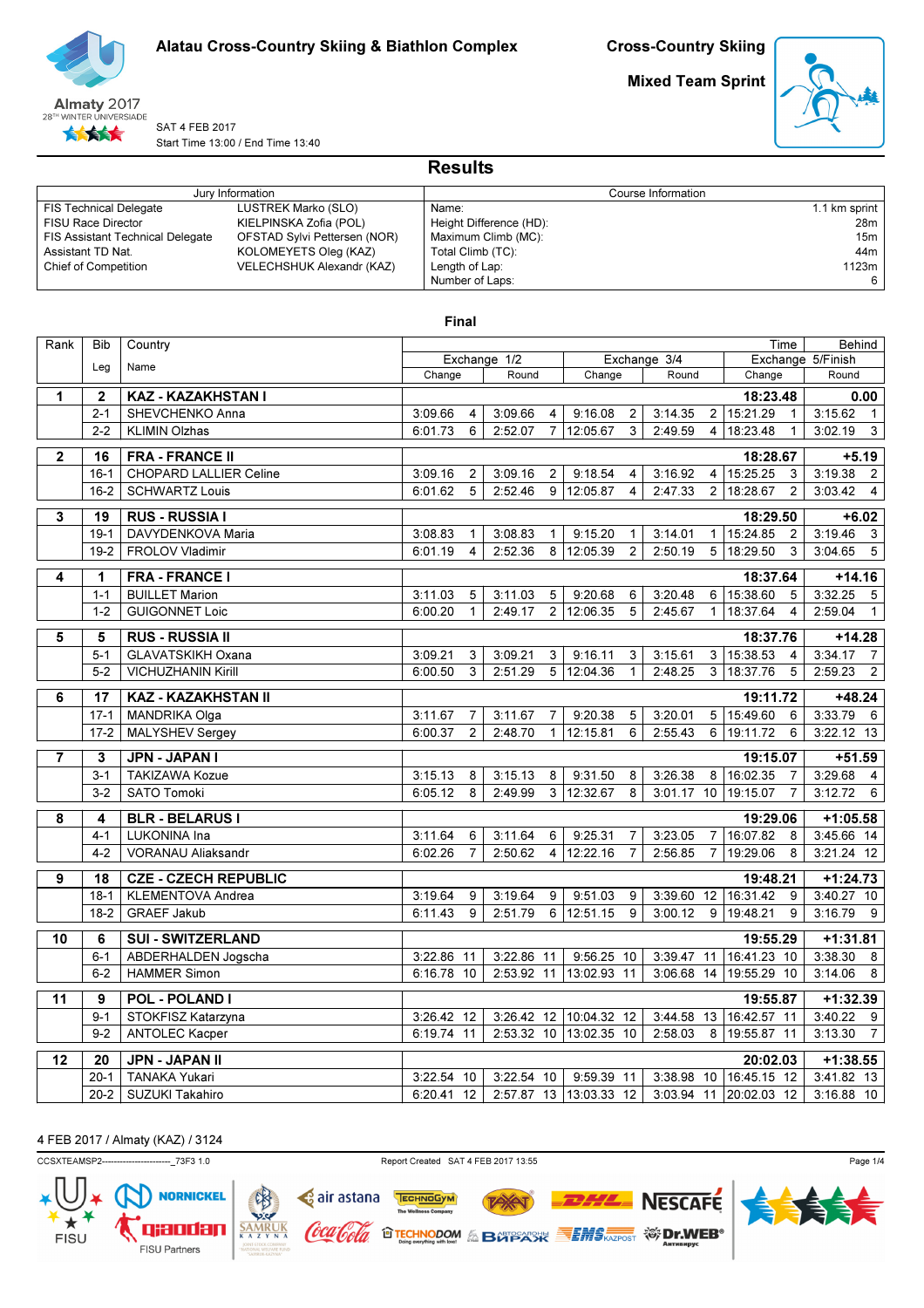

Mixed Team Sprint



SAT 4 FEB 2017 Start Time 13:00 / End Time 13:40

|                      |            |                            | <b>Results</b> |               |             |                |             |                   |
|----------------------|------------|----------------------------|----------------|---------------|-------------|----------------|-------------|-------------------|
| Rank                 | <b>Bib</b> | Country                    |                |               |             |                | Time        | Behind            |
|                      |            | Name                       |                | Exchange 1/2  |             | Exchange 3/4   |             | Exchange 5/Finish |
|                      | Leg        |                            | Change         | Round         | Change      | Round          | Change      | Round             |
|                      |            |                            |                |               |             |                |             |                   |
| 13                   |            | <b>LTU - LITHUANIA</b>     |                |               |             |                | 20:18.03    | $+1:54.55$        |
|                      | $7-1$      | KAZNACENKO Marija          | 3:31.26<br>14  | 3:31.26<br>14 | 10:10.75 13 | 3:36.04<br>9   | 16:57.10 13 | 3:40.70 11        |
|                      | $7-2$      | <b>JAKELIUNAS Lukas</b>    | 6:34.71 14     | 3:03.45 14    | 13:16.40 13 | 3:05.65<br>-13 | 20:18.03 13 | 3:20.93 11        |
| 14                   | 10         | <b>ITA - ITALY I</b>       |                |               |             |                | 20:40.09    | $+2:16.61$        |
|                      | $10 - 1$   | <b>CONFORTOLA Consuelo</b> | 3:27.04 13     | 3:27.04 13    | 10:11.71 14 | 3:47.45<br>-14 | 16:58.57 14 | 3:41.70 12        |
|                      | $10-2$     | <b>BECCHIS Emanuele</b>    | 6:24.26 13     | 2:57.22<br>12 | 13:16.87 14 | 3:05.16<br>-12 | 20:40.09 14 | 3:41.52 14        |
|                      |            |                            |                |               |             |                |             |                   |
| <b>Did Not Start</b> |            |                            |                |               |             |                |             |                   |
| 15                   | 21         | <b>UKR - UKRAINE I</b>     |                |               |             |                |             |                   |
|                      | $21 - 1$   | OLEKH Viktoriya            |                |               |             |                |             |                   |

21-2 KOPYLOV Vladyslav

4 FEB 2017 / Almaty (KAZ) / 3124



q xanafan

FISU Partners

 $SAMRUK  
 $\overline{K A Z Y N A}$$ </u>

Coca Cola

TECHNOGYM **NESCAFE** TAX **O TECHNODOM & BOTPARK SEMS AZPOST WIDERS** 



Page 2/4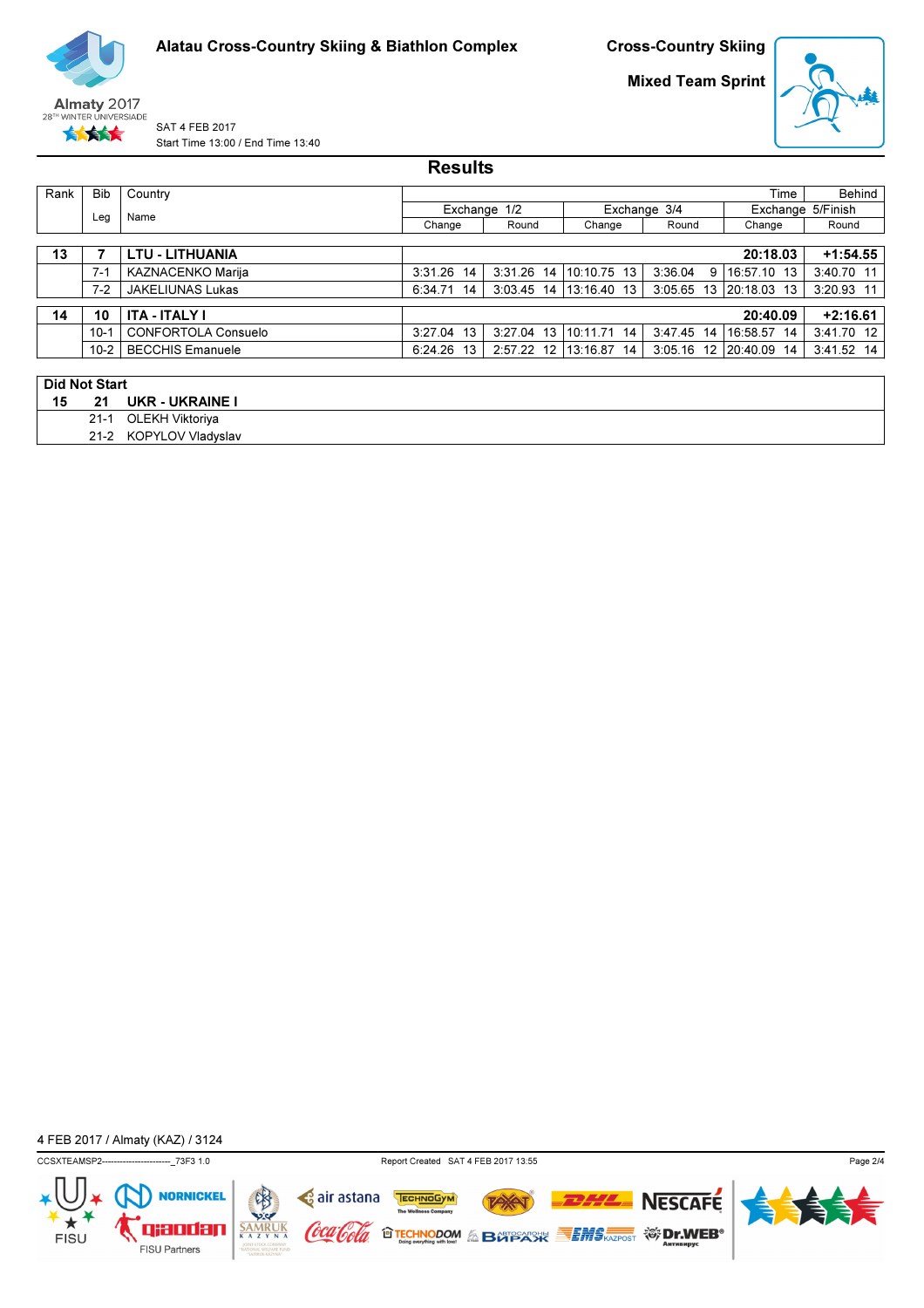

Mixed Team Sprint



SAT 4 FEB 2017 Start Time 13:00 / End Time 13:40

# Results

| <b>Semifinals</b> |  |
|-------------------|--|
|-------------------|--|

| Rank | Bib            | Country                                          | Time                                         |                                                  |                |               |                |                          | Behind |                                    |                |                           |
|------|----------------|--------------------------------------------------|----------------------------------------------|--------------------------------------------------|----------------|---------------|----------------|--------------------------|--------|------------------------------------|----------------|---------------------------|
|      | Leg            | Name                                             |                                              | Exchange 1/2                                     |                |               |                | Exchange 3/4             |        |                                    |                | Exchange 5/Finish         |
|      |                |                                                  | Change                                       | Round                                            |                | Change        |                | Round                    |        | Change                             |                | Round                     |
| 16   | 23             | <b>CAN - CANADA I</b>                            | Semifinal B Rank: 7                          |                                                  |                |               |                |                          |        | 20:41.75                           |                | $+1:08.18$                |
|      | $23-1$         | THEBERGE Andree-Anne                             | 3:29.58<br>9                                 | 3:29.58                                          | 9              | 10:09.87      | 8              | 3:40.80                  |        | 7 17:09.26                         | $\overline{7}$ | 3:50.20<br>$\overline{4}$ |
|      | $23-2$         | <b>MORIN Alexis</b>                              | 6:29.07 10                                   | 2:59.49                                          | $\overline{7}$ | 13:19.06      | $\overline{7}$ | 3:09.19                  |        | 8 20:41.75                         | $\overline{7}$ | 3:32.49<br>6              |
| 17   | 22             | <b>UKR - UKRAINE II</b>                          | Semifinal B Rank: 8                          |                                                  |                |               |                |                          |        | 20:54.22                           |                | $+1:20.65$                |
|      | $22 - 1$       | NASYKO Mariya                                    | 3:25.61<br>$\overline{7}$                    | 3:25.61                                          |                | 7 10:09.77    | 7              | 3:45.08                  |        | 8 17:18.44                         | $^{\circ}$ 8   | 3:52.66<br>6              |
|      | $22 - 2$       | LAZORAK Volodymyr                                | 6:24.69<br>9                                 | 2:59.08                                          | 6              | 13:25.78      | 8              | 3:16.01                  |        | 9 20:54.22                         | 8              | $\overline{7}$<br>3:35.78 |
| 18   | 27             | <b>CAN - CANADA II</b>                           | Semifinal B Rank: 9                          |                                                  |                |               |                |                          |        | 21:33.47                           |                | $+1:59.90$                |
|      | $27-1$         | <b>CAMICIOLI Emma</b>                            | 3:29.91<br>10                                | 3:29.91 10 10:16.78                              |                |               | 9              | 3:56.59                  |        | $9 17:43.12$ 9                     |                | 4:08.37 10                |
|      | $27 - 2$       | SHIELDS Gavin                                    | $\overline{7}$<br>6:20.19                    | 2:50.28                                          | $\mathbf{1}$   | 13:34.75      | 9              |                          |        | 3:17.97 10 21:33.47                | - 9            | 3:50.35 10                |
|      |                |                                                  |                                              |                                                  |                |               |                |                          |        |                                    |                |                           |
| 19   | 12             | <b>CHN - CHINA I</b>                             | Semifinal A                                  | Rank: 10                                         |                |               |                |                          |        | 21:14.74                           |                | $+2:14.32$                |
|      | $12 - 1$       | LI Lei                                           | 3:19.51<br>8                                 | 3:19.51                                          |                | 8 10:18.20 10 |                | 3:49.89                  |        | $9 \overline{17:44.02}$ 10         |                | 4:01.74 11                |
|      | $12 - 2$       | NIE Han                                          | $6:28.31$ 10                                 | 3:08.80 13 13:42.28 10                           |                |               |                |                          |        | 3:24.08 11 21:14.74 10             |                | 3:30.72 10                |
| 20   | 28             | <b>POL - POLAND II</b>                           | Semifinal B Rank: 10                         |                                                  |                |               |                |                          |        | 22:06.87                           |                | $+2:33.30$                |
|      | $28-1$         | CZUSZ Magdalena                                  | 3:27.62<br>8                                 | 3:27.62                                          |                | 8 10:28.28 10 |                | 4:04.35 11               |        | 18:23.41 11                        |                | $4:46.36$ 12              |
|      | $28-2$         | <b>BRIL Dawid</b>                                | 6:23.93<br>8                                 | 2:56.31                                          |                | 5 13:37.05 10 |                | 3:08.77                  | 7      | 22:06.87 10                        |                | $3:43.46$ 9               |
| 21   | 11             | <b>ITA - ITALY II</b>                            | Semifinal A Rank: 11                         |                                                  |                |               |                |                          |        | 21:16.25                           |                | $+2:15.83$                |
|      | $11 - 1$       | COMPAGNONI Jael                                  | 3:27.58 11                                   | 3:27.58 11                                       |                | 10:27.96 11   |                |                          |        | 3:56.36 10 17:44.41 11             |                | 4:00.94 10                |
|      | $11-2$         | <b>CARLET Alessandro</b>                         | 6:31.60 11                                   | 3:04.02 11 13:43.47 11                           |                |               |                |                          |        | 3:15.51 10 21:16.25 11             |                | 3:31.84 11                |
| 22   | 29             | USA - USA I                                      | Semifinal B Rank: 11                         |                                                  |                |               |                |                          |        | 22:21.15                           |                | $+2:47.58$                |
|      | $29-1$         | JECH Sierra                                      | $3:35.17$ 11                                 | 3:35.17 11 10:53.62 12                           |                |               |                |                          |        | 4:03.05 10 18:21.81 10             |                | 4:03.38<br>- 9            |
|      | $29-2$         | WOLFENDEN Imran                                  | 6:50.57 12                                   | 3:15.40 12 14:18.43 11                           |                |               |                |                          |        | 3:24.81 11 22:21.15 11             |                | 3:59.34 11                |
|      |                |                                                  |                                              |                                                  |                |               |                |                          |        |                                    |                |                           |
| 23   | 25<br>$25 - 1$ | <b>MGL - MONGOLIA II</b><br>CHINBAT Otgontsetseg | Semifinal B Rank: 12<br>3:38.82 13           | 3:38.82 13 10:53.60 11                           |                |               |                |                          |        | 22:52.09<br>4:06.04 12 18:41.76 12 |                | $+3:18.52$<br>4:21.80 11  |
|      | $25 - 2$       | BATMUNKH Achbadrakh                              | 6:47.56 11                                   | 3:08.74 11 14:19.96 12                           |                |               |                |                          |        | 3:26.36 12 22:52.09 12             |                | 4:10.33 12                |
|      |                |                                                  |                                              |                                                  |                |               |                |                          |        |                                    |                |                           |
| 24   | 15             | <b>MGL - MONGOLIA I</b>                          | Semifinal A Rank: 12                         |                                                  |                |               |                |                          |        |                                    | <b>LAP</b>     |                           |
|      | $15 - 1$       | ARIUNSANAA Enkhtuul                              | 3:28.83 12                                   | 3:28.83 12 10:36.69 12                           |                |               |                | 4:03.86 12               |        | LAP                                |                |                           |
|      | $15 - 2$       | <b>BAASANSUREN Amarsanaa</b>                     | 6:32.83 12                                   | 3:04.00 10 14:19.26 12                           |                |               |                | 3:42.57 14               |        |                                    |                |                           |
| 25   | 8              | <b>KOR - KOREA I</b>                             | Semifinal A Rank: 13                         |                                                  |                |               |                |                          |        |                                    | <b>LAP</b>     |                           |
|      | $8 - 1$        | LEE Ji-yun                                       | 3:55.67 15                                   | 3:55.67 15 11:27.64 13                           |                |               |                | 4:13.29 13               |        | LAP                                |                |                           |
|      | $8 - 2$        | LEE Ho-jin                                       | 7:14.35 15                                   | 3:18.68 15 14:59.62 13                           |                |               |                | 3:31.98 13               |        |                                    |                |                           |
| 26   | 26             | <b>CHN - CHINA II</b>                            | Semifinal B Rank: 13                         |                                                  |                |               |                |                          |        |                                    | <b>LAP</b>     |                           |
|      | $26-1$         | <b>WU Aiting</b>                                 | $3:37.06$ 12 $\mid$ 3:37.06 12 11:19.92 13   |                                                  |                |               |                | 4:17.36 13               |        | LAP                                |                |                           |
|      |                | 26-2   TIAN Jun                                  | 7:02.56 13 3:25.50 14 15:07.80 13 3:47.88 13 |                                                  |                |               |                |                          |        |                                    |                |                           |
| 27   | 24             | <b>KOR - KOREA II</b>                            | Semifinal B Rank: 14                         |                                                  |                |               |                |                          |        |                                    | <b>LAP</b>     |                           |
|      | $24-1$         | KIM Eun-ji                                       | 4:00.24 14                                   | 4:00.24 14                                       |                | LAP           |                |                          |        |                                    |                |                           |
|      | $24-2$         | HONG Yeon-Ki                                     | 7:25.52 14                                   | 3:25.28 13                                       |                |               |                |                          |        |                                    |                |                           |
|      |                |                                                  |                                              |                                                  |                |               |                |                          |        |                                    |                |                           |
| 28   | 13             | <b>KGZ-KYRGYZSTAN</b>                            | Semifinal A Rank: 14<br>$3:48.91$ 13         |                                                  |                |               |                |                          |        |                                    | <b>LAP</b>     |                           |
|      | 13-1<br>13-2   | ABDYKADYROVA Kunduz<br>ZHARKYMBAEV Tariel        | 6:56.45 13                                   | 3:48.91 13 11:40.74 15<br>3:07.54 12 15:04.89 14 |                |               |                | 4:44.29 15<br>3:24.15 12 |        | LAP                                |                |                           |
|      |                |                                                  |                                              |                                                  |                |               |                |                          |        |                                    |                |                           |
| 29   | 14             | <b>USA - USA I</b>                               | Semifinal A Rank: 15                         |                                                  |                |               |                |                          |        |                                    | <b>LAP</b>     |                           |
|      | $14 - 1$       | <b>CUTTING Helen</b>                             | 3:51.04 14                                   | 3:51.04 14 11:34.34 14                           |                |               |                | 4:29.17 14               |        |                                    |                |                           |
|      | $14-2$         | <b>GEISEN Kevin</b>                              | 7:05.17 14                                   | $3:14.13$ 14                                     |                |               |                |                          |        | LAP                                |                |                           |

4 FEB 2017 / Almaty (KAZ) / 3124



FISU

**NORNICKEL** 

q xanafan

FISU Partners

 $\alpha$ 

 $SAMRU$ </u>

**72X** 

TECHNOGYM

c air astana

Coca Cola

Page 3/4



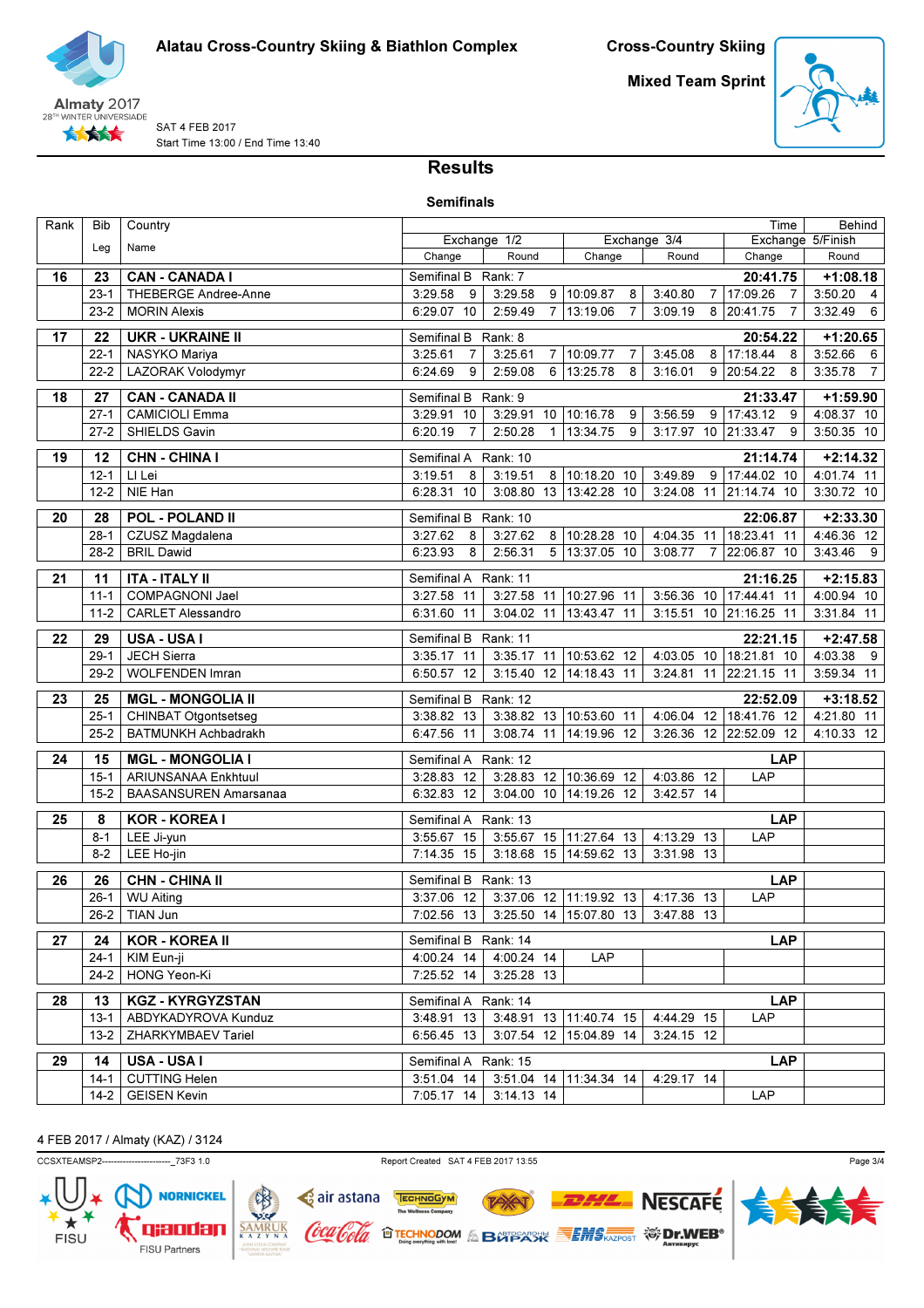

Mixed Team Sprint



SAT 4 FEB 2017 Start Time 13:00 / End Time 13:40

|                               |                     |                  | <b>Results</b>   |                         |        |                      |            |            |            |  |  |  |  |
|-------------------------------|---------------------|------------------|------------------|-------------------------|--------|----------------------|------------|------------|------------|--|--|--|--|
| Weather                       | Snow Condition      |                  | Temperatures     | Competitors / Countries |        |                      |            |            |            |  |  |  |  |
|                               |                     | Air              | Snow             | Entries                 | Ranked | <b>DNS</b>           | <b>DNF</b> | <b>DSQ</b> | <b>LAP</b> |  |  |  |  |
| Snow                          | Soft                | $-6.0^{\circ}$ C | $-3.0^{\circ}$ C | 58/17                   | 56/17  | 2/1                  | 0/0        | 0/0        | 12/5       |  |  |  |  |
| <b>FIS Technical Delegate</b> |                     |                  |                  |                         |        | Race Secretary       |            |            |            |  |  |  |  |
|                               | LUSTREK Marko (SLO) |                  |                  |                         |        | NEVZOROVA Anna (KAZ) |            |            |            |  |  |  |  |

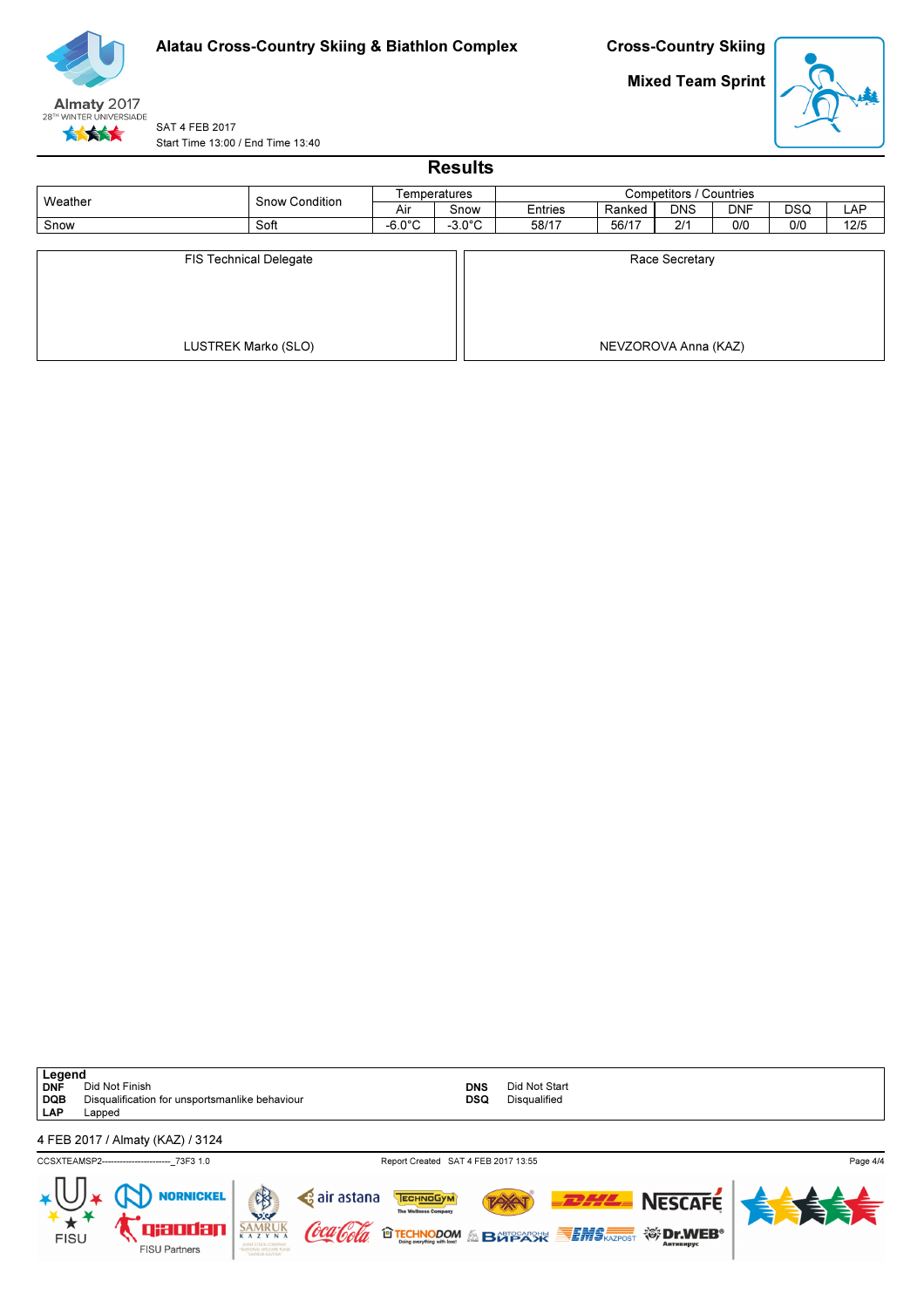

Ladies' 3x5km Relay



MON 6 FEB 2017 Start Time 11:00 / End Time 12:08

|                               | Jury Information          |                                  |                                  | Course Information                |                         |                |           |         |                |               |  |  |  |
|-------------------------------|---------------------------|----------------------------------|----------------------------------|-----------------------------------|-------------------------|----------------|-----------|---------|----------------|---------------|--|--|--|
| <b>FIS Technical Delegate</b> |                           |                                  | LUSTREK Marko (SLO)              | 2.5 km red / 2.5 km blue<br>Name: |                         |                |           |         |                |               |  |  |  |
|                               | <b>FISU Race Director</b> |                                  | KIELPINSKA Zofia (POL)           |                                   | Height Difference (HD): |                |           |         |                | 42m / 48m     |  |  |  |
|                               |                           | FIS Assistant Technical Delegate | OFSTAD Sylvi Pettersen (NOR)     | Maximum Climb (MC):               |                         |                |           |         |                | 33m / 36m     |  |  |  |
|                               | Assistant TD Nat.         |                                  | KOLOMEYETS Oleg (KAZ)            | Total Climb (TC):                 |                         |                |           |         |                | 87m / 87m     |  |  |  |
|                               | Chief of Competition      |                                  | VELECHSHUK Alexandr (KAZ)        | Length of Lap:<br>Number of Laps: |                         |                |           |         |                | 2480m / 2564m |  |  |  |
|                               |                           |                                  |                                  |                                   |                         |                |           |         |                | 2/2           |  |  |  |
| Rank                          | <b>Bib</b>                | Country                          |                                  |                                   |                         |                |           | Time    |                | Behind        |  |  |  |
|                               |                           | Bib Colour/                      |                                  |                                   |                         | Leg            |           |         | Team           |               |  |  |  |
|                               | Leg                       | Technique                        | Name                             |                                   | Time                    | Rank           | Behind    | Time    | Rank           | Behind        |  |  |  |
| $\mathbf 1$                   | 1                         |                                  | <b>RUS - RUSSIAN FEDERATION</b>  |                                   |                         |                |           | 42:25.1 |                | 0.0           |  |  |  |
|                               | $1 - 1$                   | r/C                              | <b>VASILIEVA Lilia</b>           |                                   | 12:42.8                 | 1              | 0.0       | 12:42.8 | 1              | 0.0           |  |  |  |
|                               | $1 - 2$                   | g/F                              | REPNITSYNA Olga                  |                                   | 14:54.9                 | 1              | 0.0       | 27:37.7 | $\mathbf{1}$   | 0.0           |  |  |  |
|                               | $1 - 3$                   | y/F                              | NECHAEVSKAYA Anna                |                                   | 14:47.4                 | $\mathbf{1}$   | 0.0       | 42:25.1 | $\mathbf{1}$   | 0.0           |  |  |  |
|                               |                           |                                  |                                  |                                   |                         |                |           |         |                |               |  |  |  |
| $\overline{2}$                | $\boldsymbol{2}$          |                                  | <b>KAZ - KAZAKHSTAN</b>          |                                   |                         |                |           | 43:17.2 |                | $+52.1$       |  |  |  |
|                               | $2 - 1$                   | $r/\overline{C}$                 | SHEVCHENKO Anna                  |                                   | 12:42.9                 | $\overline{2}$ | $+0.1$    | 12:42.9 | $\overline{2}$ | $+0.1$        |  |  |  |
|                               | $2 - 2$                   | g/F                              | <b>MANDRIKA Olga</b>             |                                   | 14:55.5                 | $\overline{2}$ | $+0.6$    | 27:38.4 | $\overline{2}$ | $+0.7$        |  |  |  |
|                               | $2 - 3$                   | y/F                              | <b>BYKOVA Irina</b>              |                                   | 15:38.8                 | 3              | $+51.4$   | 43:17.2 | $\overline{2}$ | $+52.1$       |  |  |  |
| 3                             | 3                         | <b>FRA - FRANCE</b>              |                                  |                                   |                         |                |           | 44:11.2 |                | $+1:46.1$     |  |  |  |
|                               | $3 - 1$                   | r/C                              | <b>BENTZ Coralie</b>             |                                   | 13:17.1                 | 3              | $+34.3$   | 13:17.1 | 3              | $+34.3$       |  |  |  |
|                               | $3 - 2$                   | g/F                              | DAMIANI Lea                      |                                   | 15:25.9                 | 3              | $+31.0$   | 28:43.0 | 3              | $+1:05.3$     |  |  |  |
|                               | $3-3$                     | y/F                              | <b>CHOPARD LALLIER Celine</b>    |                                   | 15:28.2                 | $\overline{2}$ | $+40.8$   | 44:11.2 | 3              | $+1:46.1$     |  |  |  |
| 4                             | 8                         | <b>BLR - BELARUS</b>             |                                  |                                   |                         |                |           | 47:16.3 |                | $+4:51.2$     |  |  |  |
|                               | $8 - 1$                   | r/C                              | <b>BUKINICH Maryna</b>           |                                   | 14:40.2                 | 6              | $+1:57.4$ | 14:40.2 | 6              | $+1:57.4$     |  |  |  |
|                               | $8 - 2$                   | g/F                              | ROSHCHYNSKAYA Maryia             |                                   | 15:51.4                 | $\overline{4}$ | $+56.5$   | 30:31.6 | 4              | $+2:53.9$     |  |  |  |
|                               | $8 - 3$                   | y/F                              | <b>MAYNGARDT Anastasia</b>       |                                   | 16:44.7                 | 4              | $+1:57.3$ | 47:16.3 | 4              | $+4:51.2$     |  |  |  |
| 5                             | 9                         | <b>UKR - UKRAINE</b>             |                                  |                                   |                         |                |           | 48:07.8 |                | $+5:42.7$     |  |  |  |
|                               | $9 - 1$                   | r/C                              | <b>TARASENKO Yulia</b>           |                                   | 14:12.5                 | 5              | $+1:29.7$ | 14:12.5 | 5              | $+1:29.7$     |  |  |  |
|                               | $9 - 2$                   | g / F                            | OLEKH Viktoriya                  |                                   | 16:58.9                 | 5              | $+2:04.0$ | 31:11.4 | 5              | $+3:33.7$     |  |  |  |
|                               | $9 - 3$                   | y/F                              | NASYKO Mariya                    |                                   | 16:56.4                 | 5              | $+2:09.0$ | 48:07.8 | 5              | $+5:42.7$     |  |  |  |
|                               |                           |                                  |                                  |                                   |                         |                |           |         |                |               |  |  |  |
| 6                             | 4                         |                                  | CHN - PEOPLE'S REPUBLIC OF CHINA |                                   |                         |                |           | 49:19.3 |                | $+6:54.2$     |  |  |  |
|                               | $4 - 1$                   | r/C                              | LI Lei                           |                                   | 14:41.2                 | $\overline{7}$ | $+1:58.4$ | 14:41.2 | $\overline{7}$ | $+1:58.4$     |  |  |  |
|                               | $4 - 2$                   | g/F                              | <b>WU Aiting</b>                 |                                   | 17:36.6                 | $\overline{7}$ | $+2:41.7$ | 32:17.8 | $\overline{7}$ | $+4:40.1$     |  |  |  |
|                               | $4 - 3$                   | y/F                              | ZHANG Xue                        |                                   | 17:01.5                 | 6              | $+2:14.1$ | 49:19.3 | 6              | $+6:54.2$     |  |  |  |
| $\overline{7}$                | 10                        | <b>CAN - CANADA</b>              |                                  |                                   |                         |                |           | 50:11.8 |                | $+7:46.7$     |  |  |  |
|                               | $10-1$                    | r/C                              | PICHARD-JOLICOEUR Christel       |                                   | 15:43.1                 | 9              | $+3:00.3$ | 15:43.1 | 9              | $+3:00.3$     |  |  |  |
|                               | $10-2$                    | g / F                            | <b>DICKEY Shelby</b>             |                                   | 17:10.0                 | 6              | $+2:15.1$ | 32:53.1 | 8              | $+5:15.4$     |  |  |  |
|                               | $10-3$                    | y/F                              | VANDERZWET Kyla                  |                                   | 17:18.7                 | $\overline{7}$ | $+2:31.3$ | 50:11.8 | $\overline{7}$ | $+7:46.7$     |  |  |  |
| 8                             | 6                         |                                  | USA - UNITED STATES OF AMERICA   |                                   |                         |                |           | 50:17.3 |                | $+7:52.2$     |  |  |  |
|                               | $6 - 1$                   | r/C                              | <b>SULSER Elise</b>              |                                   | 13:54.0                 | $\overline{4}$ | $+1:11.2$ | 13:54.0 | 4              | $+1:11.2$     |  |  |  |
|                               | $6 - 2$                   | g / F                            | <b>KENT Meghan</b>               |                                   | 17:59.5                 | 8              | $+3:04.6$ | 31:53.5 | 6              | $+4:15.8$     |  |  |  |
|                               | $6 - 3$                   | y/F                              | THOMAS Yara                      |                                   | 18:23.8                 | 9              | $+3:36.4$ | 50:17.3 | 8              | $+7:52.2$     |  |  |  |
| $\overline{9}$                | 7                         | <b>MGL - MONGOLIA</b>            |                                  |                                   |                         |                |           | 52:04.8 |                | $+9:39.7$     |  |  |  |
|                               | $7 - 1$                   | r/C                              | ARIUNSANAA Enkhtuul              |                                   | 14:42.3                 | 8              | $+1:59.5$ | 14:42.3 | 8              | $+1:59.5$     |  |  |  |
|                               | $7 - 2$                   | g / F                            | BAT-OCHIR Delgermaa              |                                   | 19:10.7                 | 9              | $+4:15.8$ | 33:53.0 | 9              | $+6:15.3$     |  |  |  |
|                               | $7 - 3$                   | y/F                              | CHINBAT Otgontsetseg             |                                   | 18:11.8                 | 8              | $+3:24.4$ | 52:04.8 | 9              | $+9:39.7$     |  |  |  |
|                               |                           |                                  |                                  |                                   |                         |                |           |         |                |               |  |  |  |

Results

6 FEB 2017 / Almaty (KAZ) / 3126



CCSW3x5KM-------------FNL-000100--\_73C 1.0 Report Created MON 6 FEB 2017 12:08

**TAY** 

**OTECHNODOM & BOTPACK SEMS AZPOST WIDERS** 

TECHNOGYM

air astana

'lool*a* 

(oca

Page 1/2



**NESCAFE**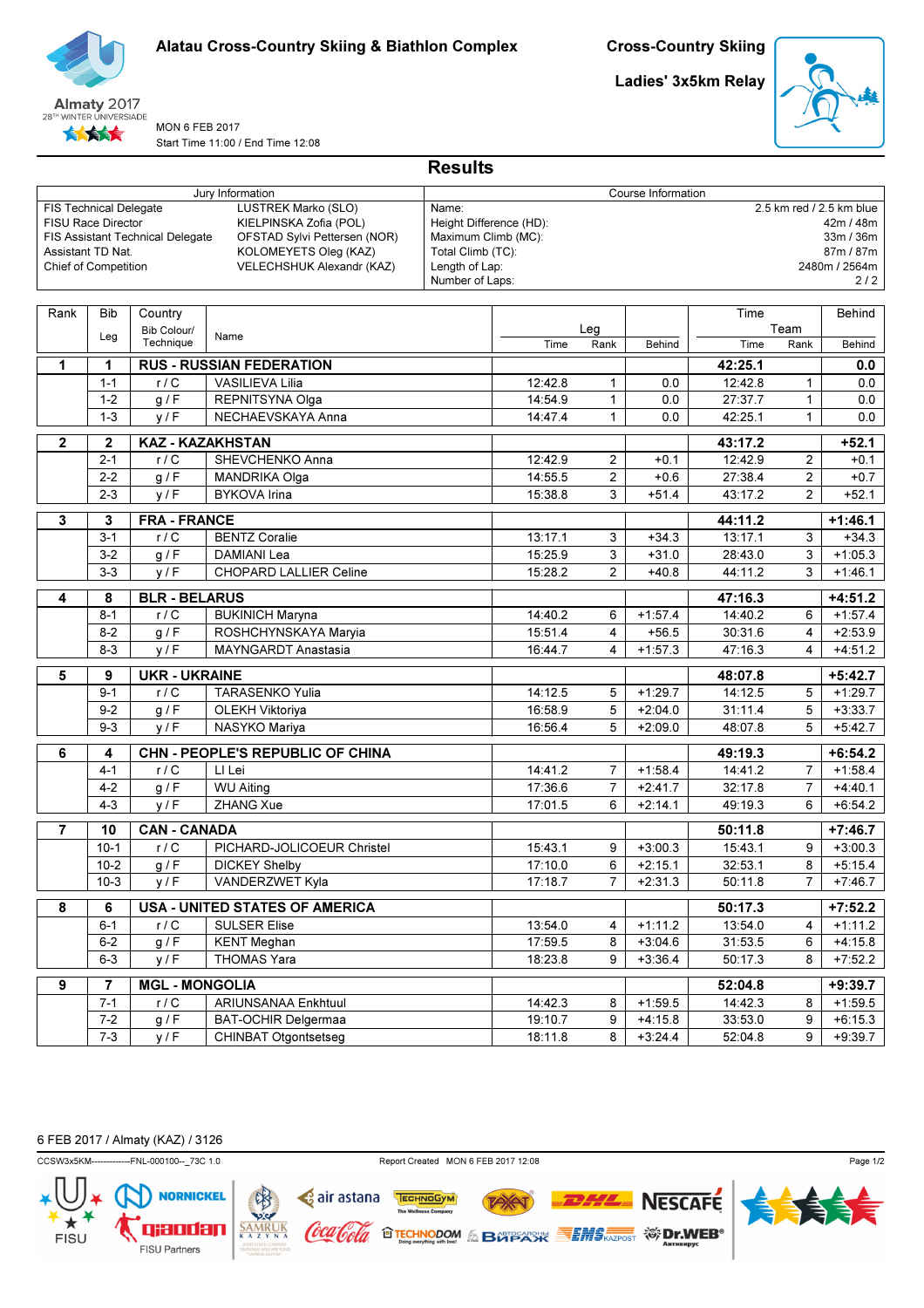

Cross-Country Skiing

Ladies' 3x5km Relay



MON 6 FEB 2017 Start Time 11:00 / End Time 12:08

Results

| Rank                  | <b>Bib</b> | Country     |                                |         |      |           | Time    |      | Behind    |
|-----------------------|------------|-------------|--------------------------------|---------|------|-----------|---------|------|-----------|
|                       |            | Bib Colour/ | Name                           |         | Leg  |           |         | Team |           |
|                       | Leg        | Technique   |                                | Time    | Rank | Behind    | Time    | Rank | Behind    |
| <b>Did Not Finish</b> |            |             |                                |         |      |           |         |      |           |
|                       | 5          |             | <b>KOR - REPUBLIC OF KOREA</b> |         |      |           |         |      |           |
|                       | $5-1$      | r/C         | LEE Ji-yun                     | 16:40.8 | 10   | $+3:58.0$ | 16:40.8 | 10   | $+3:58.0$ |
|                       | $5 - 2$    | g/F         | <b>BAE Min-ju</b>              |         |      |           |         |      |           |
|                       | $5 - 3$    | V/F         | KIM Eun-ji                     |         |      |           |         |      |           |
|                       |            |             |                                |         |      |           |         |      |           |

| Weather | Condition<br>snow | l emperatures |            | Countries<br>Competitors |        |            |            |           |     |  |  |
|---------|-------------------|---------------|------------|--------------------------|--------|------------|------------|-----------|-----|--|--|
|         |                   | Aıı           | Snow       | <b>Entries</b>           | Ranked | <b>DNS</b> | <b>DNF</b> | חפח<br>◡◡ | ⊷   |  |  |
| Sunny   | ์Haro             | 1000          | ∩∘∩<br>. . | 30/10                    | 27/9   | O/C        | 214<br>◡   | 0/0       | 0/0 |  |  |

| <b>FIS Technical Delegate</b> | Race Secretary       |
|-------------------------------|----------------------|
| LUSTREK Marko (SLO)           | NEVZOROVA Anna (KAZ) |

| Legend     |               |            |                                                |
|------------|---------------|------------|------------------------------------------------|
| ັ          | Classic       | <b>DNF</b> | Did Not Finish                                 |
| <b>DNS</b> | Did Not Start | <b>DQB</b> | Disqualification for unsportsmanlike behaviour |
| <b>DSQ</b> | Disqualified  |            | Free                                           |
| g          | Green         | <b>LAP</b> | Lapped                                         |
|            | Red           | v          | Yellow                                         |
|            |               |            |                                                |

6 FEB 2017 / Almaty (KAZ) / 3126

CCSW3x5KM-------------FNL-000100--\_73C 1.0 Report Created MON 6 FEB 2017 12:08

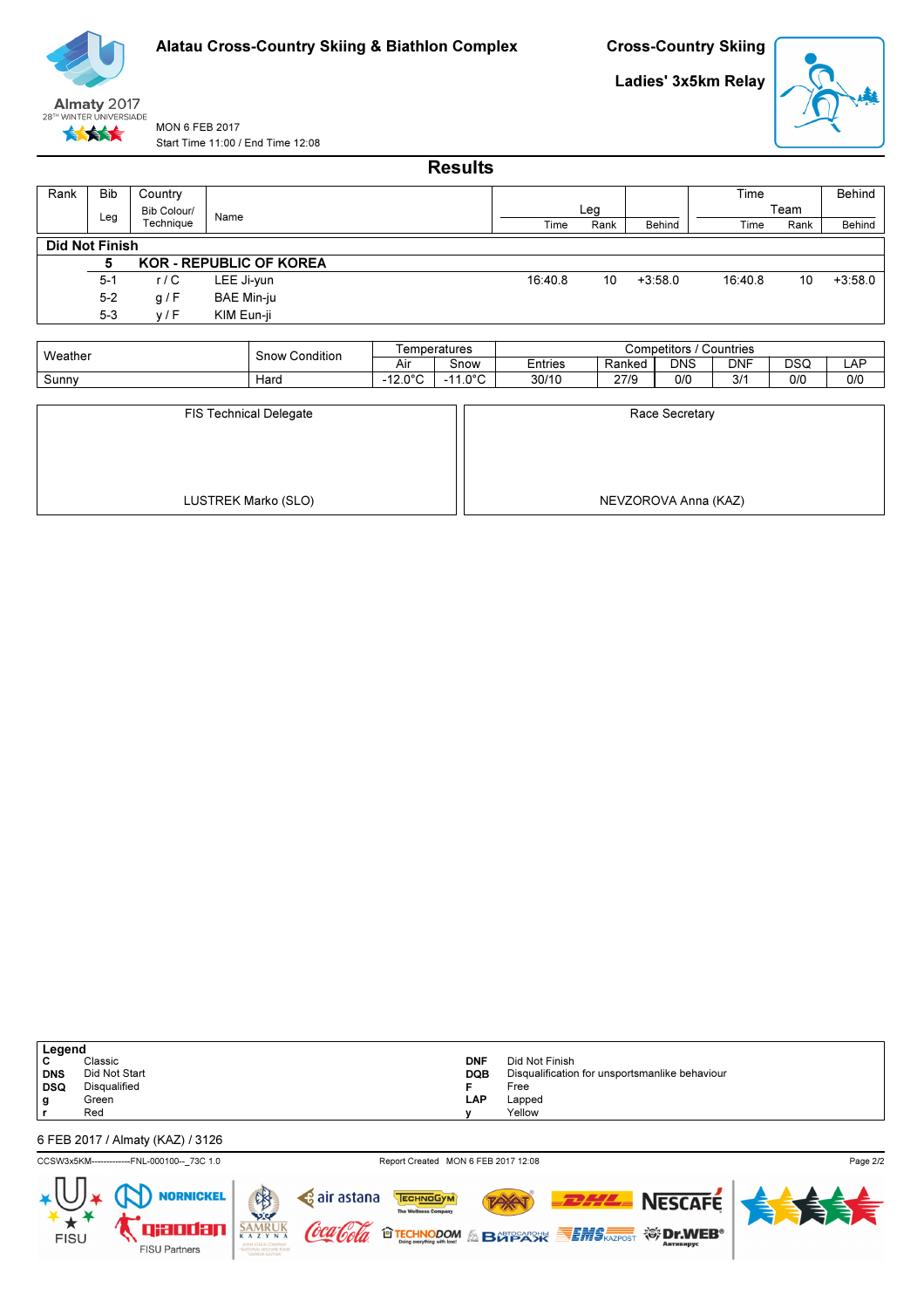

Men's 4x7.5km Relay



MON 6 FEB 2017 Start Time 13:30 / End Time 15:41

|                      | Jury Information<br><b>FIS Technical Delegate</b> |                                  |                                                       |                                          | Course Information      |                |                        |                      |                                  |                          |  |
|----------------------|---------------------------------------------------|----------------------------------|-------------------------------------------------------|------------------------------------------|-------------------------|----------------|------------------------|----------------------|----------------------------------|--------------------------|--|
|                      |                                                   |                                  | LUSTREK Marko (SLO)                                   | Name:                                    |                         |                |                        |                      |                                  | 2.5 km red / 2.5 km blue |  |
| FISU Race Director   |                                                   |                                  | KIELPINSKA Zofia (POL)                                |                                          | Height Difference (HD): |                |                        |                      |                                  | 42m / 48m                |  |
| Assistant TD Nat.    |                                                   | FIS Assistant Technical Delegate | OFSTAD Sylvi Pettersen (NOR)<br>KOLOMEYETS Oleg (KAZ) | Maximum Climb (MC):<br>Total Climb (TC): |                         |                |                        |                      |                                  | 33m / 36m<br>87m / 87m   |  |
| Chief of Competition |                                                   |                                  | VELECHSHUK Alexandr (KAZ)                             | Length of Lap:                           |                         |                |                        |                      |                                  | 2480m / 2564m            |  |
|                      |                                                   |                                  |                                                       | Number of Laps:                          |                         |                |                        |                      |                                  | 3/3                      |  |
|                      |                                                   |                                  |                                                       |                                          |                         |                |                        |                      |                                  |                          |  |
| Rank                 | <b>Bib</b>                                        | Country                          |                                                       |                                          |                         |                |                        | Time                 |                                  | Behind                   |  |
|                      | Leg                                               | Bib Colour/                      | Name                                                  |                                          |                         | Leg            |                        |                      | Team                             |                          |  |
|                      |                                                   | Technique                        |                                                       |                                          | Time                    | Rank           | Behind                 | Time                 | Rank                             | Behind                   |  |
| $\mathbf 1$          | 1                                                 |                                  | <b>RUS - RUSSIAN FEDERATION</b>                       |                                          |                         |                |                        | 1:12:49.3            |                                  | 0.0                      |  |
|                      | $1 - 1$                                           | r/C                              | <b>BEREZIN Egor</b>                                   |                                          | 17:06.8                 | 3              | $+0.5$                 | 17:06.8              | 3                                | $+0.5$                   |  |
|                      | $1 - 2$                                           | g/C                              | <b>GONTAR Valeriy</b>                                 |                                          | 16:55.4                 | $\mathbf{1}$   | 0.0                    | 34:02.2              | $\mathbf{1}$                     | 0.0                      |  |
|                      | $1 - 3$                                           | y/F                              | <b>VICHUZHANIN Kirill</b>                             |                                          | 19:07.1                 | $\overline{c}$ | $+8.2$                 | 53:09.3              | $\overline{c}$                   | $+0.3$                   |  |
|                      | $1 - 4$                                           | b/F                              | ROSTOVTSEV Dmitriy                                    |                                          | 19:40.0                 | $\mathbf{1}$   | 0.0                    | 1:12:49.3            | $\mathbf{1}$                     | 0.0                      |  |
| $\mathbf{2}$         | $\mathbf{2}$                                      | <b>KAZ - KAZAKHSTAN</b>          |                                                       |                                          |                         |                |                        | 1:12:51.1            |                                  | $+1.8$                   |  |
|                      | $2 - 1$                                           | r/C                              | MALYSHEV Sergey                                       |                                          | 17:06.3                 | $=1$           | 0.0                    | 17:06.3              | $=1$                             | 0.0                      |  |
|                      | $2 - 2$                                           | g / C                            | PUKHKALO Vitaliy                                      |                                          | 17:03.8                 | $\overline{c}$ | $+8.4$                 | 34:10.1              | $\overline{2}$                   | $+7.9$                   |  |
|                      | $2 - 3$                                           | y/F                              | <b>MUKHIN Rinat</b>                                   |                                          | 18:58.9                 | $\mathbf{1}$   | 0.0                    | 53:09.0              | $\mathbf{1}$                     | 0.0                      |  |
|                      | $2 - 4$                                           | b/F                              | <b>KLIMIN Olzhas</b>                                  |                                          | 19:42.1                 | $\overline{2}$ | $+2.1$                 | 1:12:51.1            | $\overline{2}$                   | $+1.8$                   |  |
|                      |                                                   |                                  |                                                       |                                          |                         |                |                        |                      |                                  |                          |  |
| $\mathbf 3$          | 3                                                 |                                  | <b>CZE - CZECH REPUBLIC</b>                           |                                          |                         |                | 1:14:51.8              |                      | $+2:02.5$                        |                          |  |
|                      | $3 - 1$                                           | r/C                              | ANTOS Jakub                                           |                                          | 17:07.4                 | 5              | $+1.1$                 | 17:07.4              | 5                                | $+1.1$                   |  |
|                      | $3-2$                                             | g / C                            | RYPL Miroslav                                         |                                          | 17:42.7                 | 6              | $+47.3$                | 34:50.1              | 6                                | $+47.9$                  |  |
|                      | $3 - 3$                                           | y/F                              | PSENICKA Jakub                                        |                                          | 20:15.6                 | 6              | $+1:16.7$              | 55:05.7              | 6                                | $+1:56.7$                |  |
|                      | $3 - 4$                                           | b/F                              | <b>GRAEF Jakub</b>                                    |                                          | 19:46.1                 | 3              | $+6.1$                 | 1:14:51.8            | 3                                | $+2:02.5$                |  |
| 4                    | 5<br><b>JPN - JAPAN</b>                           |                                  |                                                       |                                          |                         |                | 1:14:52.9              |                      | $+2:03.6$                        |                          |  |
|                      | $5 - 1$                                           | r/C                              | <b>FUJINOKI Hikari</b>                                |                                          | 17:09.8                 | 6              | $+3.5$                 | 17:09.8              | 6                                | $+3.5$                   |  |
|                      | $5-2$                                             | g / C                            | <b>UDA Akihito</b>                                    |                                          | 17:18.0                 | 3              | $+22.6$                | 34:27.8              | 3                                | $+25.6$                  |  |
|                      | $5-3$                                             | y/F                              | BABA Naoto                                            |                                          | 19:56.0                 | 3              | $+57.1$                | 54:23.8              | 3                                | $+1:14.8$                |  |
|                      | $5 - 4$                                           | b/F                              | SUZUKI Takahiro                                       |                                          | 20:29.1                 | 4              | $+49.1$                | 1:14:52.9            | 4                                | $+2:03.6$                |  |
| 5                    | 13                                                | <b>BLR - BELARUS</b>             |                                                       |                                          |                         |                |                        | 1:15:52.4            |                                  | $+3:03.1$                |  |
|                      | $13-1$                                            | r/C                              | VORANAU Aliaksandr                                    |                                          | 17:07.1                 | 4              | $+0.8$                 | 17:07.1              | $\overline{4}$                   | $+0.8$                   |  |
|                      | $13 - 2$                                          | g/C                              | SALADKOU Aliaksandr                                   |                                          | 17:40.8                 | 4              | $+45.4$                | 34:47.9              | $\overline{4}$                   | $+45.7$                  |  |
|                      | $13 - 3$                                          | y/F                              | YAKIMENKA Dzmitry                                     |                                          | 20:05.5                 | 4              | $+1:06.6$              | 54:53.4              | 4                                | $+1:44.4$                |  |
|                      | $13 - 4$                                          | b/F                              | CHYCHYKAU Aleh                                        |                                          | 20:59.0                 | 6              | $+1:19.0$              | 1:15:52.4            | 5                                | $+3:03.1$                |  |
| 6                    | 6                                                 | <b>UKR - UKRAINE</b>             |                                                       |                                          |                         |                |                        | 1:16:11.9            |                                  | $+3:22.6$                |  |
|                      | $6 - 1$                                           | r/C                              | <b>KRASOVSKYI Oleksii</b>                             |                                          | 17:06.3                 | $=1$           | 0.0                    | 17:06.3              | $=1$                             | 0.0                      |  |
|                      | $6 - 2$                                           | $g/\overline{C}$                 | YAREMENKO Kostyantyn                                  |                                          | 17:42.3                 | 5              | $+46.9$                | 34:48.6              | 5                                | $+46.4$                  |  |
|                      | $6 - 3$                                           | y/F                              | <b>MARCHENKO Andriy</b>                               |                                          | 20:13.5                 | 5              | $+1:14.6$              | 55:02.1              | 5                                | $+1:53.1$                |  |
|                      | $6 - 4$                                           | b/F                              | CHELENKO Oleksandr                                    |                                          | 21:09.8                 | $\overline{7}$ | $+1:29.8$              | 1:16:11.9            | 6                                | $+3:22.6$                |  |
|                      |                                                   |                                  |                                                       |                                          |                         |                |                        |                      |                                  |                          |  |
| $\overline{7}$       | $\overline{9}$<br>$9 - 1$                         | <b>GER - GERMANY</b><br>r/C      | <b>WINKER Christian</b>                               |                                          |                         |                |                        | 1:17:44.9<br>17:44.0 |                                  | $+4:55.6$<br>$+37.7$     |  |
|                      |                                                   |                                  |                                                       |                                          | 17:44.0                 | $\overline{7}$ | $+37.7$                |                      | $\overline{7}$                   |                          |  |
|                      | $9 - 2$<br>$9 - 3$                                | g/C<br>y/F                       | STRUEBEL Josua<br><b>ESCHER Toni</b>                  |                                          | 18:18.4<br>20:48.3      | 9<br>7         | $+1:23.0$<br>$+1:49.4$ | 36:02.4<br>56:50.7   | $\overline{7}$<br>$\overline{7}$ | $+2:00.2$<br>$+3:41.7$   |  |
|                      | $9 - 4$                                           | b/F                              | <b>WEISHAEUPL Andreas</b>                             |                                          | 20:54.2                 | 5              | $+1:14.2$              | 1:17:44.9            | $\overline{7}$                   | $+4:55.6$                |  |
|                      |                                                   |                                  |                                                       |                                          |                         |                |                        |                      |                                  |                          |  |
| 8                    | 10                                                |                                  | <b>SUI - SWITZERLAND</b>                              |                                          |                         |                |                        | 1:18:55.5            |                                  | $+6:06.2$                |  |
|                      | $10-1$                                            | r/C                              | DU PASQUIER Arnaud                                    |                                          | 18:24.7                 | 10             | $+1:18.4$              | 18:24.7              | 10                               | $+1:18.4$                |  |
|                      | $10 - 2$                                          | g/C                              | <b>HAMMER Reto</b>                                    |                                          | 18:12.0                 | $\overline{7}$ | $+1:16.6$              | 36:36.7              | 8                                | $+2:34.5$                |  |
|                      | $10-3$                                            | y/F                              | <b>NICOLLIER Philippe</b>                             |                                          | 20:59.9                 | 8              | $+2:01.0$              | 57:36.6              | 8                                | $+4:27.6$                |  |
|                      | $10 - 4$                                          | b/F                              | <b>HAMMER Simon</b>                                   |                                          | 21:18.9                 | 9              | $+1:38.9$              | 1:18:55.5            | 8                                | $+6:06.2$                |  |

Results

6 FEB 2017 / Almaty (KAZ) / 3125

CCSM4x7.5KM-----------FNL-000100--\_73C 1.0 Report Created MON 6 FEB 2017 15:42



**TAY** 

**OTECHNODOM & BOTSEXISK SEMS REPORT WE DIVIDEB®** 

TECHNOGYM

air astana

Coca Cola

 $SAMRUK  
 $\overline{K A Z Y N A}$$ </u>



**NESCAFE**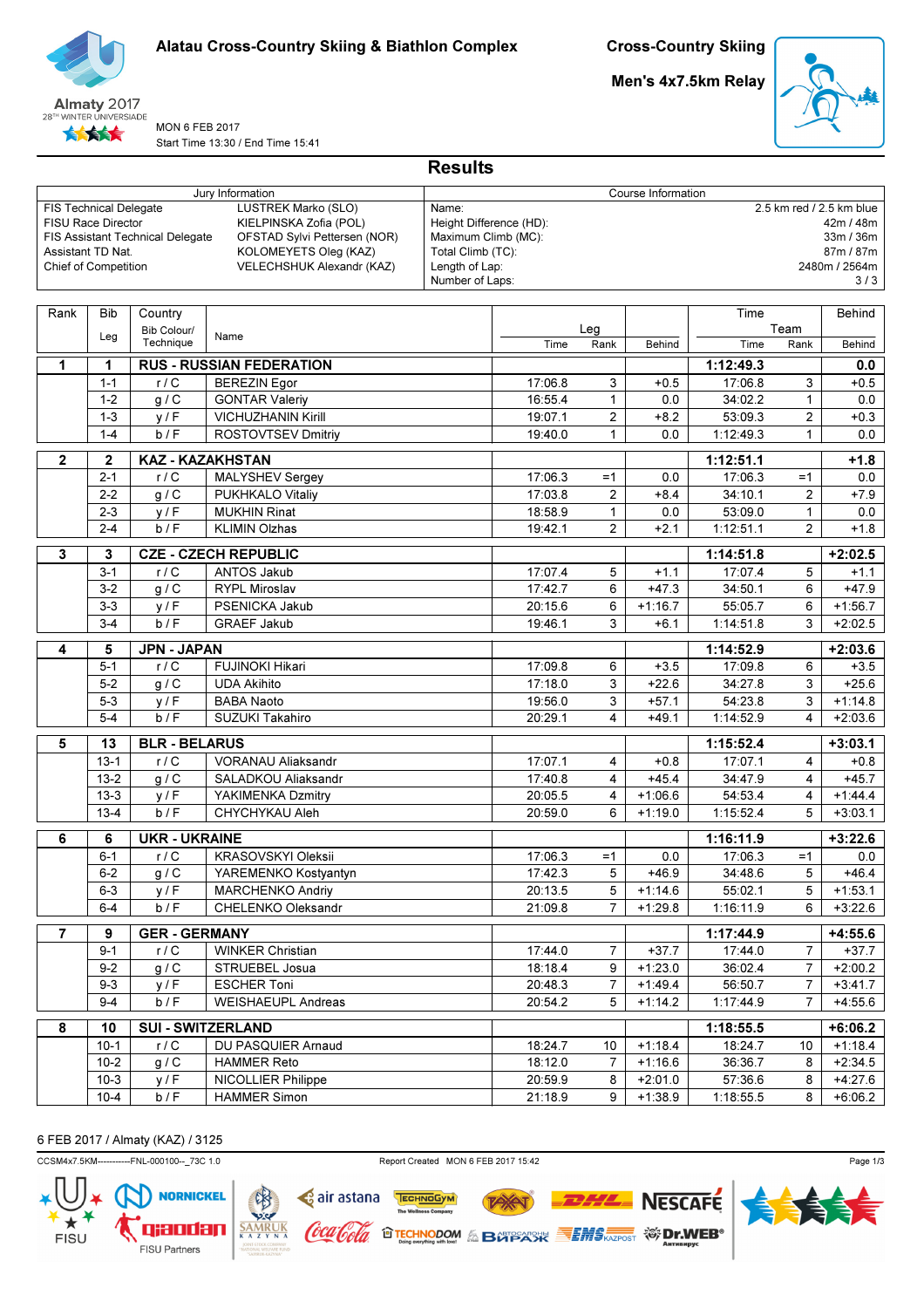

Men's 4x7.5km Relay



MON 6 FEB 2017 Start Time 13:30 / End Time 15:41

Results

| Rank | <b>Bib</b> | Country             |                                       |         |                 |           | Time      |      | Behind     |
|------|------------|---------------------|---------------------------------------|---------|-----------------|-----------|-----------|------|------------|
|      | Leg        | Bib Colour/         | Name                                  |         | Leg             |           |           | Team |            |
|      |            | Technique           |                                       | Time    | Rank            | Behind    | Time      | Rank | Behind     |
| 9    | 8          | <b>POL - POLAND</b> |                                       |         |                 |           | 1:19:22.9 |      | $+6:33.6$  |
|      | $8 - 1$    | r/C                 | <b>BRIL Dawid</b>                     | 18:24.3 | 9               | $+1:18.0$ | 18:24.3   | 9    | $+1:18.0$  |
|      | $8 - 2$    | g/C                 | PRADZIAD Andrzej                      | 18:12.7 | 8               | $+1:17.3$ | 36:37.0   | 9    | $+2:34.8$  |
|      | $8 - 3$    | V/F                 | RUCKI Bartlomiej                      | 21:25.4 | 10              | $+2:26.5$ | 58:02.4   | 9    | $+4:53.4$  |
|      | $8 - 4$    | b/F                 | <b>ANTOLEC Kacper</b>                 | 21:20.5 | 10 <sup>1</sup> | $+1:40.5$ | 1:19:22.9 | 9    | $+6:33.6$  |
| 10   | 7          | <b>NOR - NORWAY</b> |                                       |         |                 |           | 1:20:35.7 |      | $+7:46.4$  |
|      | $7 - 1$    | r/C                 | <b>BJERKRHEIM Kjetil Andre</b>        | 18:14.6 | 8               | $+1:08.3$ | 18:14.6   | 8    | $+1:08.3$  |
|      | $7 - 2$    | g/C                 | <b>HULBAK Ole Sollien</b>             | 19:32.8 | 11              | $+2:37.4$ | 37:47.4   | 10   | $+3:45.2$  |
|      | $7 - 3$    | V/F                 | RISETH Jonas                          | 21:24.3 | 9               | $+2:25.4$ | 59:11.7   | 10   | $+6:02.7$  |
|      | $7 - 4$    | b/F                 | <b>GRAV Joergen</b>                   | 21:24.0 | 11              | $+1:44.0$ | 1:20:35.7 | 10   | $+7:46.4$  |
| 11   | 14         | <b>CAN - CANADA</b> |                                       |         |                 |           | 1:22:52.2 |      | $+10:02.9$ |
|      | $14-1$     | r/C                 | CASCAGNETTE Jordan                    | 20:06.9 | 13              | $+3:00.6$ | 20:06.9   | 13   | $+3:00.6$  |
|      | $14-2$     | g/C                 | <b>THOMPSON Conor</b>                 | 19:29.7 | 10              | $+2:34.3$ | 39:36.6   | 12   | $+5:34.4$  |
|      | $14-3$     | y/F                 | POMEROY Carrington                    | 21:58.8 | 11              | $+2:59.9$ | 1:01:35.4 | 11   | $+8:26.4$  |
|      | $14 - 4$   | b/F                 | <b>DUMAS William</b>                  | 21:16.8 | 8               | $+1:36.8$ | 1:22:52.2 | 11   | $+10:02.9$ |
| 12   | 12         |                     | <b>USA - UNITED STATES OF AMERICA</b> |         |                 |           | 1:25:46.3 |      | $+12:57.0$ |
|      | $12 - 1$   | r/C                 | <b>VINCENT Mason</b>                  | 18:27.7 | 11              | $+1:21.4$ | 18:27.7   | 11   | $+1:21.4$  |
|      | $12 - 2$   | q/C                 | <b>HANSON Leif</b>                    | 20:48.2 | 13              | $+3:52.8$ | 39:15.9   | 11   | $+5:13.7$  |
|      | $12 - 3$   | v/F                 | <b>MOORE Cameron</b>                  | 23:56.4 | 13              | $+4:57.5$ | 1:03:12.3 | 13   | $+10:03.3$ |
|      | $12 - 4$   | b/F                 | <b>TIMMONS Will</b>                   | 22:34.0 | 12              | $+2:54.0$ | 1:25:46.3 | 12   | $+12:57.0$ |
| 13   | 11         |                     | <b>KOR - REPUBLIC OF KOREA</b>        |         |                 |           | 1:27:13.0 |      | $+14:23.7$ |
|      | $11 - 1$   | r/C                 | LEE Geon-yong                         | 20:06.0 | 12              | $+2:59.7$ | 20:06.0   | 12   | $+2:59.7$  |
|      | $11 - 2$   | g/C                 | LEE Jae-bong                          | 19:53.8 | 12              | $+2:58.4$ | 39:59.8   | 13   | $+5:57.6$  |
|      | $11-3$     | V/F                 | CHO Young-chan                        | 22:32.3 | 12              | $+3:33.4$ | 1:02:32.1 | 12   | $+9:23.1$  |
|      | $11 - 4$   | b/F                 | LEE Ho-jin                            | 24:40.9 | 13              | $+5:00.9$ | 1:27:13.0 | 13   | $+14:23.7$ |
|      |            |                     |                                       |         |                 |           |           |      |            |

| <b>Did Not Start</b> |         |                     |                       |  |
|----------------------|---------|---------------------|-----------------------|--|
|                      | 4       | <b>FRA - FRANCE</b> |                       |  |
|                      | $4 - 1$ | r/C                 | <b>SCHWARTZ Louis</b> |  |
|                      | $4 - 2$ | q/C                 | POUYE Alexandre       |  |
|                      | $4 - 3$ | V/F                 | PHILIPOT Mickael      |  |
|                      | $4 - 4$ | b/F                 | <b>GUIGONNET Loic</b> |  |

6 FEB 2017 / Almaty (KAZ) / 3125



× FISU

**NORNICKEL** 

qjaodan

FISU Partners

 $SAMRU$ </u>

**72X** 

**OTECHNODOM & BOTPACK SEMS AZPOST WIDERS** 

TECHNOGYM

**e** air astana

Coca Cola



**NESCAFE**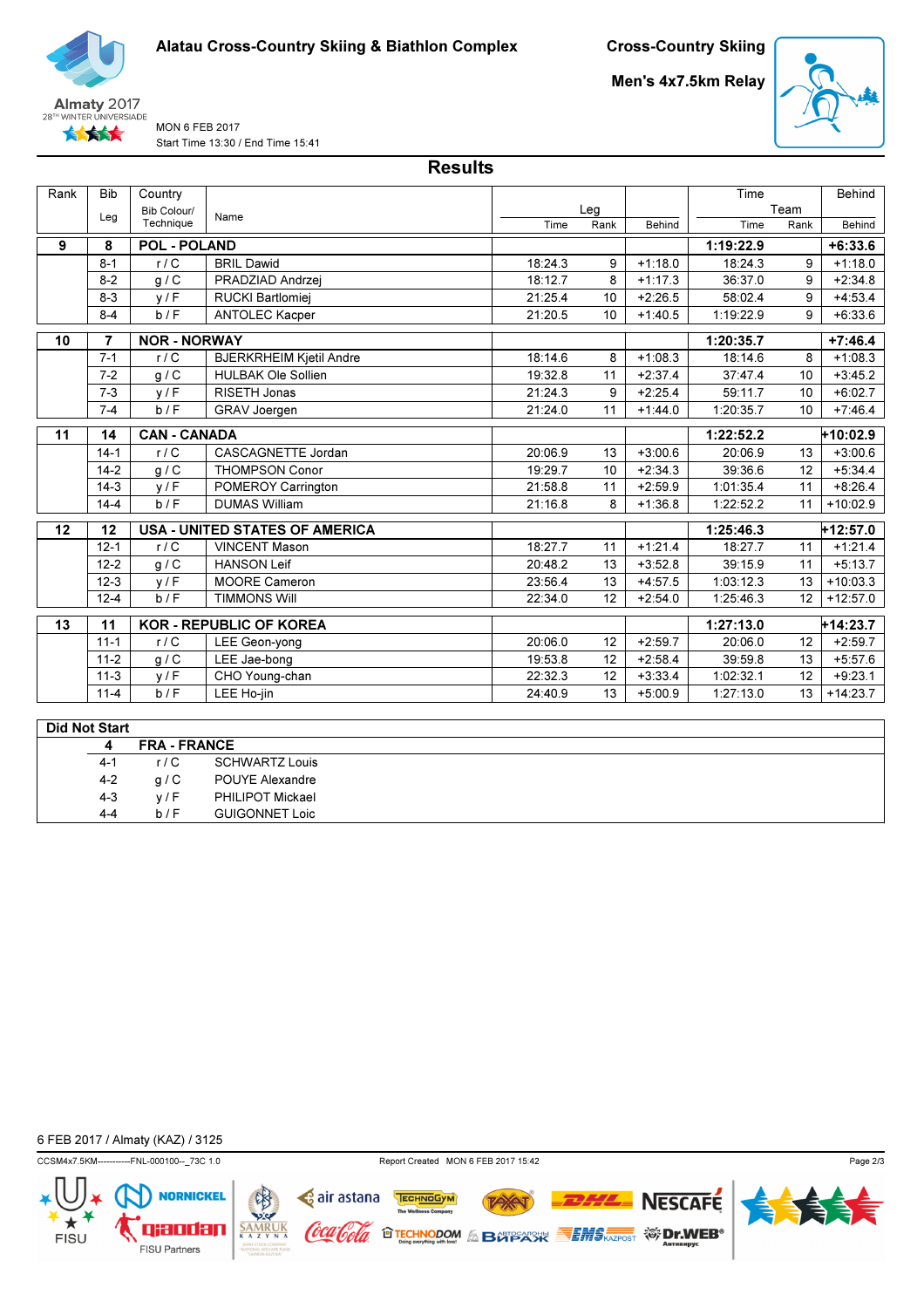

Men's 4x7.5km Relay



MON 6 FEB 2017 Start Time 13:30 / End Time 15:41

| <b>Results</b>                |                       |                   |                   |                         |        |                |            |            |            |  |
|-------------------------------|-----------------------|-------------------|-------------------|-------------------------|--------|----------------|------------|------------|------------|--|
| Weather                       |                       |                   | Temperatures      | Competitors / Countries |        |                |            |            |            |  |
|                               | <b>Snow Condition</b> | Air               | Snow              | Entries                 | Ranked | <b>DNS</b>     | <b>DNF</b> | <b>DSQ</b> | <b>LAP</b> |  |
| Sunny                         | Hard                  | $-12.0^{\circ}$ C | $-11.0^{\circ}$ C | 56/14                   | 52/13  | 4/1            | 0/0        | 0/0        | 0/0        |  |
| <b>FIS Technical Delegate</b> |                       |                   |                   |                         |        | Race Secretary |            |            |            |  |
|                               | LUSTREK Marko (SLO)   |                   |                   | NEVZOROVA Anna (KAZ)    |        |                |            |            |            |  |

| Legend     |                                                                       |            |                                                |  |  |  |  |  |  |
|------------|-----------------------------------------------------------------------|------------|------------------------------------------------|--|--|--|--|--|--|
| l =        | Equal sign indicates that two or more competitors share the same rank | b          | Blue                                           |  |  |  |  |  |  |
| C          | Classic                                                               | <b>DNF</b> | Did Not Finish                                 |  |  |  |  |  |  |
| <b>DNS</b> | Did Not Start                                                         | <b>DQB</b> | Disqualification for unsportsmanlike behaviour |  |  |  |  |  |  |
| DSQ        | Disqualified                                                          |            | Free                                           |  |  |  |  |  |  |
| g          | Green                                                                 | LAP        | Lapped                                         |  |  |  |  |  |  |
|            | Red                                                                   |            | Yellow                                         |  |  |  |  |  |  |
|            |                                                                       |            |                                                |  |  |  |  |  |  |
|            | 6 FEB 2017 / Almaty (KAZ) / 3125                                      |            |                                                |  |  |  |  |  |  |

CCSM4x7.5KM------------FNL-000100--\_73C 1.0 Report Created MON 6 FEB 2017 15:42

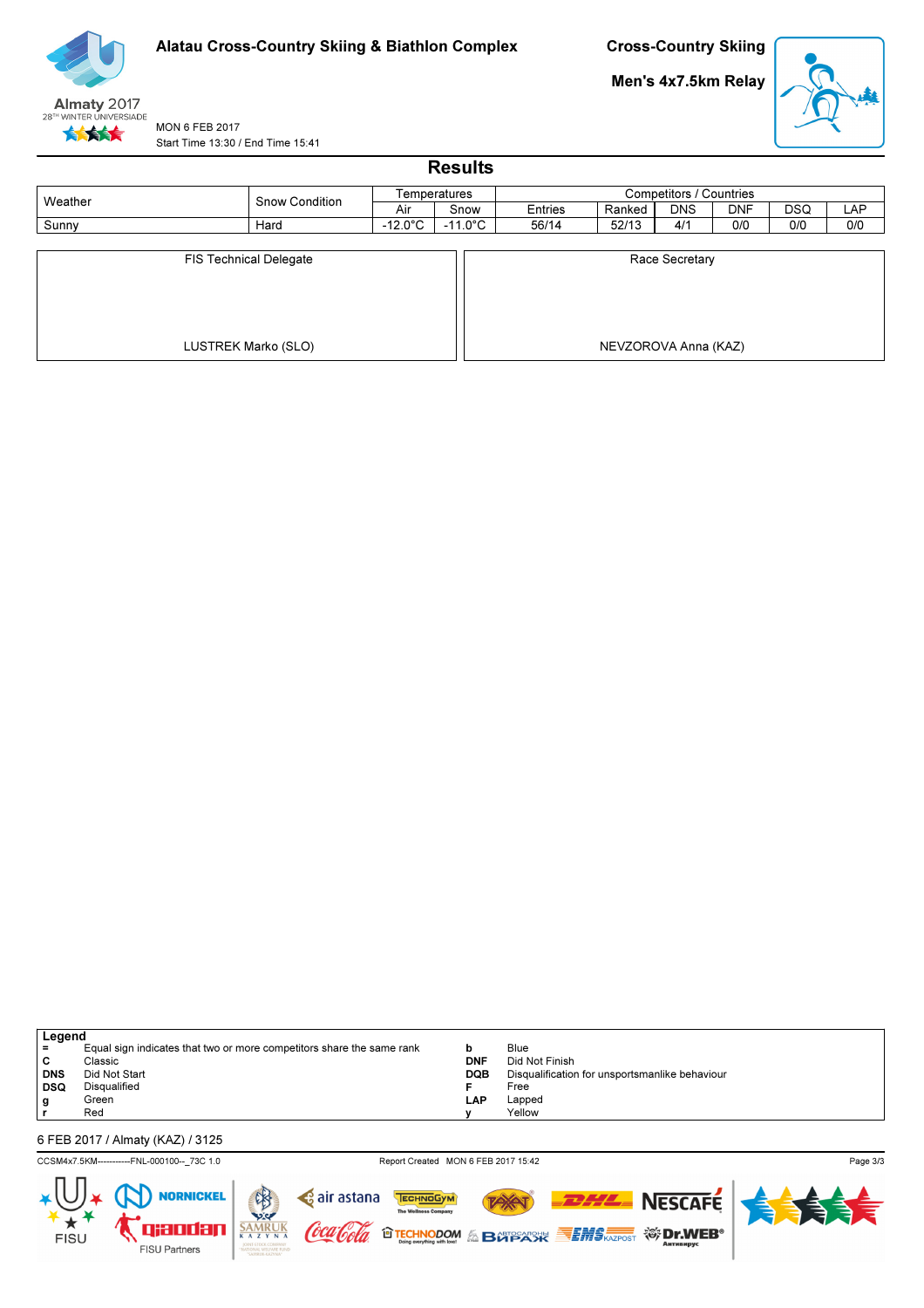



# TUE 7 FEB 2017

Ladies' 15km Mass Start Classic



Start Time 13:30 / End Time 14:47

|                               |                 |                                         | Jury Information                     |                  |                           | Course Information        |               |               |               |
|-------------------------------|-----------------|-----------------------------------------|--------------------------------------|------------------|---------------------------|---------------------------|---------------|---------------|---------------|
| <b>FIS Technical Delegate</b> |                 |                                         | LUSTREK Marko (SLO)                  | Name:            |                           |                           |               |               | 5 km red      |
| <b>FISU Race Director</b>     |                 |                                         | KIELPINSKA Zofia (POL)               |                  | Height Difference (HD):   |                           |               |               | 87m           |
|                               |                 | <b>FIS Assistant Technical Delegate</b> | OFSTAD Sylvi Pettersen (NOR)         |                  | Maximum Climb (MC):       |                           |               |               | 60m           |
| Assistant TD Nat.             |                 |                                         | KOLOMEYETS Oleg (KAZ)                |                  | Total Climb (TC):         |                           |               |               | 573m          |
| <b>Chief of Competition</b>   |                 |                                         | VELECHSHUK Alexandr (KAZ)            |                  | Length of Lap:            |                           |               |               | 4892          |
|                               |                 |                                         |                                      |                  | Number of Laps:           |                           |               |               | 3             |
|                               |                 |                                         |                                      |                  |                           |                           |               |               |               |
| Rank                          | <b>Bib</b>      | FIS Code   Name                         |                                      | Country          | 5.0km                     | 10.0km                    | <b>Finish</b> | <b>Behind</b> | <b>FIS</b>    |
|                               |                 |                                         |                                      | Code             | Time Rank                 | Time Rank                 | <b>Time</b>   |               | <b>Points</b> |
| 1                             | 6               | 3486003                                 | <b>VASILIEVA Lilia</b>               | <b>RUS</b>       | 14:45.6<br>1              | 29:51.9<br>3              | 44:09.7       | 0.0           | 48.42         |
| $\overline{2}$                | $\mathbf{1}$    | 3485849                                 | NECHAEVSKAYA Anna                    | <b>RUS</b>       | $\overline{c}$<br>14:46.1 | $\mathbf{1}$<br>29:51.3   | 44:11.7       | $+2.0$        | 49.48         |
| 3                             | 4               | 3675035                                 | SHEVCHENKO Anna                      | KAZ              | 3<br>14:46.4              | $\overline{c}$<br>29:51.3 | 44:17.5       | $+7.8$        | 52.54         |
| 4                             | 3               | 3486077                                 | REPNITSYNA Olga                      | <b>RUS</b>       | 6<br>14:47.5              | 5<br>29:52.8              | 44:26.5       | $+16.8$       | 57.30         |
| $\overline{5}$                | 8               | 3675036                                 | <b>MANDRIKA Olga</b>                 | KAZ              | $\overline{7}$<br>14:48.3 | 29:52.1<br>4              | 44:57.8       | $+48.1$       | 73.83         |
| 6                             | $\overline{2}$  | 3485841                                 | DAVYDENKOVA Maria                    | <b>RUS</b>       | 14:46.7<br>4              | 29:56.5<br>6              | 45:32.4       | $+1:22.7$     | 92.12         |
| $\overline{7}$                | 10              |                                         | 3305193 TAKIZAWA Kozue               | <b>JPN</b>       | 8<br>15:01.4              | $\overline{7}$<br>30:28.7 | 45:57.7       | $+1:48.0$     | 105.48        |
| 8                             | 13              | 3675041                                 | SHURYGA Angelina                     | KAZ              | 5<br>14:47.1              | 8<br>30:30.3              | 45:57.9       | $+1:48.2$     | 105.59        |
| $\overline{9}$                | 11              | 3515253                                 | ABDERHALDEN Jogscha                  | $\overline{SUI}$ | 10<br>15:06.1             | 31:02.8<br>9              | 46:56.1       | $+2:46.4$     | 136.34        |
| 10                            | $\overline{15}$ | 3675018                                 | <b>MATROSSOVA Marina</b>             | KAZ              | 9<br>15:05.7              | 10<br>31:13.0             | 47:15.1       | $+3:05.4$     | 146.38        |
| 11                            | 16              | 3665097                                 | ROSHCHYNSKAYA Maryia                 | <b>BLR</b>       | 15<br>15:28.2             | 31:42.1<br>13             | 47:24.0       | $+3:14.3$     | 151.08        |
| 12                            | 14              | 3485571                                 | MOSKALENKO Anastasia                 | <b>RUS</b>       | 15:15.7<br>11             | 31:38.6<br>12             | 47:33.6       | $+3:23.9$     | 156.15        |
| 13                            | 9               | 3485932                                 | KVARATSKHELIA Lali                   | <b>RUS</b>       | 15:22.3<br>12             | 31:35.9<br>11             | 47:33.7       | $+3:24.0$     | 156.21        |
| 14                            | 24              | 3675043                                 | <b>EBEL Valentina</b>                | KAZ              | 15:26.7<br>13             | 31:57.9<br>15             | 47:34.0       | $+3:24.3$     | 156.36        |
| 15                            | 17              | 3695059                                 | <b>TARASENKO Yulia</b>               | <b>UKR</b>       | 15:28.8<br>16             | 31:46.0<br>14             | 48:19.9       | $+4:10.2$     | 180.62        |
| 16                            | 20              | 3535612                                 | <b>SULSER Elise</b>                  | <b>USA</b>       | 17<br>15:36.8             | 32:07.2<br>16             | 48:59.3       | $+4:49.6$     | 201.43        |
| 17                            | 12              | 3305194                                 | <b>TANAKA Yukari</b>                 | <b>JPN</b>       | 15:27.8<br>14             | 32:34.9<br>17             | 49:10.0       | $+5:00.3$     | 207.09        |
| 18                            | 26              | 3695091                                 | SIHETI Oksana                        | <b>UKR</b>       | 22<br>16:20.2             | 32:51.6<br>20             | 49:14.0       | $+5:04.3$     | 209.20        |
| 19                            | 27              |                                         | 3695069   SOLOVEI Iryna              | <b>UKR</b>       | 19<br>15:54.4             | 32:44.1<br>19             | 49:28.5       | $+5:18.8$     | 216.86        |
| 20                            | $\overline{7}$  | 3675029                                 | <b>STOYAN Anna</b>                   | KAZ              | 15:47.0<br>18             | 32:36.7<br>18             | 50:03.6       | $+5:53.9$     | 235.41        |
| 21                            | 25              | 3725008                                 | <b>CHINBAT Otgontsetseg</b>          | <b>MGL</b>       | 21<br>15:58.6             | 22<br>33:16.3             | 50:06.4       | $+5:56.7$     | 236.89        |
| 22                            | 30              | 3295336                                 | <b>CONFORTOLA Consuelo</b>           | <b>ITA</b>       | 15:56.3<br>20             | 33:09.1<br>21             | 50:51.5       | $+6:41.8$     | 260.72        |
| 23                            | 38              | 3295297                                 | <b>COMPAGNONI Jael</b>               | <b>ITA</b>       | 16:25.1<br>25             | 33:54.7<br>24             | 51:08.3       | $+6:58.6$     | 269.59        |
| $\overline{24}$               | $\overline{21}$ |                                         | 3105244   PICHARD-JOLICOEUR Christel | CAN              | 16:23.9<br>24             | 33:53.6<br>23             | 51:18.0       | $+7:08.3$     | 274.72        |

**Results** 

| Did Not Finish |  |  |
|----------------|--|--|
|                |  |  |

**FISU** 

| 33 | 3535691 KENT Meghan | USA. |
|----|---------------------|------|

3725013 BAT-OCHIR Delgermaa

3535722 MALMQUIST Emma

3105187 VANDERZWET Kyla CAN 17:23.1 34 35:21.9 32

| Did Not Start |                       |            |            |
|---------------|-----------------------|------------|------------|
|               | 3665106 MAYNGARDT     | ʿAnastasia | <b>BLR</b> |
| $\sim$        | 3535758 CUTTING Helen |            | USA        |

25 40 3105255 DICKEY Shelby CAN 16:44.7 28 34:20.4 27 51:33.5 +7:23.8 282.91<br>26 29 3725014 ARIUNSANAA Frikhtiuul MGL 16:47 4 31 34:17 7 26 51:35.5 +7:25.8 283.96 26 29 3725014 ARIUNSANAA Enkhtuul MGL 16:47.4 31 34:17.7 26 51:35.5 +7:25.8 283.96 27 22 SMERCIAKOVA Aneta SVK 3705049 16:27.4 26 34:00.6 25 51:51.3 +7:41.6 292.31

32 19 3695066 NASYKO Mariya UKR 16:46.5 30 34:46.2 28 53:32.6 +9:22.9 345.83<br>33 35 3725013 BAT-OCHIR Delgermaa MGL 17:14.2 32 35:37.5 33 53:43.1 +9:33.4 351.38

34 32 MOURA Bruna BRA 3085006 17:22.6 33 36:14.7 35 54:37.9 +10:28.2 380.34

36 28 3105206 CAMICIOLI Emma CAN 17:23.6 35 36:31.0 36 56:06.0 +11:56.3 426.89 37 34 MAZUR Daryna UKR 3695089 18:50.2 37 39:34.1 37 59:56.7 +15:47.0 548.78

28 39 LI Lei CHN 3125068 16:20.3 23 35:15.4 31 52:28.9 +8:19.2 312.18 29 18 KAZNACENKO Marija LTU 3785032 16:46.2 29 34:52.3 29 52:59.7 +8:50.0 328.45 30 23 3105205 THEBERGE Andree-Anne CAN 16:41.9 27 35:14.9 30 53:22.3 +9:12.6 340.39<br>31 31 3105187 VANDERZWET Kyla CAN 17:23.1 34 35:21.9 32 53:32.3 +9:22.6 345.68

7 FEB 2017 / Almaty (KAZ) / 3127



qxodan

FISU Partners

**TECHNODOM & BUPSACK SEMS KAZPOST ※ Dr.WEB**®

TECHNOGYM



**NESCAFE** 

Page 1/2

Coca Cola

 $**SAMRUK**$ <sub>K A Z Y N A</sub></u>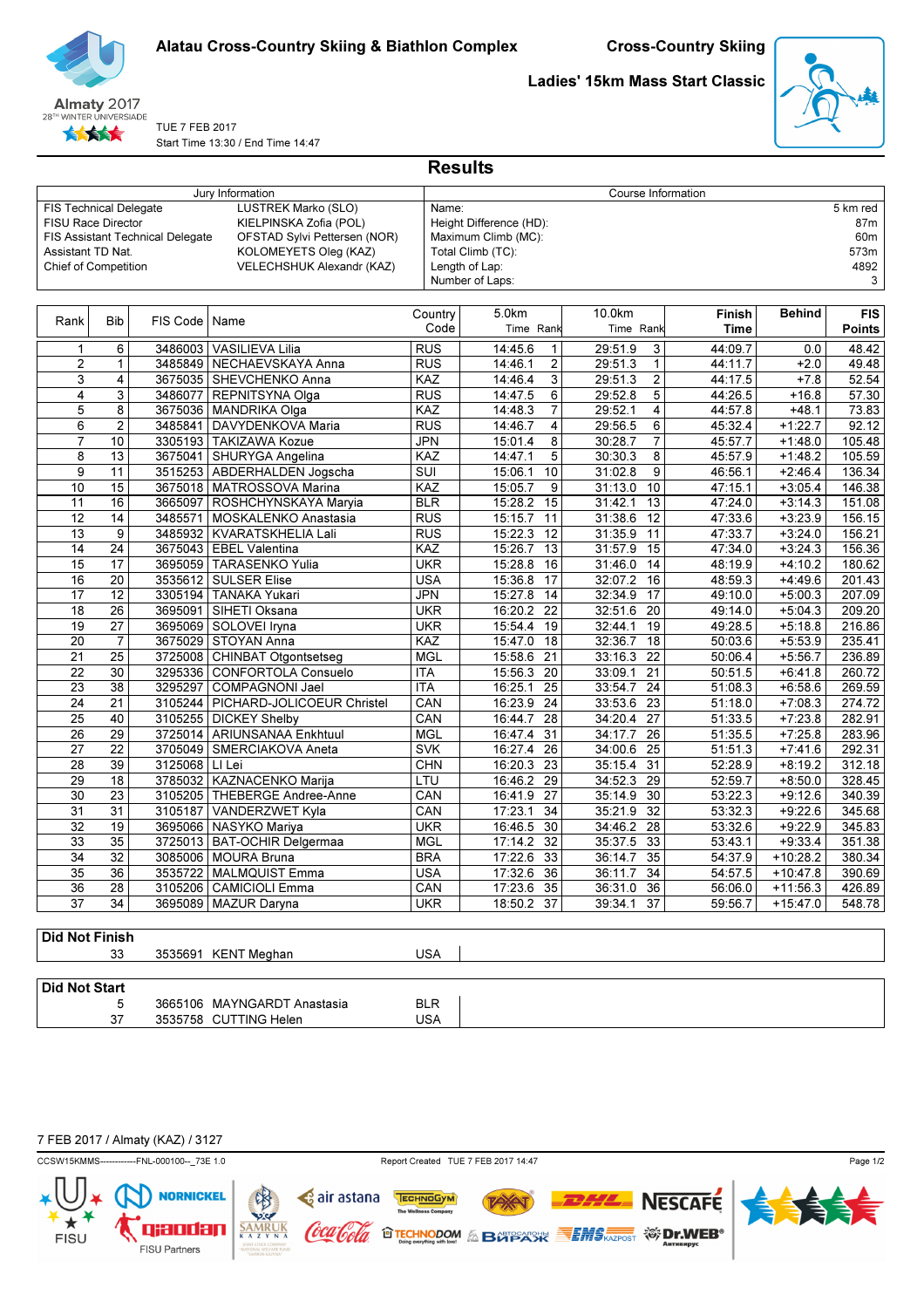

Ladies' 15km Mass Start Classic



TUE 7 FEB 2017 Start Time 13:30 / End Time 14:47

| <b>Results</b>                |                     |                  |                  |                         |                      |            |            |            |     |  |  |
|-------------------------------|---------------------|------------------|------------------|-------------------------|----------------------|------------|------------|------------|-----|--|--|
| Weather                       | Snow Condition      | Temperatures     |                  | Competitors / Countries |                      |            |            |            |     |  |  |
|                               |                     | Air              | Snow             | Entries                 | Ranked               | <b>DNS</b> | <b>DNF</b> | <b>DSQ</b> | LAP |  |  |
| Sunny                         | Packed              | $-2.0^{\circ}$ C | $-3.0^{\circ}$ C | 40/14                   | 37/14                | 2/2        | 1/1        | 0/0        | 0/0 |  |  |
| <b>FIS Technical Delegate</b> |                     |                  |                  | Race Secretary          |                      |            |            |            |     |  |  |
|                               | LUSTREK Marko (SLO) |                  |                  |                         | NEVZOROVA Anna (KAZ) |            |            |            |     |  |  |

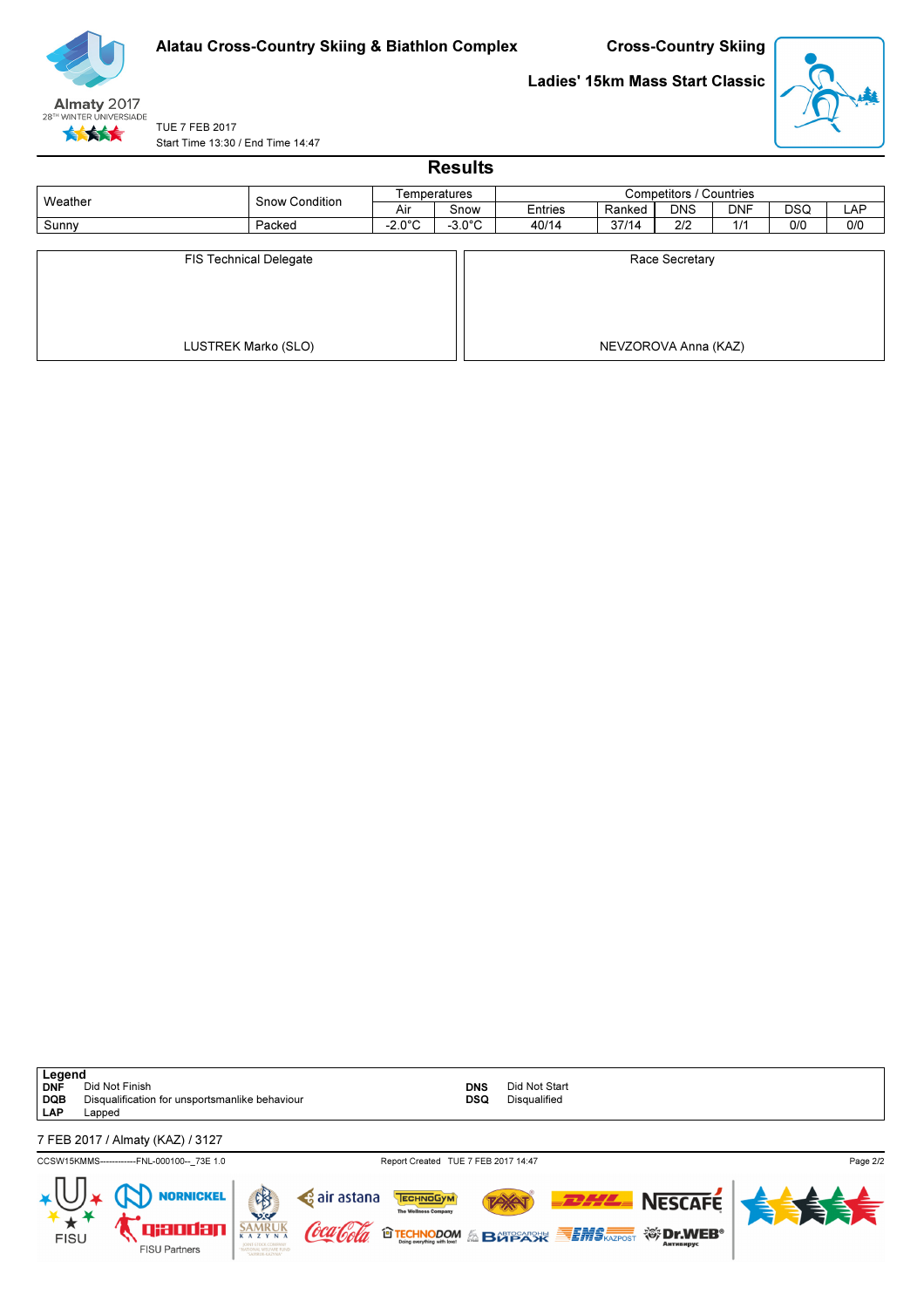



#### WED 8 FEB 2017 Start Time 10:00 / End Time 11:36

Mens' 30km Mass Start Classic



|                               | Jury Information |                                         |                                 |            |                           | Course Information           |                        |                        |                 |
|-------------------------------|------------------|-----------------------------------------|---------------------------------|------------|---------------------------|------------------------------|------------------------|------------------------|-----------------|
| <b>FIS Technical Delegate</b> |                  |                                         | LUSTREK Marko (SLO)             | Name:      |                           |                              |                        |                        | 5 km red        |
| FISU Race Director            |                  |                                         | KIELPINSKA Zofia (POL)          |            | Height Difference (HD):   |                              |                        |                        | 87m             |
|                               |                  | <b>FIS Assistant Technical Delegate</b> | OFSTAD Sylvi Pettersen (NOR)    |            | Maximum Climb (MC):       |                              |                        |                        | 60 <sub>m</sub> |
| Assistant TD Nat.             |                  |                                         | KOLOMEYETS Oleg (KAZ)           |            | Total Climb (TC):         |                              |                        |                        | 1146m           |
| Chief of Competition          |                  |                                         | VELECHSHUK Alexandr (KAZ)       |            | Length of Lap:            |                              |                        |                        | 4892m           |
|                               |                  |                                         |                                 |            | Number of Laps:           |                              |                        |                        | 6               |
|                               |                  |                                         |                                 |            |                           |                              |                        |                        |                 |
|                               |                  |                                         |                                 | Country    | 10km                      | 20km                         | Finish                 | <b>Behind</b>          | <b>FIS</b>      |
| Rank                          | <b>Bib</b>       | FIS Code                                | Name                            | Code       | Time Rank                 | Time Rank                    | Time                   |                        | <b>Points</b>   |
|                               | $\mathbf{1}$     |                                         |                                 | <b>RUS</b> |                           | 53:11.1                      |                        | 0.0                    | 31.67           |
| $\mathbf{1}$                  |                  | 3482131                                 | 3481760   ROSTOVTSEV Dmitriy    | <b>RUS</b> | 26:25.3<br>2<br>1         | 2<br>53:11.1<br>$\mathbf{1}$ | 1:19:37.5<br>1:19:37.8 |                        | 31.76           |
| 2                             | 4                |                                         | <b>GONTAR Valeriy</b>           |            | 26:25.2                   |                              |                        | $+0.3$                 |                 |
| 3                             | $\overline{2}$   |                                         | 3670042   MALYSHEV Sergey       | KAZ        | 26:26.0<br>4              | 3<br>53:11.7                 | 1:19:38.0              | $+0.5$                 | 31.82           |
| 4                             | 12               | 3670115                                 | <b>PUKHKALO Vitaliy</b>         | KAZ        | 26:26.6<br>5              | 53:11.8<br>4                 | 1:19:58.6              | $+21.1$                | 37.85           |
| 5                             | $\overline{7}$   |                                         | 3300399   FUJINOKI Hikari       | <b>JPN</b> | 26:28.4<br>6              | 6<br>54:25.9                 | 1:22:17.6              | $+2:40.1$              | 78.59           |
| 6                             | 10               |                                         | 3690074   KRASOVSKYI Oleksii    | <b>UKR</b> | 26:26.0<br>3              | 5<br>54:21.4                 | 1:22:28.4              | $+2:50.9$              | 81.75           |
| $\overline{7}$                | 11               | 3300408                                 | <b>UDA Akihito</b>              | <b>JPN</b> | $\overline{7}$<br>26:43.5 | 55:17.2<br>9                 | 1:23:06.7              | $+3:29.2$              | 92.97           |
| 8                             | 21               |                                         | 3150523 ANTOS Jakub             | CZE        | 16<br>27:16.9             | 11<br>55:23.7                | 1:23:09.4              | $+3:31.9$              | 93.77           |
| 9                             | 19               | 3481757                                 | FROLOV Vladimir                 | <b>RUS</b> | 27:31.7<br>21             | $\overline{13}$<br>55:48.8   | 1:23:24.7              | $+3:47.2$              | 98.25           |
| 10                            | 38               | 3200692                                 | FRIEDRICH Christian             | <b>GER</b> | 27:04.0<br>13             | 55:17.8<br>10                | 1:23:28.6              | $+3:51.1$              | 99.39           |
| 11                            | 13               | 3481218                                 | GAVRILOV Yuriy                  | <b>RUS</b> | 26:57.9<br>8              | 55:16.4<br>7                 | 1:24:07.8              | $+4:30.3$              | 110.88          |
| 12                            | 14               |                                         | 3150519 FELLNER Adam            | CZE        | 27:02.0<br>10             | 55:16.6<br>8                 | 1:24:22.6              | $+4:45.1$              | 115.22          |
| 13                            | 25               |                                         | 3670038   RAKHIMBAYEV Daulet    | KAZ        | 26:58.5<br>9              | 56:09.2<br>17                | 1:24:25.5              | $+4:48.0$              | 116.07          |
| 14                            | 34               | 3430211                                 | PRADZIAD Andrzei                | <b>POL</b> | 27:25.0<br>19             | 21<br>56:12.7                | 1:24:27.2              | $+4:49.7$              | 116.56          |
| 15                            | 5                | 3481846                                 | <b>TARASOV Roman</b>            | <b>RUS</b> | 27:23.8<br>17             | 55:49.0<br>14                | 1:24:45.1              | $+5:07.6$              | 121.81          |
| 16                            | 37               | 3700074                                 | SULEK Miroslav                  | <b>SVK</b> | 27:41.3<br>23             | 56:11.4<br>18                | 1:24:52.3              | $+5:14.8$              | 123.92          |
| 17                            | 47               |                                         | 3510486 NICOLLIER Philippe      | <b>SUT</b> | $27:02.3=11$              | 55:36.1<br>12                | 1:24:52.7              | $+5:15.2$              | 124.04          |
| 18                            | 35               |                                         | 3510440 HAMMER Reto             | SUI        | 27:24.3<br>18             | 56:11.5<br>19                | 1:24:57.5              | $+5:20.0$              | 125.44          |
| 19                            | 24               | 3690075                                 | MARCHENKO Andriy                | <b>UKR</b> | 27:06.4<br>14             | 55:53.1<br>16                | 1:25:01.9              | $+5:24.4$              | 126.73          |
| 20                            | 32               | 3660107                                 | CHYCHYKAU Aleh                  | <b>BLR</b> | 27:26.5<br>20             | $\overline{20}$<br>56:12.0   | 1:25:02.0              | $+5:24.5$              | 126.76          |
| 21                            | 22               |                                         | 3690069 YAREMENKO Kostyantyn    | <b>UKR</b> | 27:07.3<br>15             | 55:52.3<br>15                | 1:25:22.6              | $+5:45.1$              | 132.80          |
| $\overline{22}$               | 17               | 3482864                                 | <b>LYTNEV Sergey</b>            | <b>RUS</b> | $\overline{27:02.3} = 11$ | 56:32.4<br>22                | 1:25:30.5              | $+5:53.0$              | 135.11          |
| 23                            | 20               |                                         | 3690086   CHELENKO Oleksandr    | <b>UKR</b> | 28:02.6 24                | 27<br>57:07.0                | 1:25:39.5              | $+6:02.0$              | 137.75          |
| 24                            | 26               | 3300371                                 | SUZUKI Takahiro                 | <b>JPN</b> | 28:05.0<br>25             | 56:44.0<br>23                | 1:25:53.7              | $+6:16.2$              | 141.91          |
| 25                            | $\overline{23}$  |                                         | 3200642   ESCHER Toni           | <b>GER</b> | 28:06.7<br>27             | 26<br>57:06.5                | 1:25:54.3              | $+6:16.8$              | 142.09          |
| 26                            | 18               |                                         | 3200355 ALRAUN Fabian           | <b>GER</b> | 28:15.0<br>28             | 25<br>57:05.8                | 1:25:55.8              | $+6:18.3$              | 142.53          |
| 27                            | 54               |                                         | 3150317   PSENICKA Jakub        | CZE        | 27:37.6<br>22             | 56:57.5<br>24                | 1:26:51.7              | $+7:14.2$              | 158.91          |
| 28                            | 51               | 3200444                                 | <b>WEISHAEUPL Andreas</b>       | <b>GER</b> | 28:28.6<br>30             | 58:18.1<br>29                | 1:28:07.0              | $+8:29.5$              | 180.97          |
|                               |                  |                                         |                                 |            |                           |                              |                        |                        |                 |
| 29                            | 46               | 3720014                                 | <b>BATMUNKH Achbadrakh</b>      | <b>MGL</b> | 28:31.2<br>31             | 58:40.8<br>31                | 1:28:21.3              | $+8:43.8$<br>$+9:07.9$ | 185.16          |
| 30                            | 40               |                                         | 3690068   LAZORAK Volodymyr     | <b>UKR</b> | 28:05.6<br>26             | 58:03.9<br>28                | 1:28:45.4              |                        | 192.23          |
| 31                            | 44               |                                         | 3200730 ALRAUN Tobias           | <b>GER</b> | 28:22.8<br>29             | 58:26.0<br>30                | 1:29:01.5              | $+9:24.0$              | 196.94          |
| 32                            | 30               | 3780027                                 | JAKELIUNAS Lukas                | LTU        | 32<br>28:54.6             | 33<br>59:00.1                | 1:29:10.4              | $+9:32.9$              | 199.55          |
| 33                            | 33               |                                         | 3690096   LITVIN Vladyslav      | <b>UKR</b> | 28:55.4<br>34             | 58:48.7<br>32                | 1:29:43.1              | $+10:05.6$             | 209.14          |
| 34                            | 49               |                                         | 3100313   DUMAS William         | CAN        | 29:10.3<br>38             | 35<br>59:42.6                | 1:30:26.6              | $+10:49.1$             | 221.88          |
| 35                            | 45               | 3422117                                 | <b>RISETH Jonas</b>             | <b>NOR</b> | 39<br>29:15.6             | 37<br>59:46.9                | 1:30:28.0              | $+10:50.5$             | 222.29          |
| 36                            | 56               |                                         | 3290374   BECCHIS Emanuele      | ITA        | 29:09.4 37                | $\overline{59:43.3}$ 36      | 1:30:59.1              | $+11:21.6$             | 231.41          |
| 37                            | 48               |                                         | 3700070   MICHALOVSKY Rudolf    | <b>SVK</b> | 29:01.1 36                | 59:52.0 38                   | 1:31:00.3              | $+11:22.8$             | 231.76          |
| 38                            | 36               |                                         | 3100302 THOMPSON Conor          | CAN        | 28:58.3 35                | 59:23.3 34                   | 1:31:02.8              | $+11:25.3$             | 232.49          |
| 39                            | 55               |                                         | 3720017   URTNASAN Batjargal    | <b>MGL</b> | 29:32.8 41                | 1:00:43.2 39                 | 1:31:18.9              | $+11:41.4$             | 237.21          |
| 40                            | $\overline{39}$  |                                         | 3100297 MORIN Alexis            | CAN        | 29:29.8 40                | 1:01:05.4 41                 | 1:31:43.5              | $+12:06.0$             | 244.42          |
| 41                            | 57               |                                         | 3720013   BAASANSUREN Amarsanaa | <b>MGL</b> | 29:50.2 42                | 1:00:43.3 40                 | 1:32:08.1              | $+12:30.6$             | 251.63          |
| 42                            | 41               |                                         | 3100290   POMEROY Carrington    | CAN        | 30:26.1<br>47             | 1:02:16.0 43                 | 1:33:24.6              | $+13:47.1$             | 274.04          |
| 43                            | 52               |                                         | 3100411 SHIELDS Gavin           | CAN        | 30:25.5 46                | $1:02:16.7=44$               | 1:34:10.8              | $+14:33.3$             | 287.58          |
| 44                            | 63               |                                         | 3120072   DU Yunpengfei         | <b>CHN</b> | 29:59.2 43                | 1:01:25.8 42                 | 1:34:30.5              | $+14:53.0$             | 293.35          |
| 45                            | 64               | 3120104 NIE Han                         |                                 | <b>CHN</b> | 30:16.1 45                | $1:02:16.7=44$               | 1:34:31.4              | $+14:53.9$             | 293.62          |
| 46                            | 60               |                                         | 3422107   HULBAK Ole Sollien    | <b>NOR</b> | 30:50.4 48                | 1:03:43.1 47                 | 1:35:18.2              | $+15:40.7$             | 307.33          |
| 47                            | 53               |                                         | 3530794   WISWELL Sam           | <b>USA</b> | 31:00.3 49                | 1:02:50.8 46                 | 1:36:08.5              | $+16:31.0$             | 322.07          |
| 48                            | 65               |                                         | 3530972   HANSON Leif           | <b>USA</b> | 32:02.1 50                | 1:05:03.4 48                 | LAP                    |                        |                 |
| 49                            | 66               |                                         | 3530976   WOLFENDEN Imran       | <b>USA</b> | 32:48.9 51                |                              | LAP                    |                        |                 |
| 50                            | 59               |                                         | 3560111   STANEK Nejc           | <b>SLO</b> | 34:24.3 53                |                              | <b>LAP</b>             |                        |                 |

**Results** 

# 8 FEB 2017 / Almaty (KAZ) / 3128

CCSM30KMMS-------------FNL-000100--\_73E 1.0 Report Created WED 8 FEB 2017 12:08

FISU



TAX

**O TECHNODOM & BOTPARK SEMS AZPOST WIDERS** 

TECHNOGYM

air astana

Coca Cola

Page 1/2



**NESCAFE**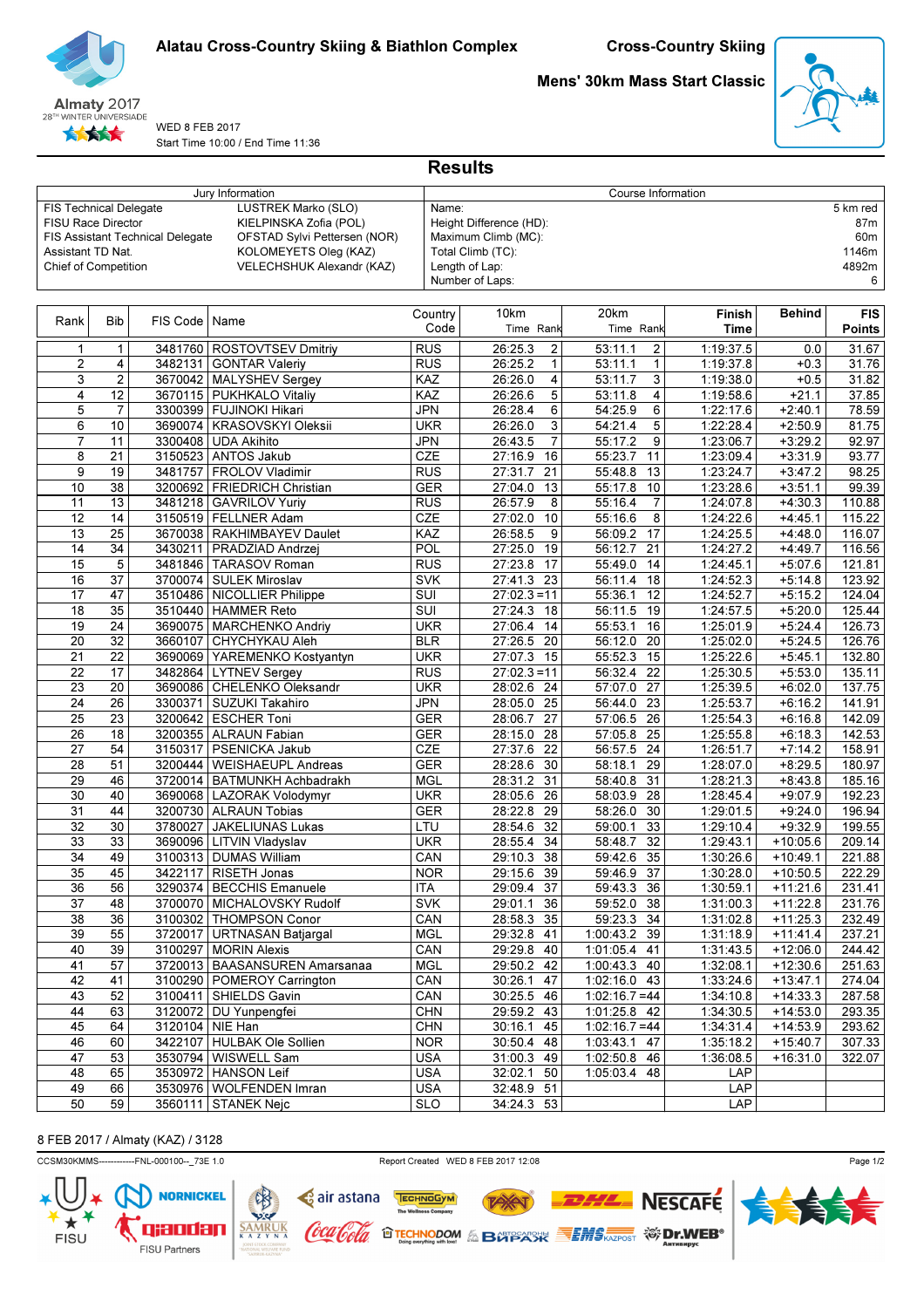

Cross-Country Skiing

# Mens' 30km Mass Start Classic



WED 8 FEB 2017 Start Time 10:00 / End Time 11:36

|                       | <b>Results</b> |                 |                                 |                 |                   |                   |                       |               |                             |  |  |  |  |  |
|-----------------------|----------------|-----------------|---------------------------------|-----------------|-------------------|-------------------|-----------------------|---------------|-----------------------------|--|--|--|--|--|
| Rank                  | <b>Bib</b>     | FIS Code   Name |                                 | Country<br>Code | 10km<br>Time Rank | 20km<br>Time Rank | <b>Finish</b><br>Time | <b>Behind</b> | <b>FIS</b><br><b>Points</b> |  |  |  |  |  |
| 51                    | 58             |                 | 3240023   BUKI Adam             | <b>HUN</b>      | 34:32.9<br>54     |                   | LAP                   |               |                             |  |  |  |  |  |
|                       |                |                 |                                 |                 |                   |                   |                       |               |                             |  |  |  |  |  |
| <b>Did Not Finish</b> |                |                 |                                 |                 |                   |                   |                       |               |                             |  |  |  |  |  |
|                       | 28             |                 | 3421939 BJERKRHEIM Kjetil Andre | <b>NOR</b>      | 28:55.4 33        |                   |                       |               |                             |  |  |  |  |  |
|                       | 31             |                 | 3510458 DU PASQUIER Arnaud      | SUI             |                   |                   |                       |               |                             |  |  |  |  |  |
|                       | 61             |                 | 3290543 CARLET Alessandro       | <b>ITA</b>      | 33:01.4 52        |                   |                       |               |                             |  |  |  |  |  |
|                       | 67             |                 | 3040107 MONTGOMERY Nick         | <b>AUS</b>      | 30:06.7 44        |                   |                       |               |                             |  |  |  |  |  |
|                       |                |                 |                                 |                 |                   |                   |                       |               |                             |  |  |  |  |  |
| <b>Did Not Start</b>  |                |                 |                                 |                 |                   |                   |                       |               |                             |  |  |  |  |  |
|                       | 3              |                 | 3300494 BABA Naoto              | <b>JPN</b>      |                   |                   |                       |               |                             |  |  |  |  |  |
|                       | 6              | 3670025         | MALYSHEV Alexandr               | <b>KAZ</b>      |                   |                   |                       |               |                             |  |  |  |  |  |
|                       | 8              |                 | 3421379 GRAV Joergen            | <b>NOR</b>      |                   |                   |                       |               |                             |  |  |  |  |  |
|                       | 9              |                 | 3150183 GRAEF Jakub             | <b>CZE</b>      |                   |                   |                       |               |                             |  |  |  |  |  |
|                       | 15             |                 | 3670078 KLIMIN Olzhas           | KAZ             |                   |                   |                       |               |                             |  |  |  |  |  |
|                       | 16             |                 | 3660055 VORANAU Aliaksandr      | <b>BLR</b>      |                   |                   |                       |               |                             |  |  |  |  |  |
|                       | 27             |                 | 3660076 SALADKOU Aliaksandr     | <b>BLR</b>      |                   |                   |                       |               |                             |  |  |  |  |  |
|                       | 29             |                 | 3660083 YAKIMENKA Dzmitry       | <b>BLR</b>      |                   |                   |                       |               |                             |  |  |  |  |  |
|                       | 42             |                 | 3510452 HAMMER Simon            | SUI             |                   |                   |                       |               |                             |  |  |  |  |  |
|                       | 43             |                 | 3200610 WINKER Christian        | <b>GER</b>      |                   |                   |                       |               |                             |  |  |  |  |  |
|                       | 50             | 3530798         | <b>TIMMONS Will</b>             | <b>USA</b>      |                   |                   |                       |               |                             |  |  |  |  |  |
|                       | 62             |                 | 3100224 CASCAGNETTE Jordan      | CAN             |                   |                   |                       |               |                             |  |  |  |  |  |

| Weather   | Condition<br>Snow |               | Γemperatures | Countries <sup>:</sup><br>Competitors |        |            |            |     |     |  |  |  |
|-----------|-------------------|---------------|--------------|---------------------------------------|--------|------------|------------|-----|-----|--|--|--|
|           |                   | . .<br>Aır    | Snow         | Entries                               | Ranked | <b>DNS</b> | <b>DNF</b> | DSQ | LAF |  |  |  |
| Sky Clear | Packed            | $\sim$<br>ں . | $\sim$       | 67/20                                 | 51/19  | 12/9       | 4/4        | 0/0 | 4/3 |  |  |  |

| FIS Technical Delegate | Race Secretary       |
|------------------------|----------------------|
|                        |                      |
|                        |                      |
|                        |                      |
| LUSTREK Marko (SLO)    | NEVZOROVA Anna (KAZ) |

| Legend<br><b>DNS</b><br>Did Not Start<br>Disqualified<br>DSQ | Equal sign indicates that two or more competitors share the same rank |                                                                 |            |                                                     | <b>DNF</b><br><b>DQB</b><br>LAP | Did Not Finish<br>Disqualification for unsportsmanlike behaviour<br>Lapped |                                                      |          |  |  |  |  |
|--------------------------------------------------------------|-----------------------------------------------------------------------|-----------------------------------------------------------------|------------|-----------------------------------------------------|---------------------------------|----------------------------------------------------------------------------|------------------------------------------------------|----------|--|--|--|--|
|                                                              | ICR 344.2 obstraction in the feeding zone, monetary fine for team CZE |                                                                 |            |                                                     |                                 |                                                                            |                                                      |          |  |  |  |  |
|                                                              | 8 FEB 2017 / Almaty (KAZ) / 3128                                      |                                                                 |            |                                                     |                                 |                                                                            |                                                      |          |  |  |  |  |
|                                                              | CCSM30KMMS-------------FNL-000100-- 73E 1.0                           |                                                                 |            | Report Created WED 8 FEB 2017 12:08                 |                                 |                                                                            |                                                      | Page 2/2 |  |  |  |  |
| <b>FISU</b>                                                  | <b>ORNICKEL</b><br>q;aodan<br><b>FISU Partners</b>                    | <b>REA</b><br><b>SAMRUK</b><br><b>KAZYNA</b><br>"SAMRUK-KAZYNA" | air astana | <b>ECHNOGYM</b><br><b>O TECHNODOM &amp; BUTPANK</b> | 74 YA 5                         | 2H<br><b>EMS</b> MENT                                                      | <b>NESCAFE</b><br><b>等Dr.WEB</b><br><b>Антивирус</b> |          |  |  |  |  |